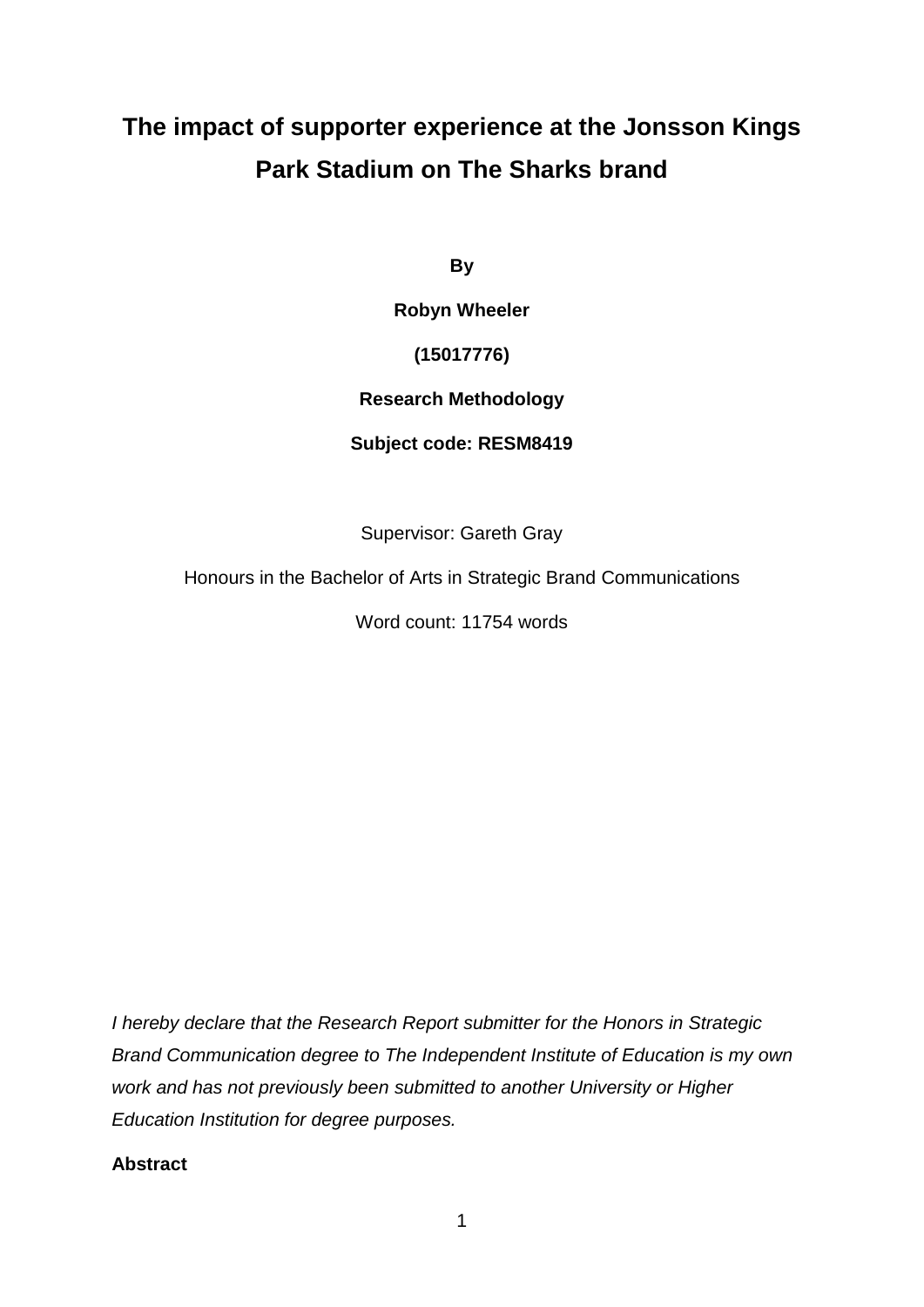This small-scaled study reviewed supporters experiences within a sports stadium and their impact on a brand. The research specifically is centred around The Sharks brand and the Jonsson Kings Park Stadium, the home stadium of The Sharks rugby team.

Rugby is a competitive sport that participates within South Africa's heritage. This generated from the existence and the attendance to the home stadium of The Sharks. Attenders to the stadium have been declining due to supporters reducing their purchases of the stadium tickets.

This study reviews themes that are common to sport stadiums that have suffered within similar scenarios. The information gathered in this study was accumulated through a qualitative approach. This would allow for flexibility of revealing deep insights during the entire primary research.

The methodology of research performed involved focus groups and an online survey. The insights received from this, directed meaningful findings and recommendations that aspires to assist The Sharks by providing useful data to increase attenders to the stadium.

It was concluded through the research that supporters do not value the stadium experience. Since there have been more devalued changes to the stadium experience it identifies that a large amount of work needs to be done in understanding and providing value to the supporters.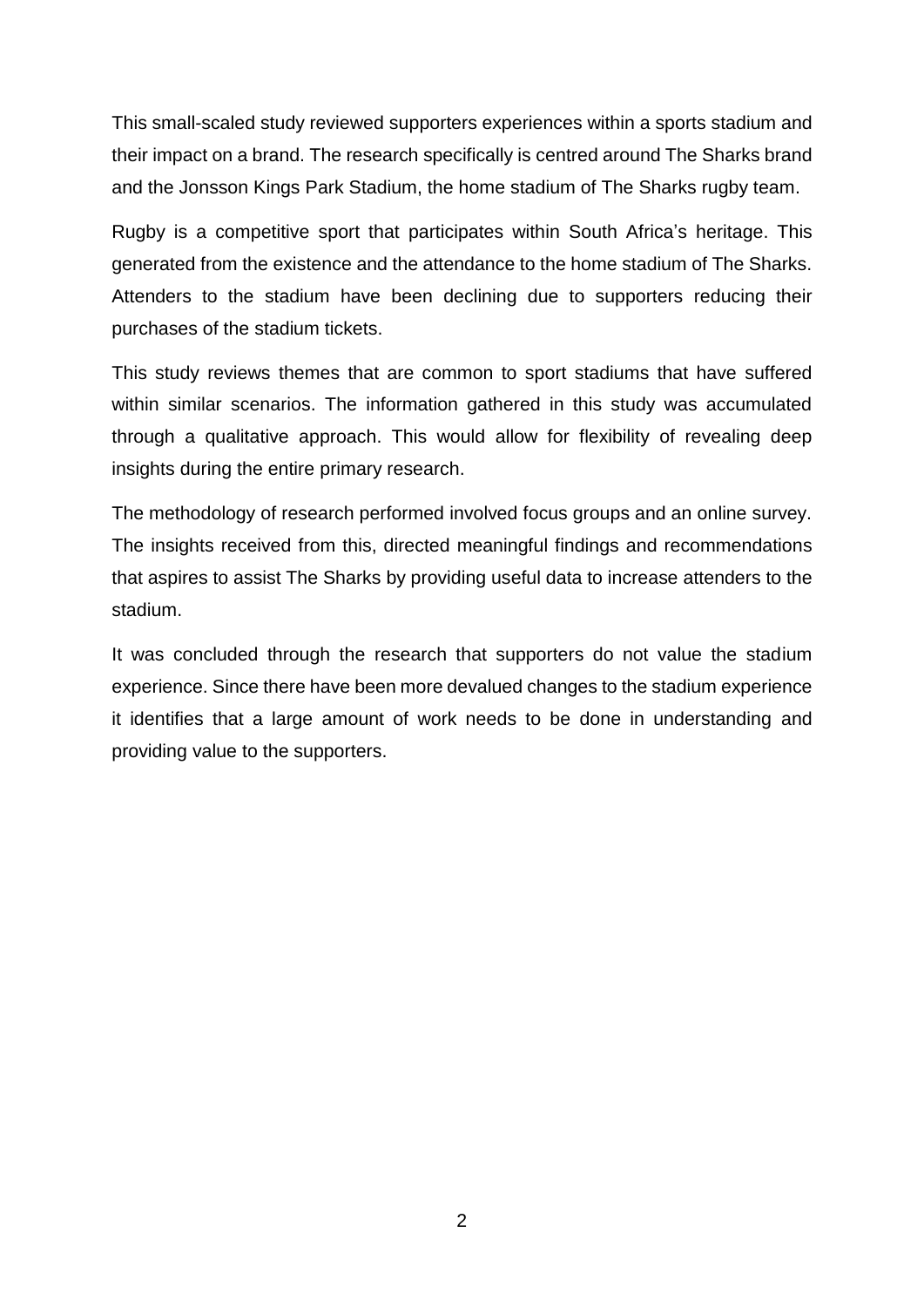# **Contents**

| 1.2 |                                                                                |
|-----|--------------------------------------------------------------------------------|
| 1.3 |                                                                                |
| 1.4 |                                                                                |
| 1.5 |                                                                                |
| 1.6 |                                                                                |
|     |                                                                                |
|     |                                                                                |
|     |                                                                                |
|     |                                                                                |
|     |                                                                                |
|     |                                                                                |
|     | 2.3.1 Research Objective 1: To determine the reasoning for consumer attendance |
|     |                                                                                |
|     | 2.3.2 Research Objective 2: To discover activities and emotions that consumers |
|     |                                                                                |
|     | 2.3.3 Research Objective 3: To identify activities and emotions that consumers |
|     |                                                                                |
|     | 2.3.4 Research Objective 4: To analyse if consumers perceive the, standard,    |
|     |                                                                                |
|     |                                                                                |
| 2.5 |                                                                                |
|     |                                                                                |
|     |                                                                                |
|     |                                                                                |
|     |                                                                                |
|     |                                                                                |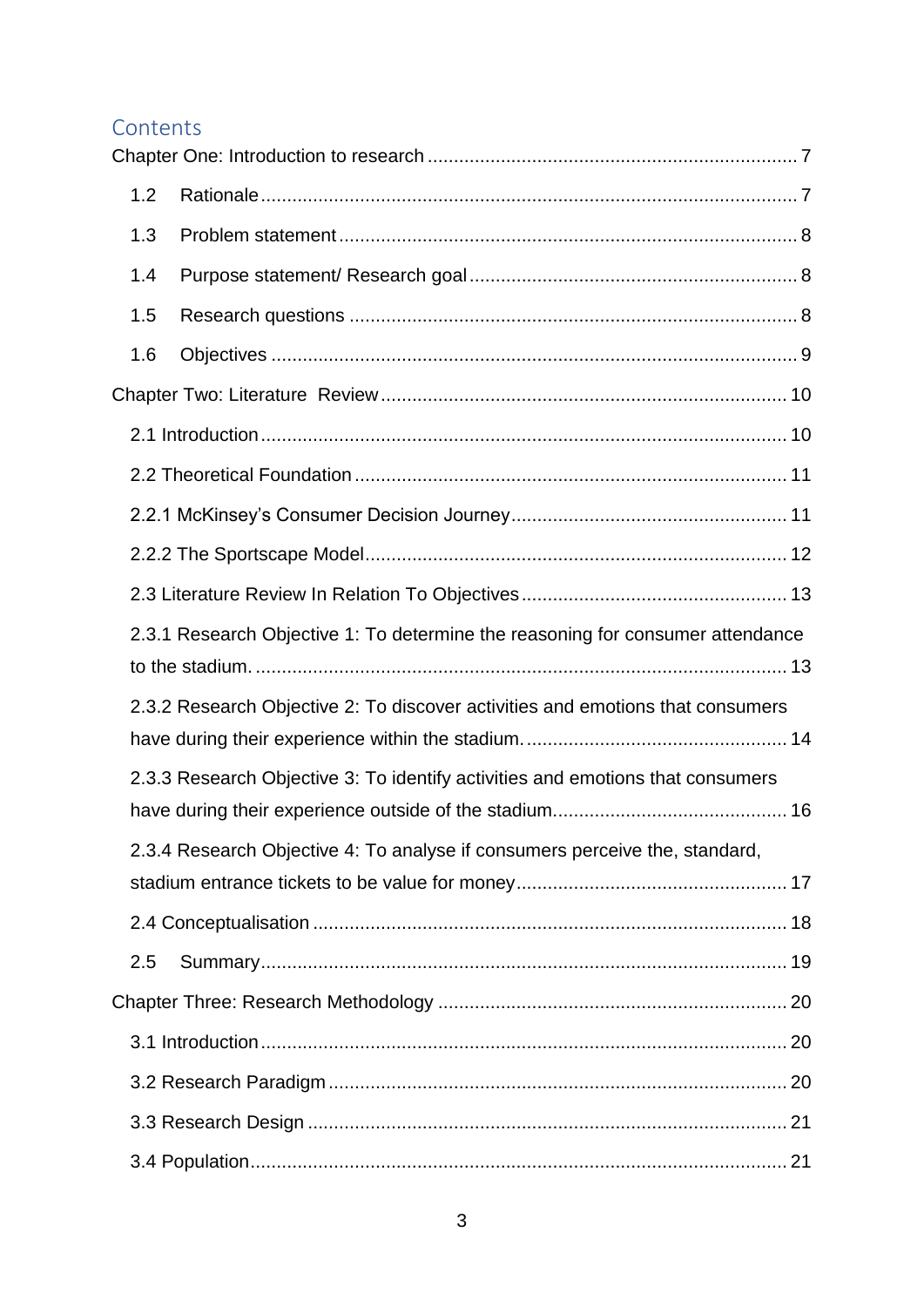| 4.1                                                                                |     |
|------------------------------------------------------------------------------------|-----|
| 4.2                                                                                |     |
| 4.3                                                                                |     |
| 4.3.1                                                                              |     |
| 4.3.2                                                                              |     |
|                                                                                    | .26 |
|                                                                                    |     |
| 4.6 Objective One: To determine the reasoning and frequency of supporters'         |     |
|                                                                                    |     |
|                                                                                    |     |
| 4.7 Objective Two: To discover activities and emotions that supporters have during |     |
|                                                                                    |     |
| 4.8 Objective Three: To identify activities and emotions that consumers have       |     |
|                                                                                    |     |
| 4.8.1                                                                              |     |
|                                                                                    |     |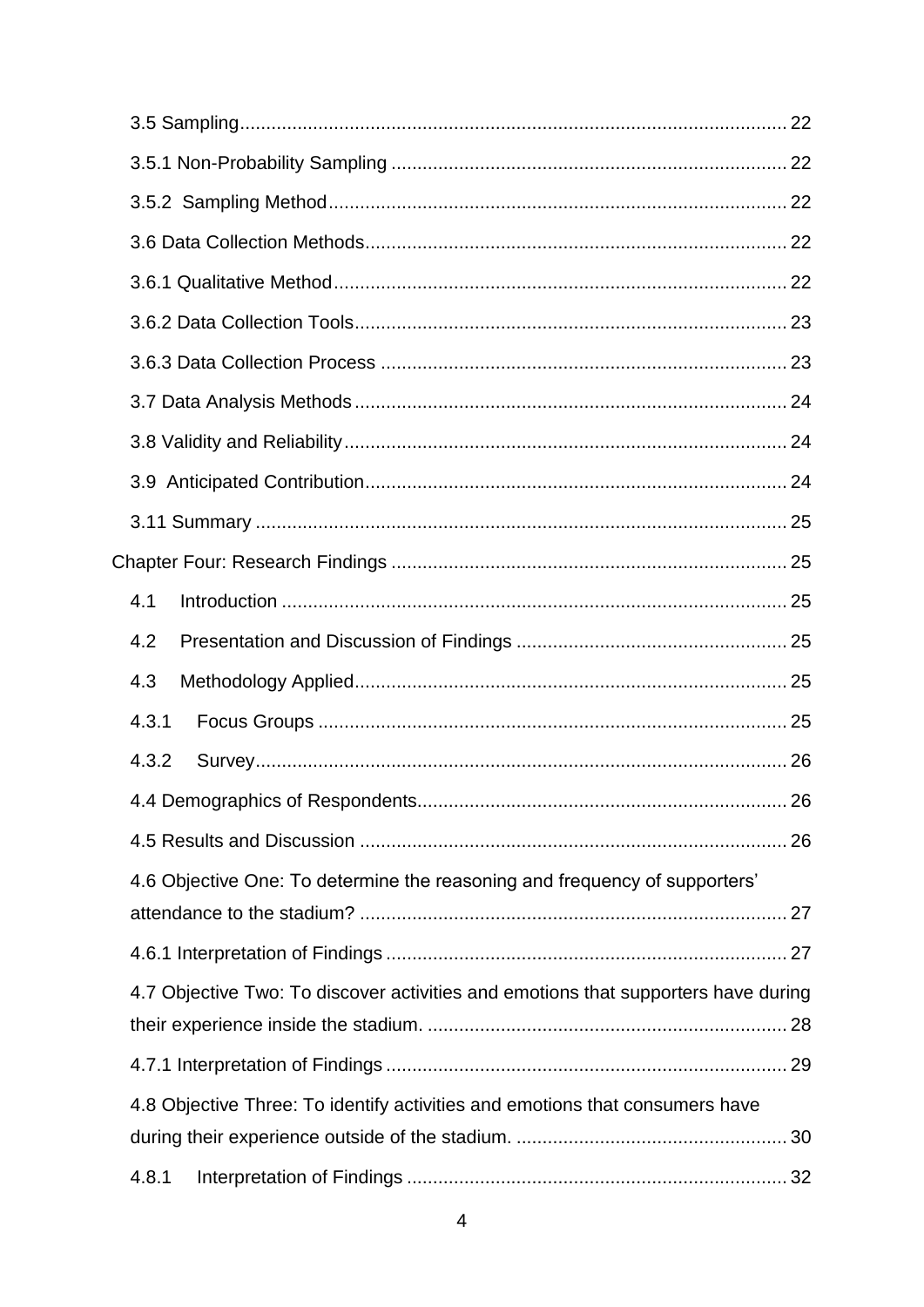| 4.9 Objective Four: To analyse if consumers perceive the tickets to be value for   |  |
|------------------------------------------------------------------------------------|--|
|                                                                                    |  |
|                                                                                    |  |
|                                                                                    |  |
|                                                                                    |  |
|                                                                                    |  |
|                                                                                    |  |
| 5.2 Objective One: To determine the reasoning and frequency of supporters          |  |
|                                                                                    |  |
|                                                                                    |  |
|                                                                                    |  |
| 5.3 Objective Two: To discover activities and emotions that supporters have during |  |
|                                                                                    |  |
|                                                                                    |  |
|                                                                                    |  |
| 5.4 Objective Three: To identify activities and emotions that consumers have       |  |
|                                                                                    |  |
|                                                                                    |  |
|                                                                                    |  |
|                                                                                    |  |
| 5.5 Objective Four: To analyse if consumers perceive the tickets to be value for   |  |
|                                                                                    |  |
|                                                                                    |  |
|                                                                                    |  |
|                                                                                    |  |
|                                                                                    |  |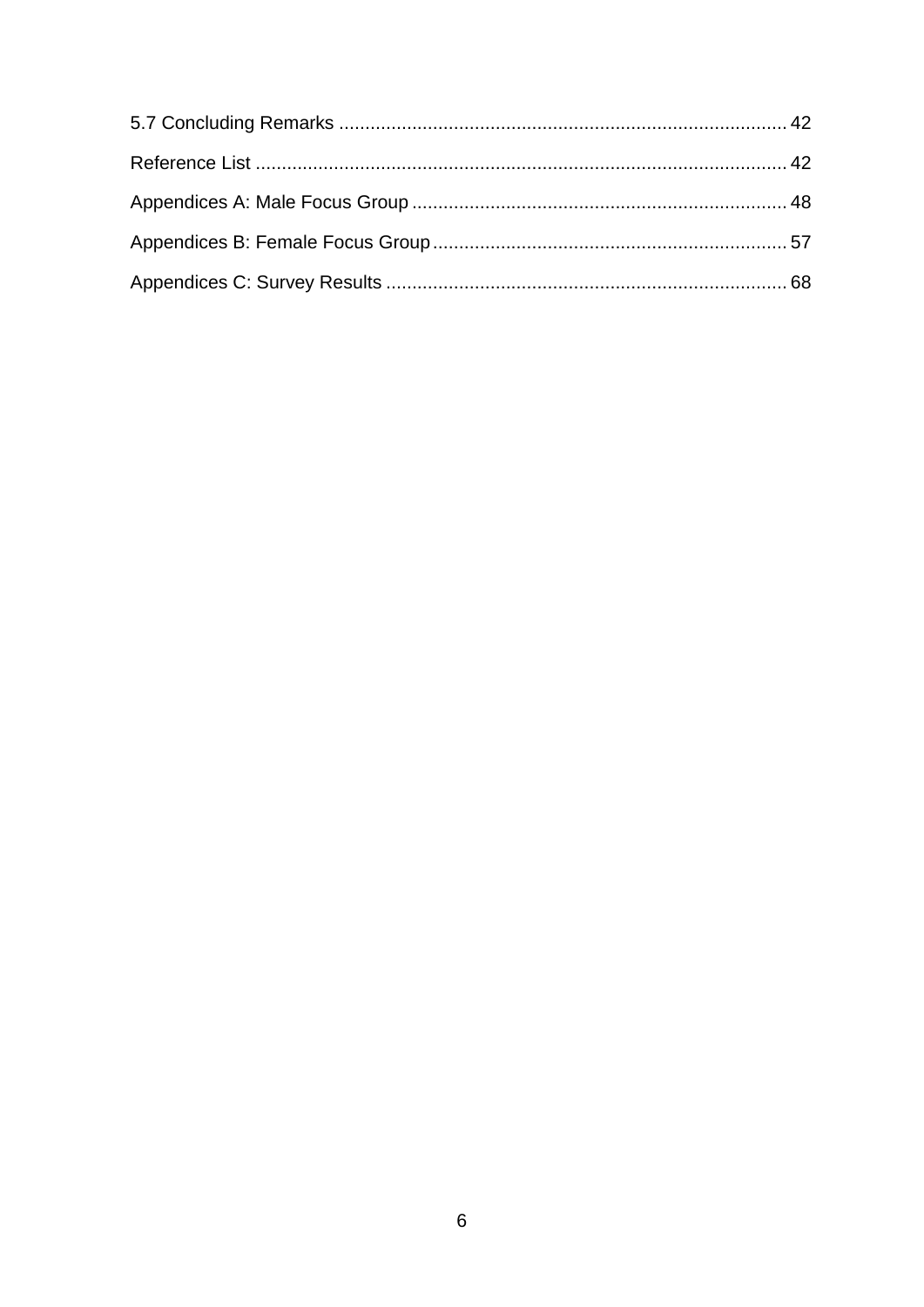#### <span id="page-6-0"></span>**Chapter One: Introduction to research**

# **1.1 Introduction (Include Background/ Contextualisation)**

Over the years, The Sharks rugby team supporters have been disappearing from their home stands at The Jonsson Kings Park stadium (Cronjé, 2019). This has been a continuous trend over the past few years which is disappointing for The Sharks heritage as it was a tradition for many supporters to socialise with their friends and family, by their vehicles, before and after the match (Fourie, 2019). Research has previously been conducted, in South Africa, to analyse supporter attendance to sport stadiums (Heyns, 2012). In South Korea there were discoveries into stadium environment influencers on supporter intentions whilst spectating sport together with its role within team loyalty (Cho, Lee & Pyun, 2019). However, research into the impact of supporter stadium experience on a brand has not been conducted. To discover the social impact of supporter experience at Jonsson Kings Park stadium on The Sharks brand, this literature review will contribute to secondary research. It will identify, describe and justify the use of the interpretivism paradigm used and the McKinsey's Consumer Decision Journey theory together with The Sportscape Model. This will identify topics to be considered when conducting primary research and the research design.

This study reviews supporters' experiences at the Jonsson Kings Park Stadium and their impact on The Sharks brand. It examines the supporters' decision journeys and impacting factors within the stadium environment. This study evaluates the implications that are derived from the supporters' experiences.

#### <span id="page-6-1"></span>**1.2 Rationale**

The game of rugby has been immersed within KwaZulu Natal since 1890 and has developed throughout the years (The Sharks, 2017). The provincial rugby team, Natal, had to continuously change their home stadium from Albert Park Oval in Durban to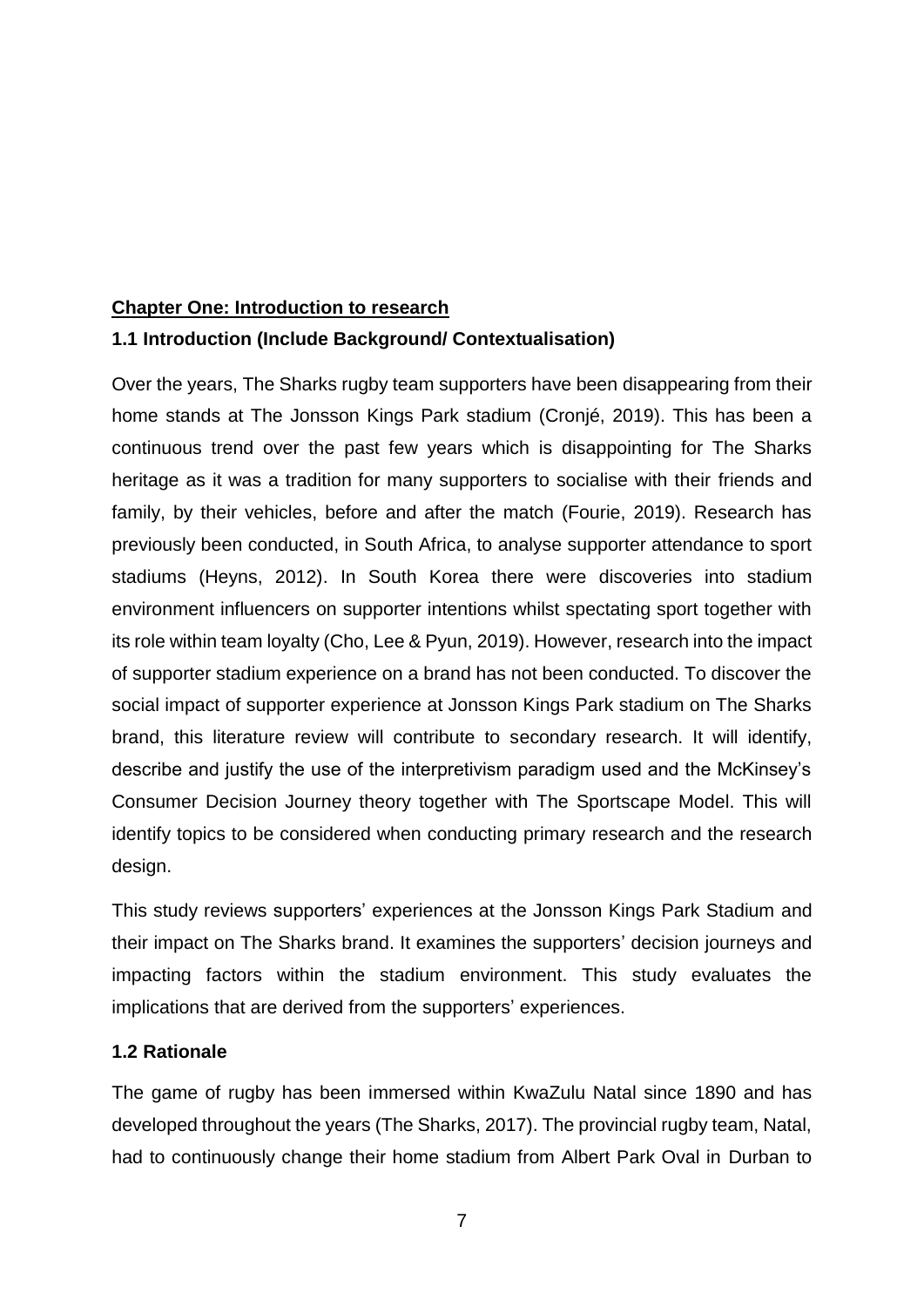Kingsmead Cricket Ground to finally Kings Park (The Sharks, 2017). The extreme number of attending supporters influenced Kings Park to renovate twice to expand from 12 000 seats to 52 000 (Neethling, 2018). Competition and heritage are valued amongst South African's and rugby contributes to KwaZulu Natal's competitiveness and heritage (Neethling, 2018; Marizanne, 2015). To have diminishing number of its provincial supporters reflects that South African's are forgetting their heritage and values.

The decrease in supporter attendance is relevant throughout South African rugby provincial teams (Cronjé, 2019; Lamble, 2019). By understanding the Sharks supporters' stadium experience, it can distinguish if the experience is influencing the number of attending supporters. It will also determine if the experience has any impact on the overall Sharks brand. These results can be beneficial to other South African rugby teams as it can possibly provide insight into understanding their supporters. This will further allow the Sharks and other South African rugby brands by evaluating themselves against the results and improve where they are underperforming.

#### <span id="page-7-0"></span>**1.3 Problem statement**

The problem considered is that over the years, there has been a decrease in the attendance of supporters at the Jonsson Kings Park stadium when the Sharks rugby team plays. This is problematic as it can reduce consumers' interest of the Sharks team, therefore decreasing income of the brand, which could further condense their interest in the entire sport. This study will investigate whether the stadium experience is the cause to the decrease in attendance and if it has an influence on the brand experience amongst the consumers to evaluate customer loyalty of the Sharks brand.

# <span id="page-7-1"></span>**1.4 Purpose statement/ Research goal**

The purpose of this study is to research if the customer's experience, at the Jonsson Kings Park stadium, influences the attendance and loyalty to Sharks supporters using the McKinsey Consumer Decision Journey and The Sportscape Model.

# <span id="page-7-2"></span>**1.5 Research questions**

To assess the impact of consumer experience on consumer perception of a brand, the following questions are asked in this study:

• Why do consumers attend the stadium?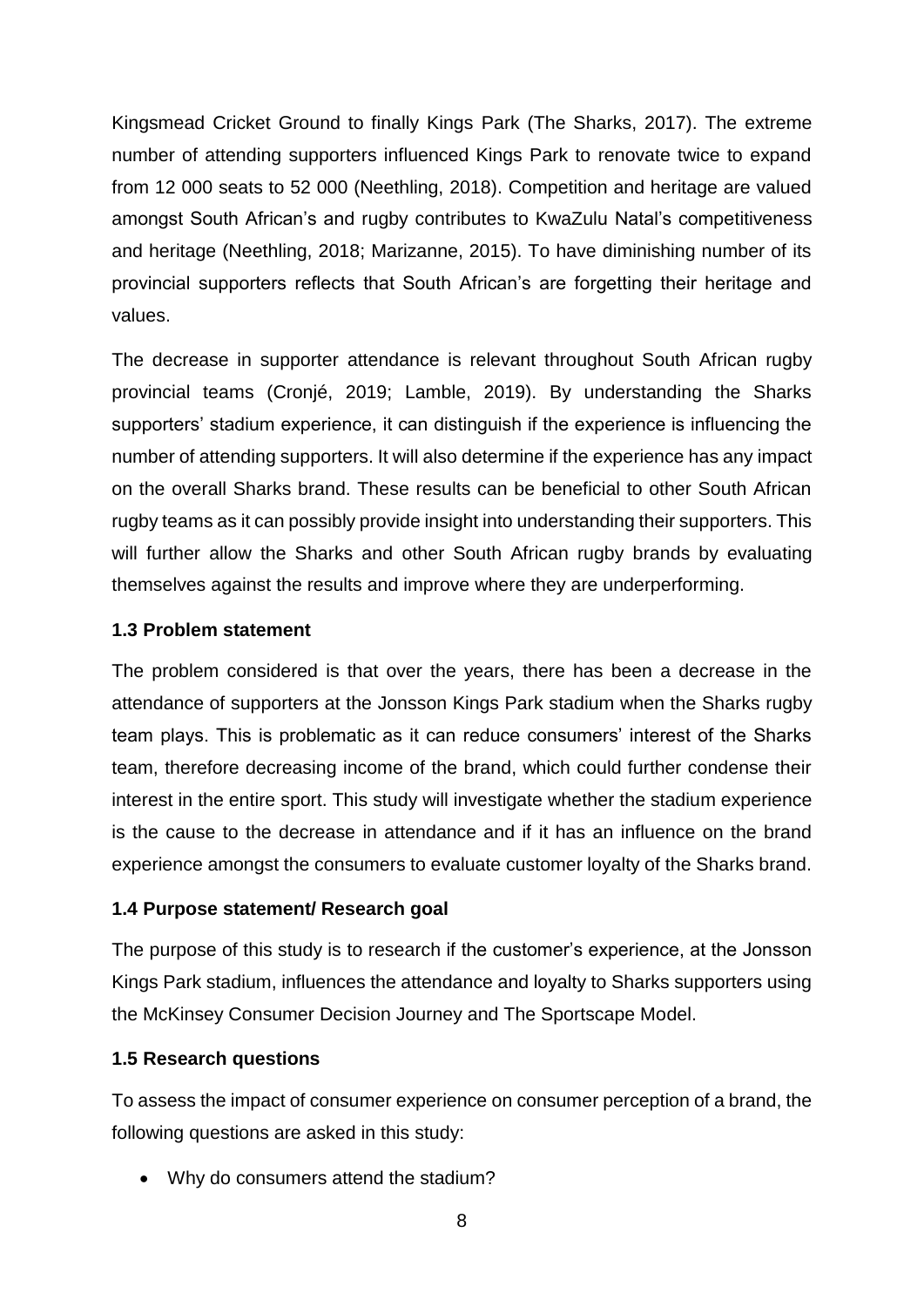- What are the consumers opinions about their experience within the stadium?
- What are the consumers opinions about their experience outside of the stadium?
- Do consumers perceive the tickets to be value for money?

# <span id="page-8-0"></span>**1.6 Objectives**

In completion of this research to be thorough and answer the research problem, the following objectives have been identified to be achieved during the conduction of this research.

- To determine the reasoning for consumer attendance to the stadium.
- To discover activities and emotions that consumers have during their experience within the stadium.
- To identify activities and emotions that consumers have during their experience outside of the stadium.
- To analyse if consumers perceive the game tickets to be value for money.

# **1.7 Chapter Outline**

# Chapter 1: Introduction and Overview

It introduces the field of study and provides background of the brand and the stadium. It provides the key research questions and objectives for the study and specifies the rationale of the study.

Chapter 2: Literature Review

It reviews the data related to this study from secondary research and provides a theoretical framework.

Chapter 3: Research Methodology

It is the research approach to how the primary research will be conducted. It involves strategic research methods to gain insightful information from the population and sampling as well as a discusses of the data collection process.

Chapter 4: Results and Findings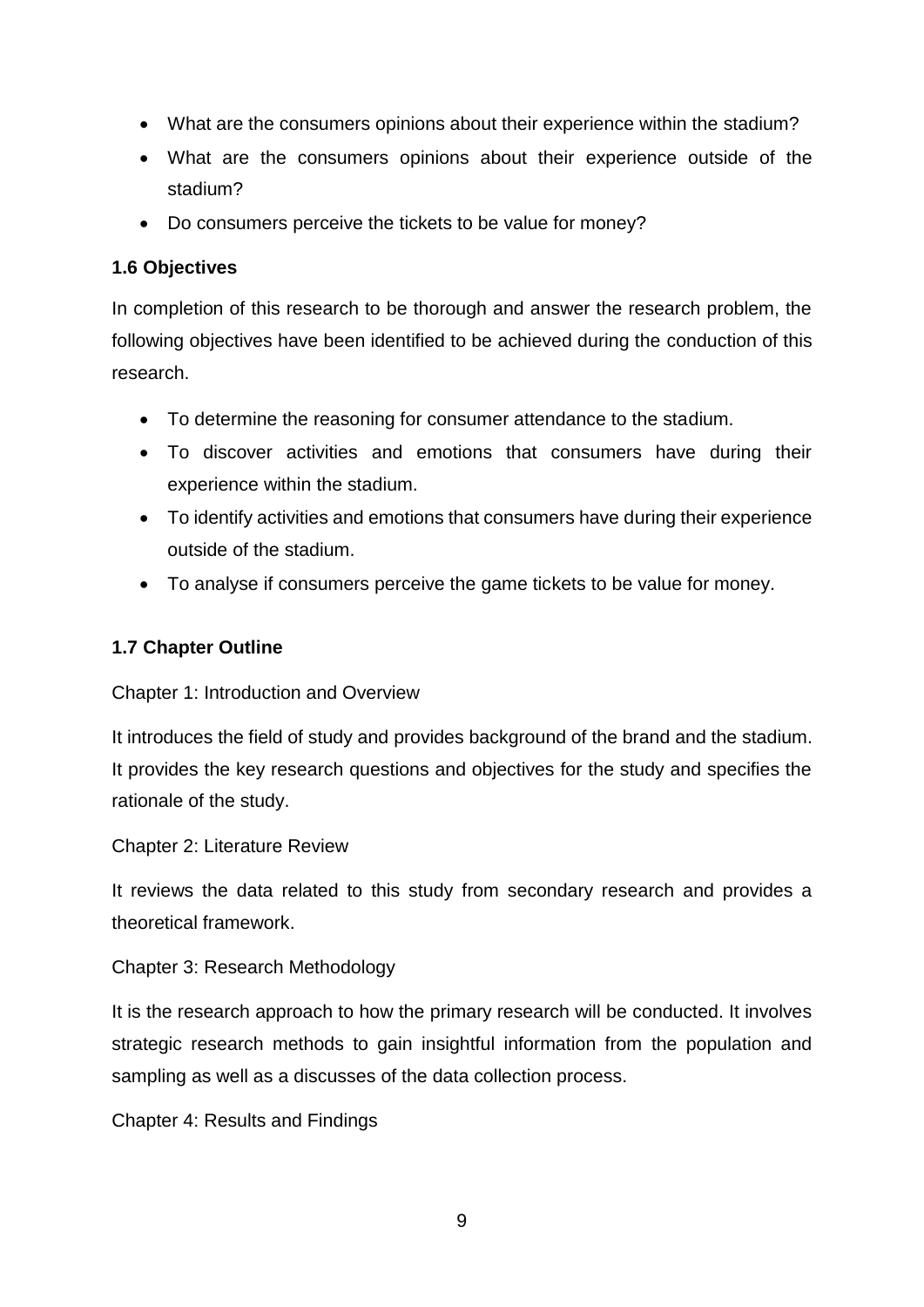It features the results from the research conducted to reveal the substantial findings and insights gathered during the research.

Chapter 5: Conclusion and Recommendation

It presents the research conclusions from the literature review and primary research in relation to each objective. Recommendations are also stipulated for further research on this topic.

#### **1.8 Summary**

Those who attend the Jonsson Kings Park Stadium will be involved with an experience. This study will discover if those experiences by supporters impact The Sharks brand. The Sharks brand is well known within South Africa due to its association with the South African National Rugby Association.

Through this study it will be established if supporters' experiences at the stadium impact The Sharks brand.

Chapter 2 will present the literature review and discuss the theoretical framework of the study through a model and theory that is relative to this study.

# <span id="page-9-0"></span>**Chapter Two: Literature Review**

#### <span id="page-9-1"></span>**2.1 Introduction**

This chapter reviews the conceptual and theoretical frameworks of consumers decision journeys and stadium environments. These are focused points of the research fields and relate to all the objectives in the study. The collection of theoretical literature allows the study to be more solid additional with the data collected in this topic. The reference of two models are examined in this study; McKinseys's Consumer Decision Journey and the Sportscape Model to review the environment of a sports stadium.

Research has previously been conducted, in South Africa, to analyse supporter attendance to sport stadiums (Heyns, 2012). In South Korea there were discoveries within stadium environment influencers on supporter intentions whilst spectating sport together with its role within team loyalty(Cho, Lee & Pyun, 2019). However, research into the impact of supporter stadium experience on a South African brand has not been conducted. To discover the social impact of supporter experience at Jonsson Kings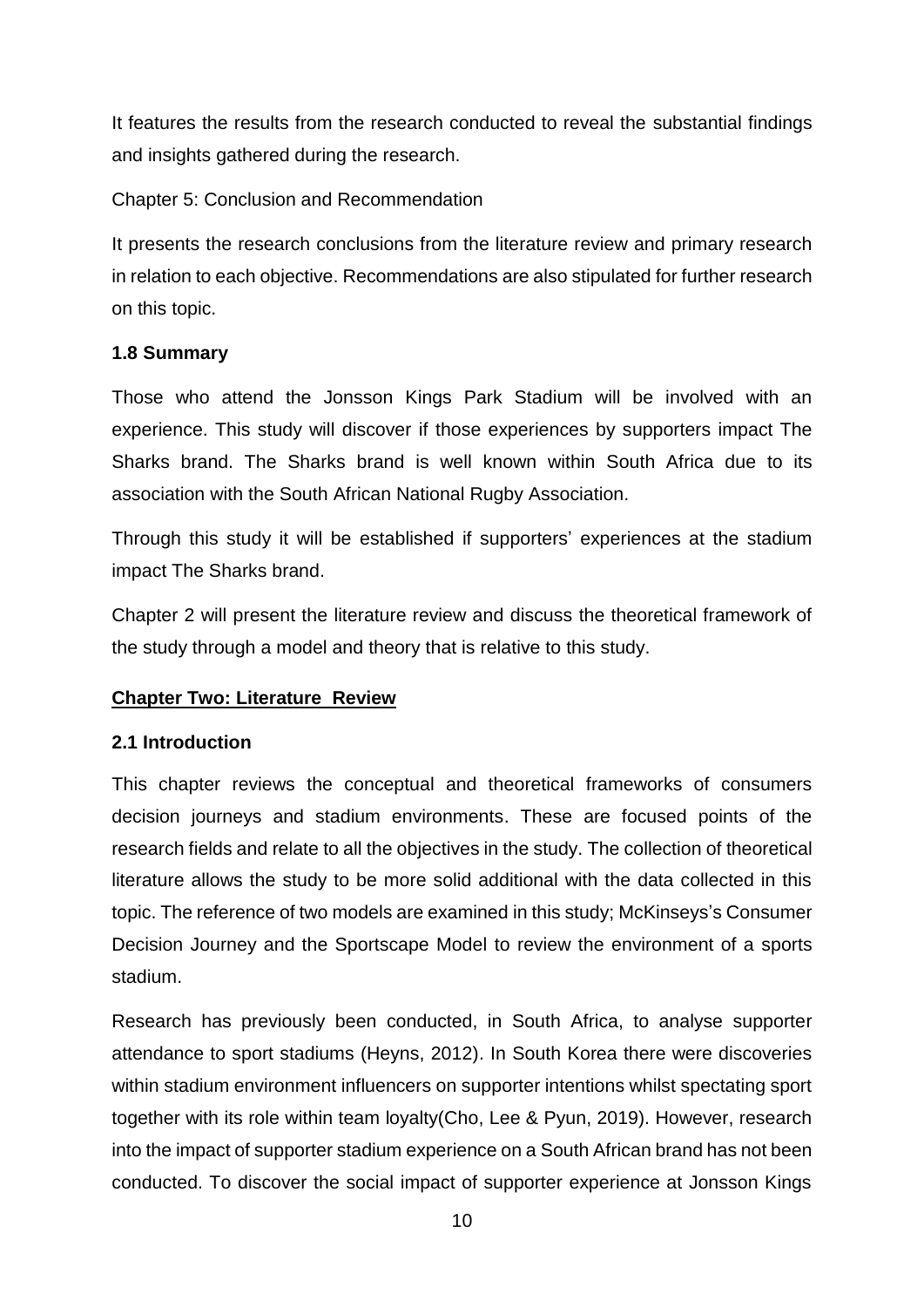Park stadium on The Sharks brand, this literature review will contribute to secondary research. It will identify, describe and justify the use of the interpretivism paradigm used and the McKinsey's Consumer Decision Journey theory together with The Sportscape Model.

# <span id="page-10-0"></span>**2.2 Theoretical Foundation**

This section is focused on four aspects that are involved in the experience of sport attenders and how they impact a brand. The four aspects include:

- 1. To determine the reasoning for consumer attendance to the stadium.
- 2. To discover activities and emotions that consumers have during their experience within the stadium.
- 3. To identify activities and emotions that consumers have during their experience outside of the stadium.
- 4. To analyse if consumers perceive the, standard, stadium entrance tickets to be value for money.

To examine these objectives completely, theories need to be applied to ensure that the problem statement can be discovered accurately, as well as examining how this problem can be solved. Since this problem revolves around diverse contributing factors, it is beneficial to review the theoretical framework of McKinsey's Consumer Decision Journey and the Sportscape Model.



# <span id="page-10-1"></span>**2.2.1 McKinsey's Consumer Decision Journey**

Figure: McKinsey's Consumer Decision Journey (Satell, 2019)

This consumer decision journey of McKinsey's, it identifies that consumers participate in a circular decision journey compared to the funnel concept (). Each phase that the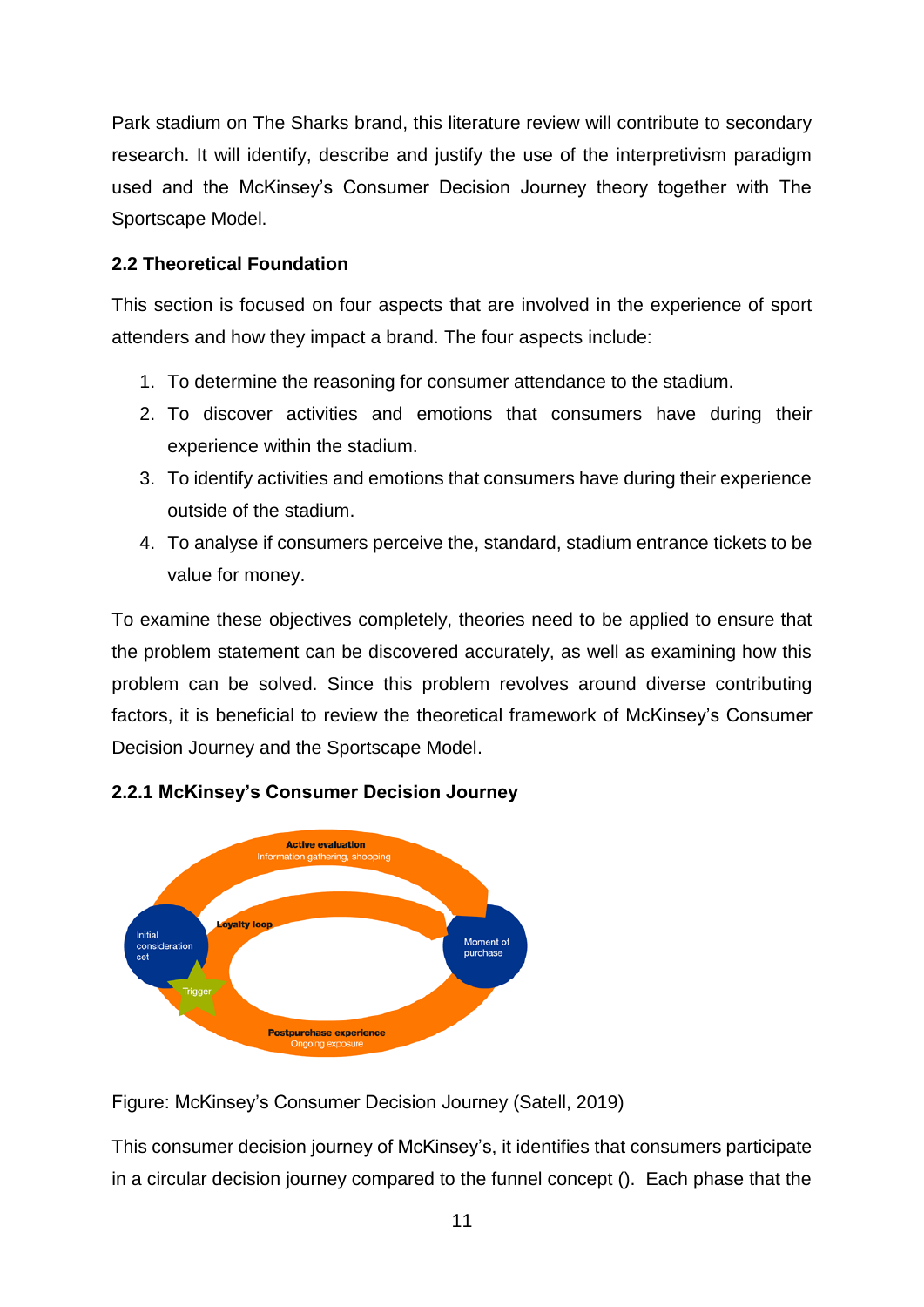consumer progresses towards identifies touchpoints that of where the brand communicates with the consumer. By examining this model, brands should consider all phases within the decision journey so that relationships can be dveeloped to encourage purchases from the brand.

The four phases that contribute towards the McKinsey Consumer Decision Journey are the following:

#### • Initial Consideration

This can be considered as the first step when deciding on brands for the first time. The consumer originally considers an initial group of brands that are chosen due to the brand's perceptions and its exposure to recent touch points (Court, Elzinga, Mulder & Vetvik, 2019).

#### • Active Evaluation

Once a group of brands have been selected, the next step revolves around the assortment process of favoured to unfavoured brands. Consumers conduct research on potential brands to purchase which leads them to evaluate them according to their preferences to decide if they add or subtract brands (Court et al., 2019).

#### • Moment of Purchase

The favoured brands are then further examined to distinguish which one will be further purchased. The various brands that are available are so until an exchange has been conducted to purchase the final brand. (Court et al., 2019).

#### • Post-purchase/ Loyalty Loop

This is the ongoing experience after the customer has purchased the product or service. The previous experience allows the consumer to build expectations which can be informative during their next decision journey. (Court et al., 2019). If they develop positive expectations then they can form a loyalty loop (Seitz, 2017).

#### <span id="page-11-0"></span>**2.2.2 The Sportscape Model**

This model identifies the mediating effect of desire for consumers to stay on the relationship between stadium interior and exterior environmental factors and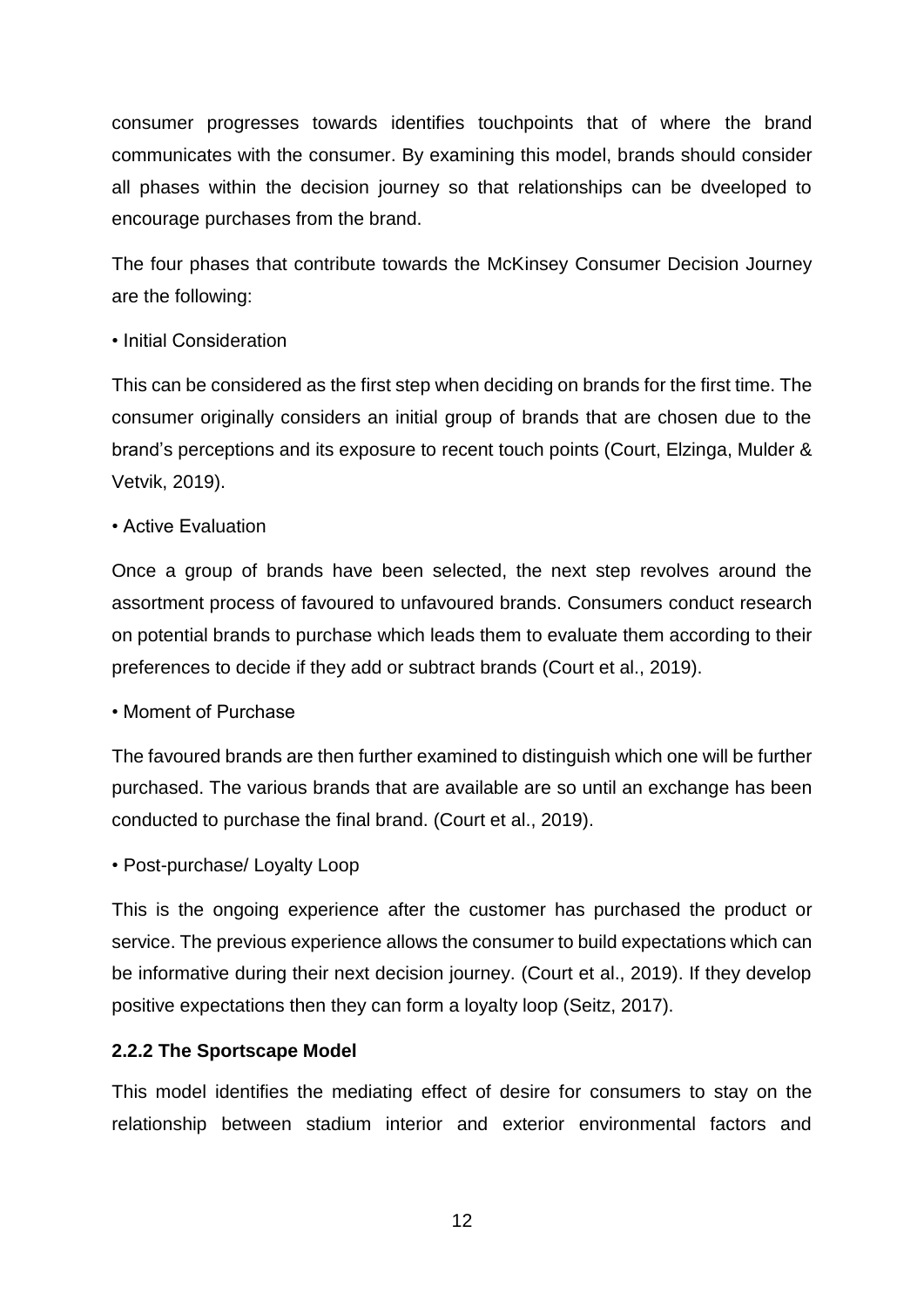attendance intentions (Cho, Lee & Pyun, 2019; Ioannou & Bakirtzoglou, 2016: 438). The stadium environmental factors are:

- Food service
- Parking
- Security
- Crowd control
- Crowding
- Stadium Cleanliness

# (Cho et al., 2019)

It further identifies that team loyalty is a moderating role in the relationships between the stadium sportscape and behavioural responses (Cho et al., 2019). It also measures the impact of team loyalty upon future decisions to attend (Cho et al., 2019). Ioannou and Bakirtzoglou (2016: 438) states that "supporters who are satisfied with the sportscape are more motivated to return in the future". Cho et al. (2019) questioned the model as they identified that it originally "tested the moderation effect by simply regressing desire to stay and attendance intentions on the stadium Sportscape which was considered as an antecedent of both." However, they verified this model to be true.

# <span id="page-12-0"></span>**2.3 Literature Review In Relation To Objectives**

The review of each objective has been aligned to the relevant literature and theories for this study. This is to ensure that all relevant literature has been covered within this research.

# <span id="page-12-1"></span>**2.3.1 Research Objective 1: To determine the reasoning for consumer attendance to the stadium.**

The consumer decision journey is explored in the context of a supporter attending a team sport stadium. It is further reviewed in the communication touchpoints between a brand and a supporter that influence a purchase and repurchase decision.

The Active Evaluation phase, within McKinsey's Consumer Decision Journey, focuses on various touchpoints that the consumer is exposed to that encourage purchases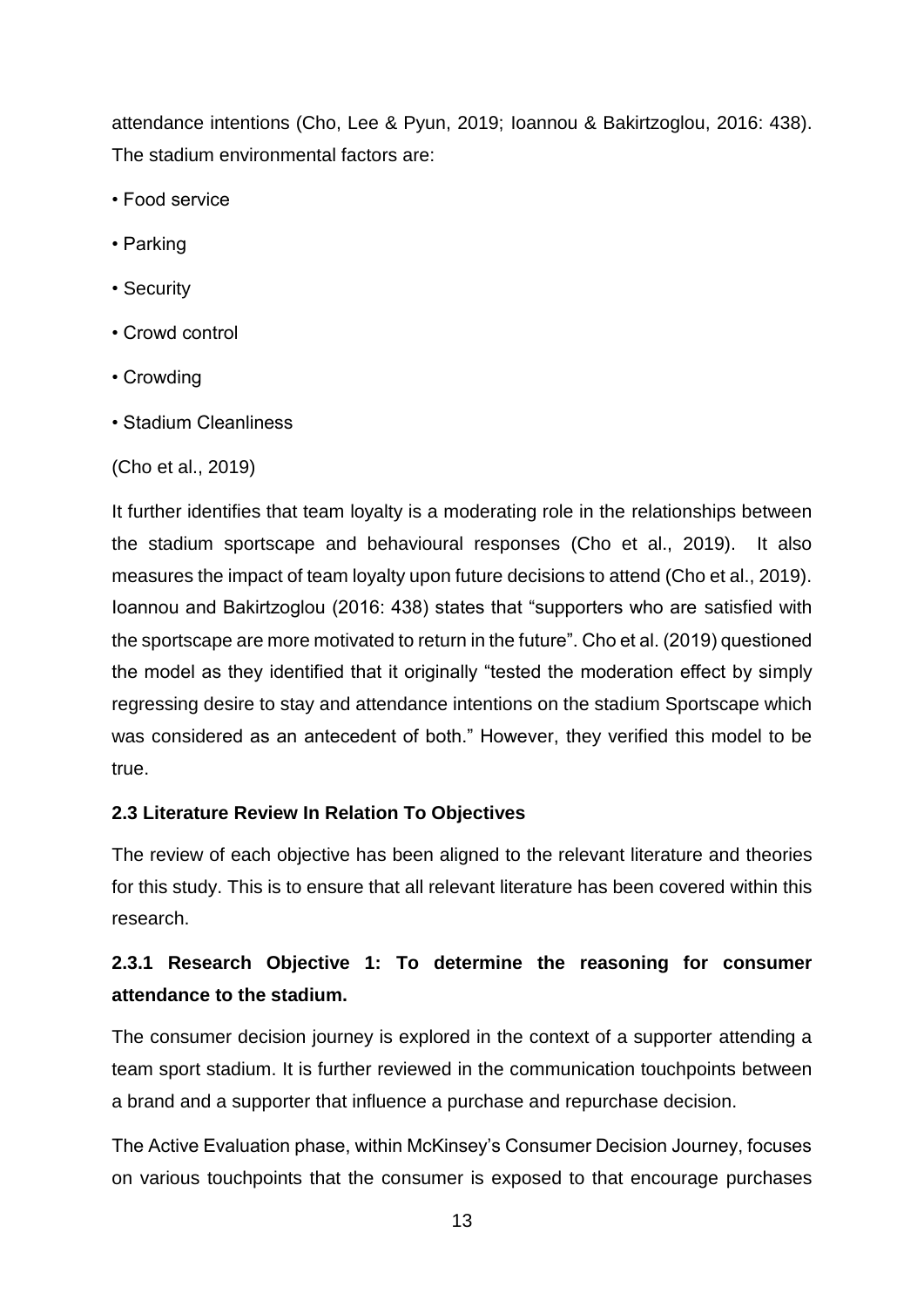(Court et al., 2019). These touchpoints vary from Internet reviews, word-of-mouth recommendations and memories from previous experiences (Court et al., 2019). If a brand has access to these touchpoints, then they can influence consumers decision making by creating aspects that appeal to their preferences (Court et al., 2019). However, if a brand does not communicate with consumers through the touchpoints then they are unaware of the brand and cannot provide a reason for consumers to purchase it (Seitz, 2017). When supporters attend the stadium, this means that the touchpoints have met their preferences and has formed reasons for them to be there. If marketers are aware of their consumers various interactive touchpoints and their preferences, then they can constantly appeal to more consumers.

However, competition needs to be considered as there are alternative options to attending the stadium (Court et al., 2019). Many options revolve around technology that exposes consumers to live footage of sporting events, anywhere in the world at any time (Parry, Rowe, George & Hall, 2017). This can be done through television channels and the Internet. According to Parry et al. (2017), majority of supporters attending sport stadiums, do so, to watch the sport being played live; therefore, consumers will identify brands that best meet this preference.

Earlier it was stated that previous experiences are influential, futuristic, touchpoints in the Active Evaluation phase in the Consumer Decision Journey (Court et al., 2019). It is crucial to understand the impact of the Sportscape Model's environmental factors as supporters would have previously made judgements, perceptions and associations with them (Court et al., 2019). This former knowledge will further influence their actions in their next decision journey (Cho et al., 2019). If the Sportscape factors met their preferences, then it creates a reasoning for them to stay at the stadium longer or attend the stadium in the future, instigating the Loyalty Loop (Cho et al., 2019; Court et al., 2019). However, if there are indifferences, then there is not a reason for supporters to attend but to rather initially consider an alternative that meets their Sportscape preferences better (Court et al., 2019).

# <span id="page-13-0"></span>**2.3.2 Research Objective 2: To discover activities and emotions that consumers have during their experience within the stadium.**

Research Objective 2 reviews how factors inside a sport stadium environment impact the activities and emotions of the attenders. There are certain factors within a stadium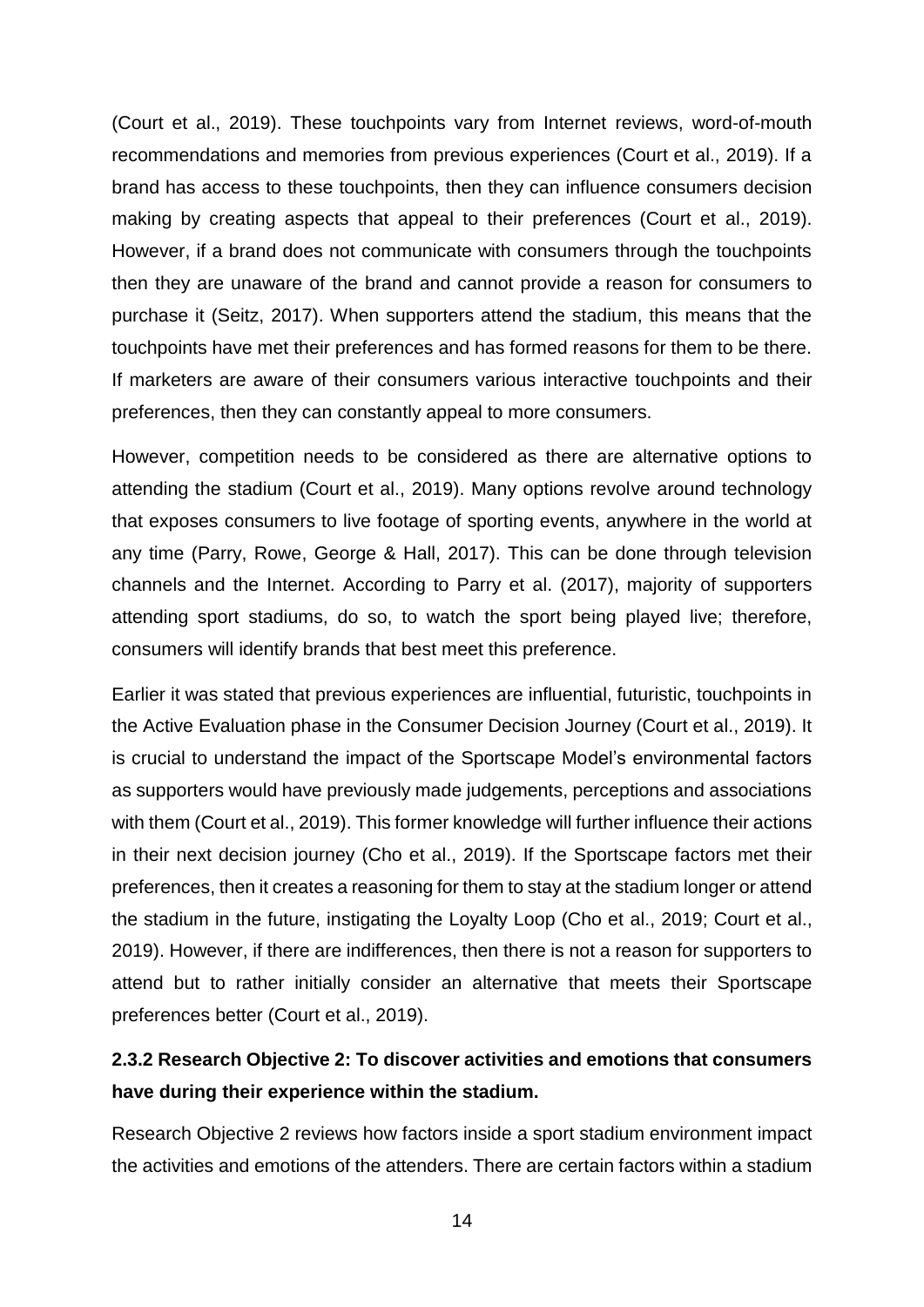environment that a brand has full control over; which contributes to the experience of the attenders. Lastly, these factors are reviewed amongst the activities and emotions of the stadium attenders.

The closure stage of McKinsey's Consumer Decision Journey is initiated when supporters arrive at the stadium and absorbing each stage that is involved as they are experiencing the entire service offered (Court et al., 2019). The encounters that they make whilst being at the stadium, they are going to consider within the post-purchase phase which will influence the initial consideration phase (Court et al., 2019). Consumers perceptions of the athletes' quality, together with, the aesthetics, excitement and drama accumulated within the stadium pulls consumers to repurchase (Lee & Kang, 2015). It also can contribute to the loyalty of the brand or a preferred option within the initial consideration phase (Lee & Kang, 2015). Their opinions and level of loyalty also effects the initial consideration phase of others by communicating through word-of-mouth (Cho et al., 2019). Lee and Kang (2015) agree with this theory as they state that "as one's identification level increases, one's game attendance is less likely to be affected by previous unfavourable game outcomes such as losses."

The Sportscape Model factors are specifically noticeable whilst the supporters are within the stadium as they contribute to the overall experience (Cho et al., 2019). Cho et al. (2019) state that these factors are extremely important as they have the capacity to develop love for the home team (Silveira, Cardoso & Quevedo-Silva, 2019). To generate this passion, the Sportscape factors need to satisfy the supporters needs and perceptions (Ioannou & Bakirtzoglou, 2016). The supporters love for The Sharks brand and team will greatly impact their satisfaction, resulting in an increase in their loyalty and intentions to buy future tickets (Silveira et al., 2019).

Many researchers have recognised faults within current stadiums around the world. Parry et al. (2017) identified that many consumers are refusing to attend as the experience is of poor quality and the food and beverages sold are expensive. Dhurup, Mofoka and Surujlal's South African study (2010) notified by Ioannou and Bakirtzoglou (2016); elaborates further by discovering that refreshments and space allocation were meaningful for supporters to stay at the stadium. However, Ioannou and Bakirtzoglou (2016) discovered that, in Greece, football stadium security followed by its cleanliness contributed the most to supporter satisfaction.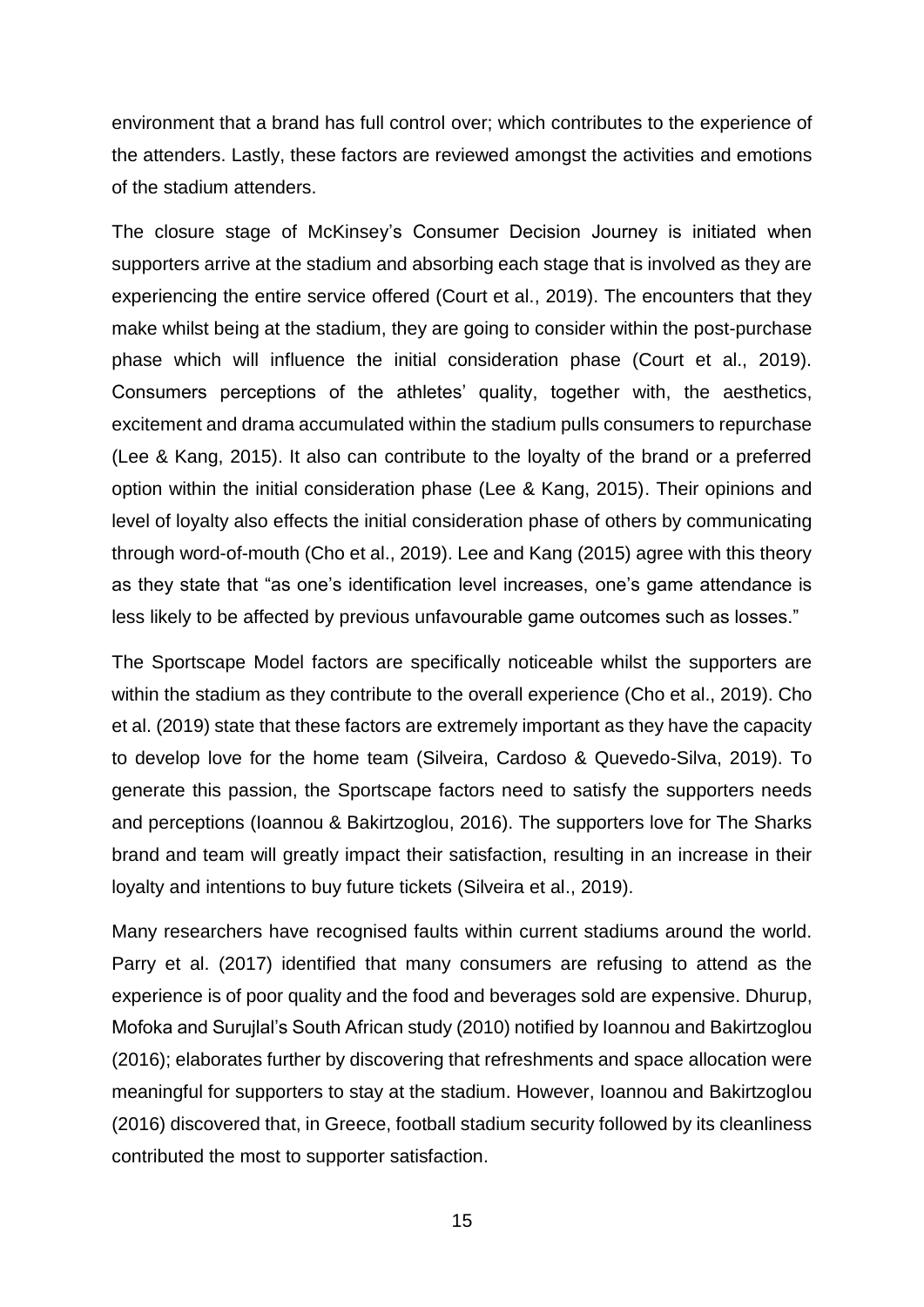# <span id="page-15-0"></span>**2.3.3 Research Objective 3: To identify activities and emotions that consumers have during their experience outside of the stadium.**

This objective reviews how factors outside a sport stadium environment impact the activities and emotions of the attenders. There are various factors with the environment outside the sport stadium that the brand has partial control over; which participates within the experience of the attenders. These factors are analysed amongst the activities and emotions of the stadium attenders.

The experience that consumers have outside of the stadium also contribute to the closure stage of McKinsey's Consumer Decision Journey (Court et al., 2019). This is because it participates to the overall experience of attending the stadium and consumers identification of the brand (McCullough & Kellison, 2016). This is because the attending of the stadium contributes to either the active evaluation stage or the purchase phase, depending on when the tickets were bought, as well as the postpurchase phase when supporters are leaving the stadium (Court et al., 2019).

The Sportscape factors are also associated within the external environment of the stadium. Ioannou and Bakirtzoglou (2016) identify that these factors include the "aesthetic appeal of the physical environment." Therefore, this will include parking, security, crowding and the cleanliness within the area outside of the stadium (Cho et al., 2019; Ioannou and Bakirtzoglou, 2016).

The allocation and conditions of parking is an important as there are 1 561 216 vehicles currently in KwaZulu Natal and transportation is essential for daily lives (Enatis, 2019; Stats SA, 2015). The province is also the fourth dangerous province requiring household and individuals affected by crime (Stats SA, 2018); therefore, security needs to be considered for satisfied supporters. Due to the stadium's dangerous location, it may encourage consumers to not attend the stadium (Stats SA, 2018). However, since the stadium has been the home of The Sharks and its many supporters since 1958, it can be associated with outstanding memories to those numerous supporters (Neethling, 2018; de Carvalho, Boen & Scheerder, 2015). The emotional connection these supporters have with the stadium results in them being careless of the stadiums characteristics (de Carvalho et al., 2015). The process of entering and leaving the stadium gates can determine the level of perceived crowding. It depends on a person's personality and attitude on the level of satisfaction that is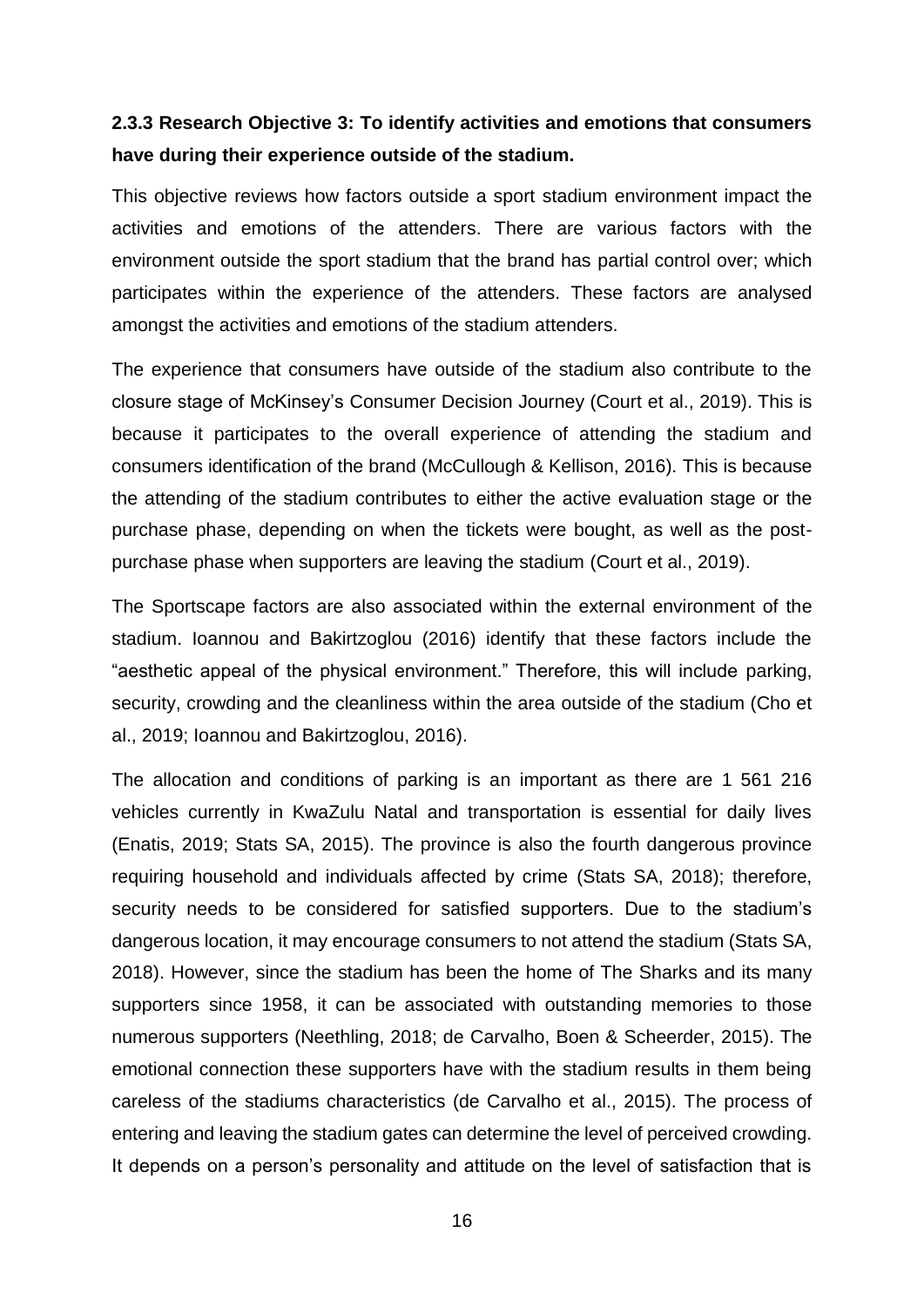achieved or not from the Sportscape factors (Funk, Alexandris & McDonald, 2016). If consumers are dissatisfied with the factors, then it can influence consumers from purchasing the brand and to initiate a negative perception of the brand (Lin, 2011).

# <span id="page-16-0"></span>**2.3.4 Research Objective 4: To analyse if consumers perceive the, standard, stadium entrance tickets to be value for money**

This final objective reviews the effect of price value when purchasing experiences. The factors that contribute to the stadium experience are quantified by the attenders against the price that is paid for an entrance ticket.

According to Tarrant (2018:55), consumers are lazy and like to avoid difficult questions, save time and mental energy; this makes it functional for brands to include a mental shortcut to reduce decision making. This resulted him to state that, a reduction in costs but still supplying the same products or services provides consistency, simplicity and authenticity. Additional to this, is that brands can create a perceived added value within the minds of consumers. Added value allows brands to develop the consumers trust. (Tarrant, 2018).

The Sportscape factors contribute to the value of the experience (Cho et al., 2019). One of the Sportscape factors, crowding, involves the stand seating arrangements. The price of each regular seat, at the Jonsson Kings Park Stadium, is the same no matter its distance away from the field or the angle of the seat (Ticketpro, 2019). Whereas other stadiums have determined ticket prices by identifying each seat and assigning it a face value for that season (Healy, 2018).

If the factors do not uphold the supporter's standards and expectations, then the ticket price is associated with a low value. Whereas, if the experience meets the supporter's standards and expectations, then the ticket holds its price value. However, de Carvalho et al. (2015: 135) identify that some people care less about the Sportscape factors. These supporters therefore do not make associations with the factors and the value of the ticket price; however, they do state that the experience would improve if the factors were upgraded (de Carvalho et al., 2015).

The thought process of determining if the tickets are value for money contributes to McKinsey's initial consideration, active evaluation and post-purchase phases. Perceived value are factors that are consumed with a certain value which influence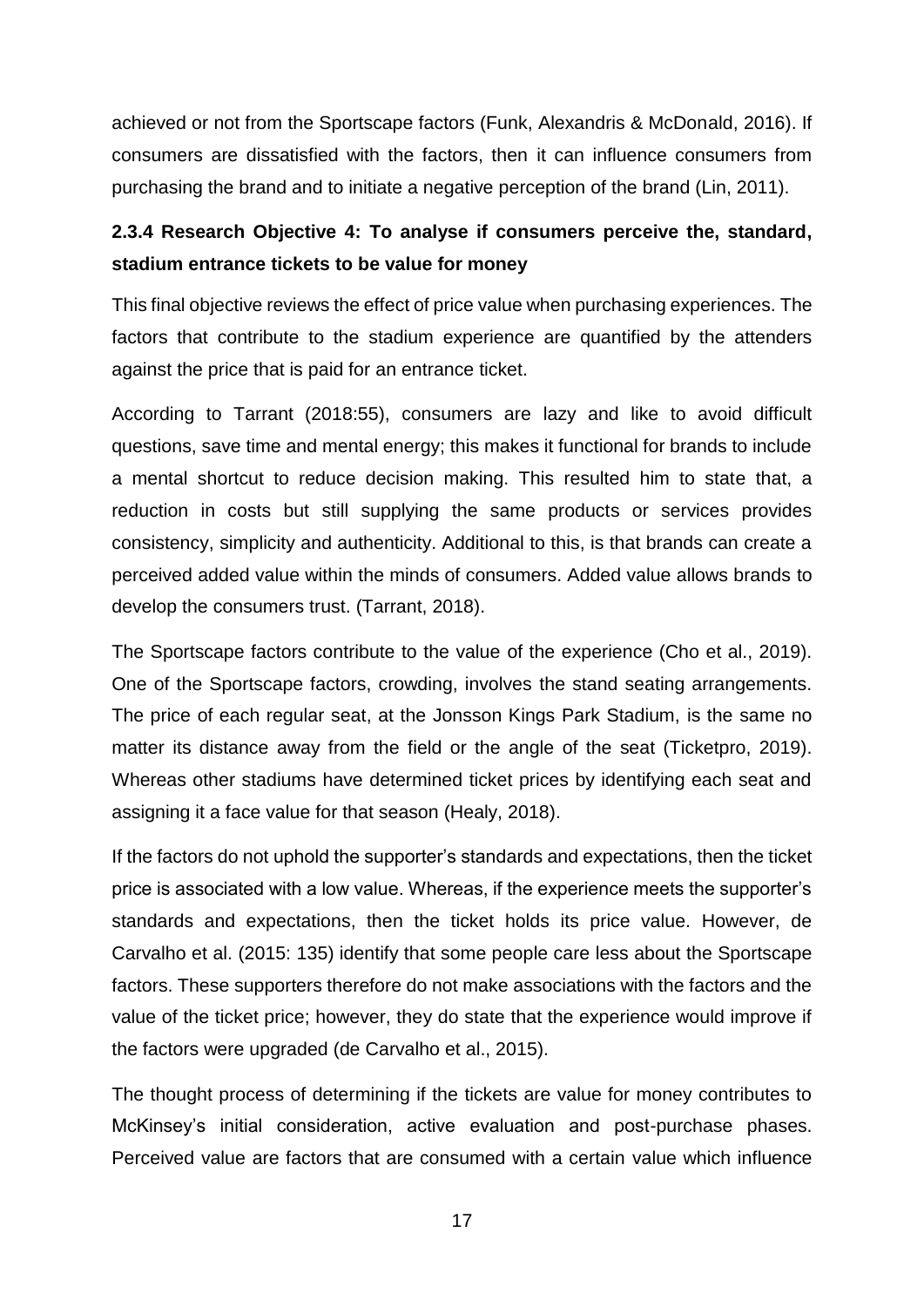consumer choices (Birim, Anitsal & Anitsal, 2016). These factors are persuasive within the initial consideration and active evaluation phases as it is where supporters find out about the brand and gather their information. These are positions where marketers can be located (Court et al., 2019). They can identify the certain touchpoints that the target audience is immersed in during these processes (Court et al., 2019). Marketers can take advantage of this to access a larger audience and create the brand's perceived value within the initial consideration phase (Court et al., 2019). They can further implement into the active evaluation phase by providing additionally, valuable content to persuade consumers to believe in and purchase the perceived valuable brand marketed (Court et al., 2019).

The post-purchase phase allows the supporter to briefly quantify and analyse their stadium experience so that they can compare it to the price of the ticket that they paid for (Court et al., 2019). If the supporter decides that the stadium experience is worth the same ticket price or more, then the ticket has value to it. However, if the experience is worth less than the ticket price then there has not been any added value created. The outcome will influence if the consumer attends the stadium again or not and their positioning when advertising their experience through word-of-mouth (Court et al., 2019; Birim et al., 2016). Despite this, these are regular tickets and not season tickets; therefore, supporters are not guaranteed that they will be allocated the same seats, with the same value, as previous experiences. Healy (2018: 6) states that due to various unpredictability's, that lead up to a game, each game should be viewed as a unique product that considers numerous variables. This results in the value of the experience changing each time the supporters attend which can often result in the face value, of the ticket, not being the same as the ticket value (Healy, 2018). Supporters are then left uninformed of the value stadium experience for each game, making it harder for their previous experiences to validate future ticket prices. Due to this, previous experiences are not necessarily reliable when considering the next decision journey or Loyalty Loop.

#### <span id="page-17-0"></span>**2.4 Conceptualisation**

#### **Supporter**

A person who generates social and commercial currency to the benefit of a sport club, expands the reach of such club's brand and enhances the overall success of the club;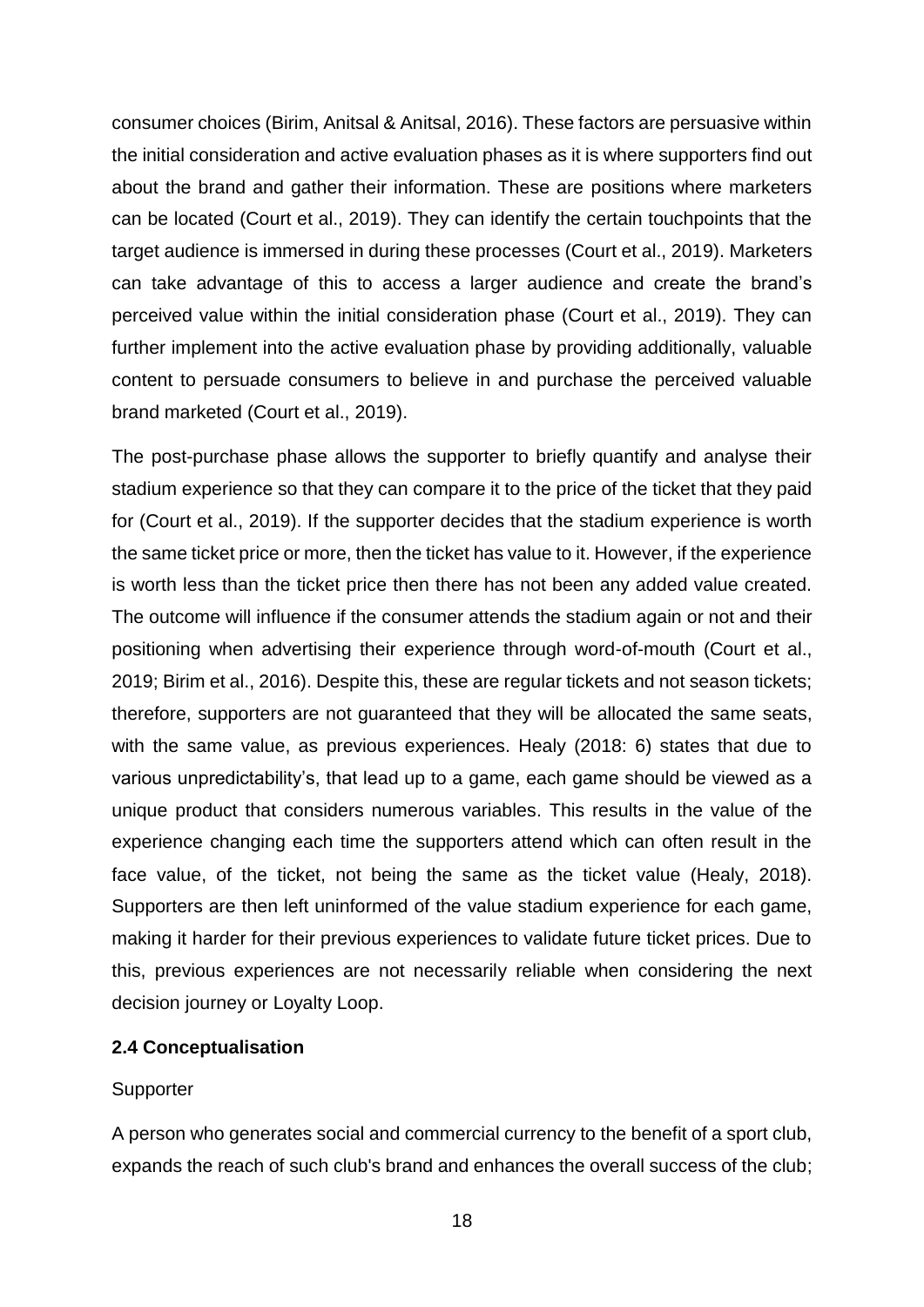in exchange for various forms of gratification, for example to belong to a social group, to associate with club success and to consume the club's products and service offerings (Stander & de Beer, 2016).

#### **Experience**

This can be defined in two ways:

- 1. The process of getting knowledge or skill from doing, seeing, or feeling things (Cambridge Dictionary, 2019a).
- 2. Something that happens to you that affects how you feel (Cambridge Dictionary, 2019a).

#### **Stadium**

An athletic or sports ground with tiers of seats for spectators (Lexico, 2019).

#### Value

Cambridge dictionary (2019b) defines value as "the importance or worth of something for someone."

# <span id="page-18-0"></span>**2.5 Summary**

This literature review has provided context of key terms and theorise within this study. It has also provided an application association between the theories, The Sharks brand and the Jonsson Kings Park Stadium.

Research objective 1 clearly explored the theories by directly merging them with the sports stadium concept. It was identified that the brand can be communicated through various touchpoint before making a final decision and purchasing.

Research objective 2 showcased that the experience within a stadium impacts the supporter's decision phases.

Research objective 3 identified that even when supporters are outside of the stadium, it participates within the overall stadium experience.

Research objective 4 analysed human purchasing behaviours and their perceptions of value within a sports stadium.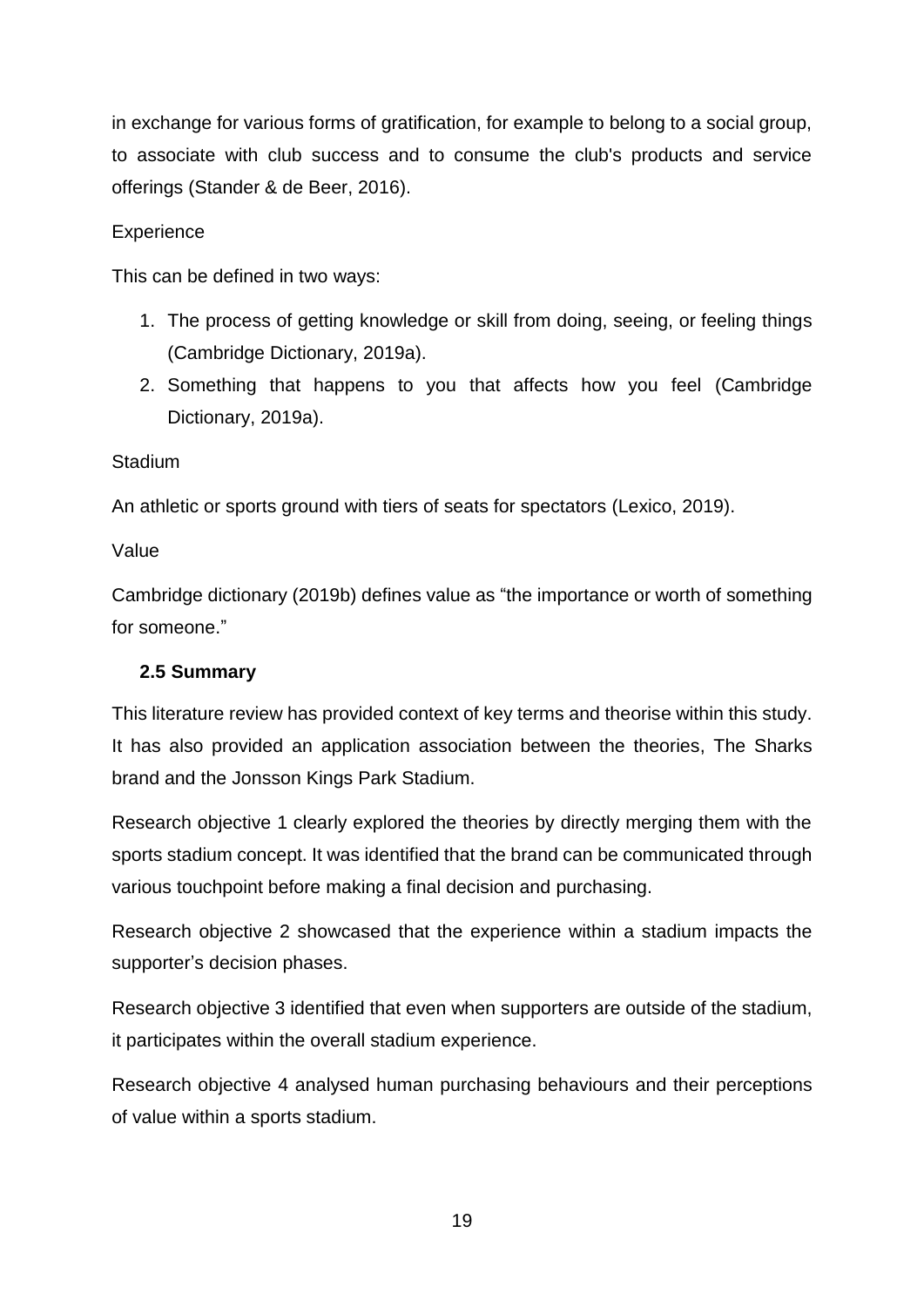Chapter 3 will expand on the research methodology and how it aims to discover answers to the research questions. Qualitative research is applied so that an ethnographic understanding can be achieved to empathise with the supporters.

#### <span id="page-19-0"></span>**Chapter Three: Research Methodology**

#### <span id="page-19-1"></span>**3.1 Introduction**

The purpose of this chapter is to expand and validate the methodology of the primary data chosen. The research paradigm and its intentions are reviewed together with the research approach and selected data collection methods.

#### <span id="page-19-2"></span>**3.2 Research Paradigm**

There are three dominant research traditions which are positivism, interpretivism and critical realism (Maree, 2015). This study will be implementing interpretivism as it is based on the meanings of the supporters from their stadium experiences. This leads to being qualitative research; that is influenced by theories and methods that interpret human actions, understand those activities as well as seeing reality as symbolic and constructed (Maree, 2015). This study is interpretivism due to its positioning amongst the research positions:

#### • Epistemological Position

Involves the source of common knowledge and the study is not generalised beyond its context (Maree, 2015). This research will be conducted within the province of KwaZulu Natal therefore all the data received will only be applied to the province and not associated anywhere else. Therefore, this reinforces the epistemological position of interpretivism as this study does not only use empirical observation and it is not going to change social issues within the community, unlike in positivism and critical realism (Maree, 2015).

#### • Ontological Position

This means to be subjective as it is created by human interactions; therefore, many perceptions will differentiate (Maree, 2015). This is applicable for this research as conducting research on supporters, various, personal opinions and attitudes are beneficial for acquiring sport marketing strategies (Funk et al., 2016). The results will affect the understanding of supporters' stadium experiences and their attitudes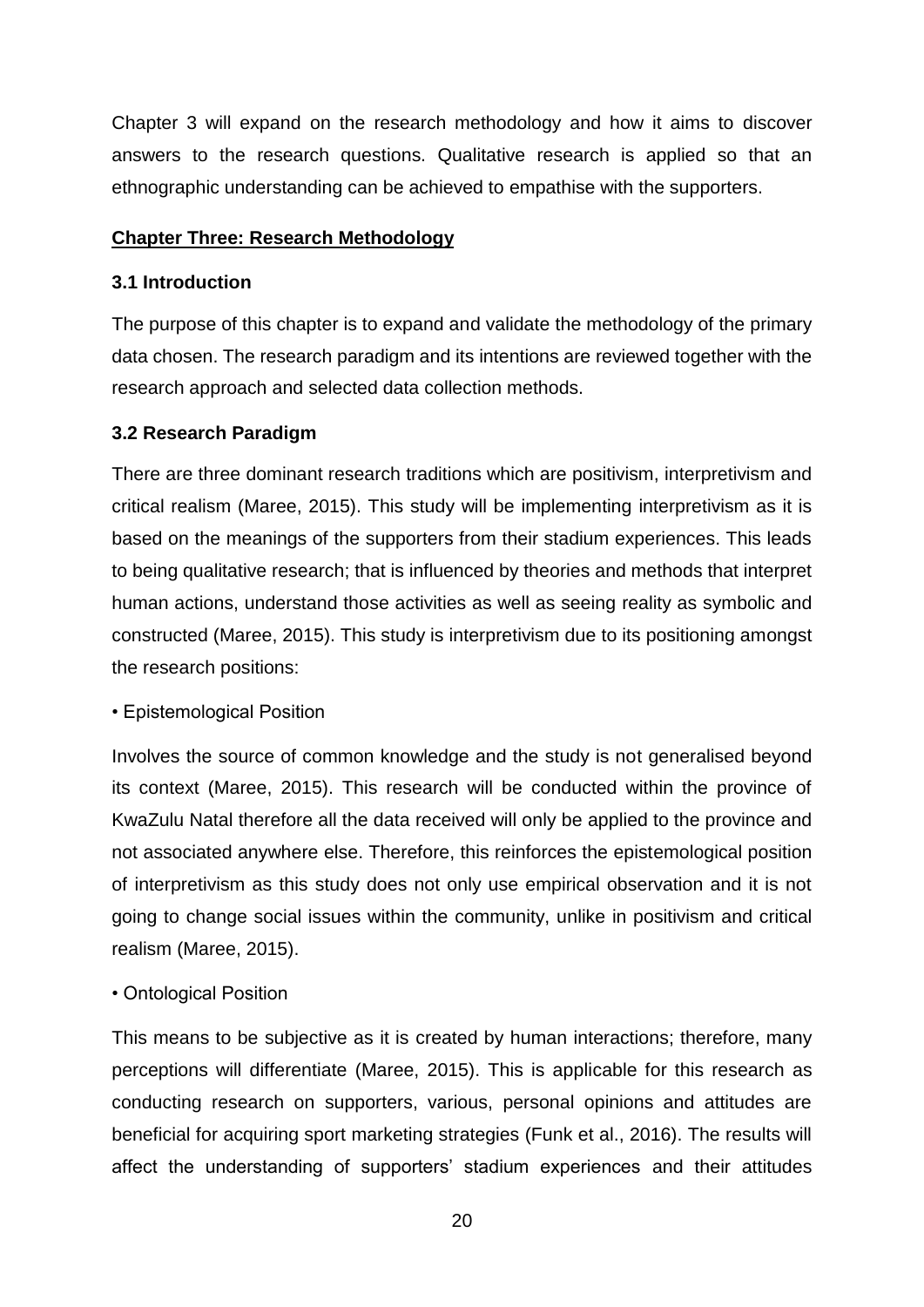towards The Sharks brand. By doing so, it highlights the ontological position of interpretivism characteristic of measuring observations and not involving indoctrination, unlike positivism and critical realism (Maree, 2015)

#### • Axiological Position

It is uniquely valued with the researcher's own interpretations (Maree, 2015). This will be valid in this study and the researcher will require to activate previous knowledge and experiences in order to interpretate the supporters' answers. This will result in subjective answers which are different compared to emancipation in positivism and critical realism (Maree, 2015).

Overall, interpretivism allows this researcher to collect thorough information that can identify a variety of relationships that may have been unforeseen. This will create greater insights for futuristic studies and a possible solution for the Sharks brand (Maree, 2015). These insights will also be beneficial to other sport stadiums; as stagnating supporters at stadium sport games has become a trend amongst the sporting industry worldwide (Arkenberg, Giorgio & Deweese, 2019).

#### <span id="page-20-0"></span>**3.3 Research Design**

This is a phenomenological, qualitative, exploratory research study. This is because this topic has not been researched before and new social insights will be discovered. This is also applied research as it is investigating a practical issue whereby a solution will be discovered and implemented into practice (du Plooy-Cilliers, Davis, & Bezuidenhout, 2014). Qualitative and exploratory research will allow for empathy to be expressed with the participants. This will instigate in-depth and detailed answers to be received. By applying this research, it will contribute and enhance possible solutions to the problem. Since this is not a quantitative study, that results in numerical or statistical data, the population size and sample are not critical as it would be challenging due to the stadium attracting twenty thousand people (du Plooy-Cilliers et al., 2014; Cronjé, 2016).

#### <span id="page-20-1"></span>**3.4 Population**

Geographical factors will enforce constraints as only those males and females between the ages of eighteen years and sixty years old and who live within the Durban area can be selected to participate within the questionnaires, focus groups and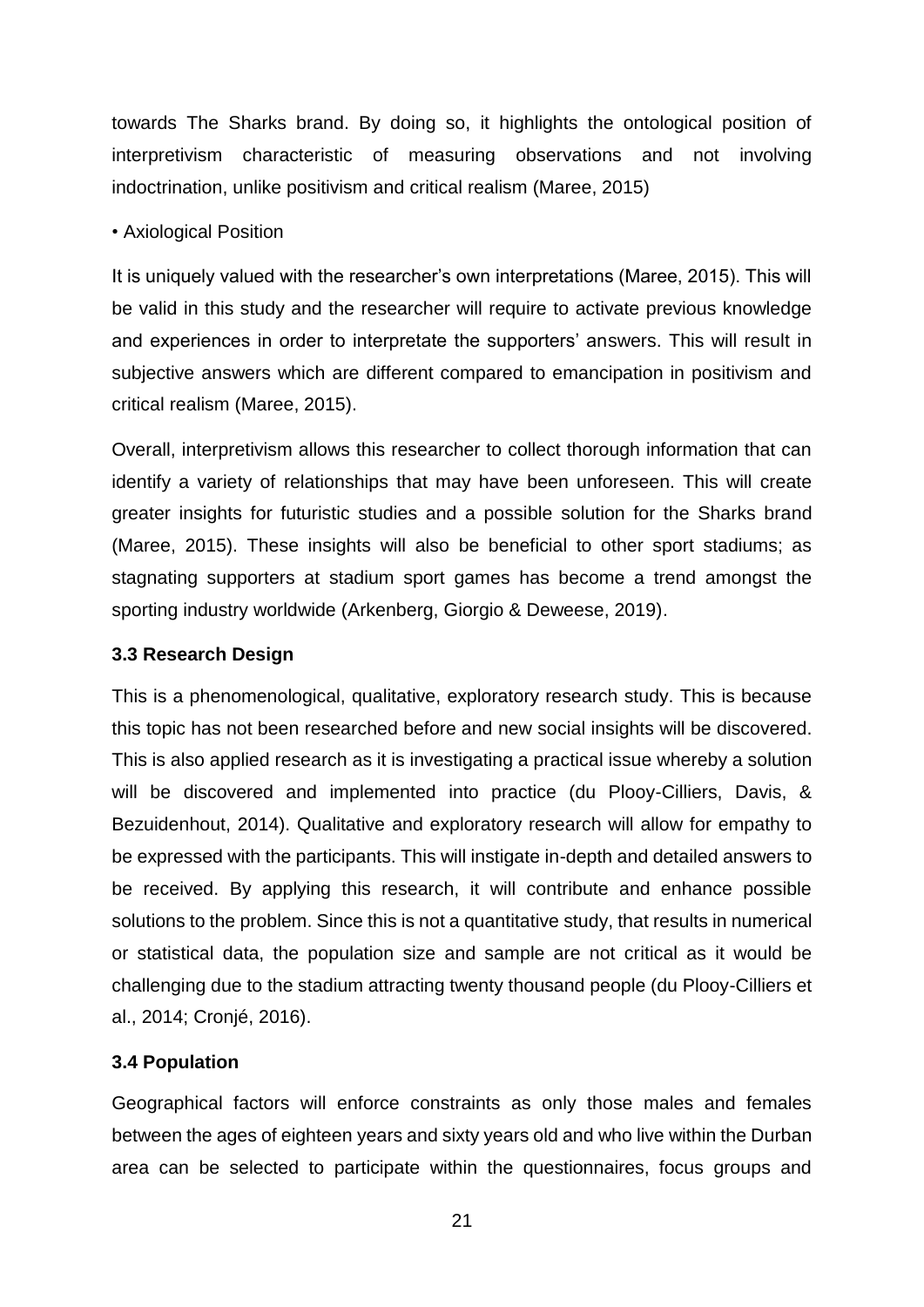interviews. Additionally, only those who are contacted and are available for the focus group will be in attendance. The focus group members will be required to of previously attended the Jonsson Kings Park as well as not being registered as a season ticket holder. Those who are also exposed to the online survey and adhere to the same requirements as the focus group members will also be included.

# <span id="page-21-0"></span>**3.5 Sampling**

# <span id="page-21-1"></span>**3.5.1 Non-Probability Sampling**

This study will utilize the non-probability sampling method. It is a qualitative study that will operate with a small sample size as there is limited accessibility to the entire KwaZulu Natal population due to the security of the governments. The entire population within the population parameters are difficult to access. Non-probability sampling will allow for results to be controllably, promptly collected as there is a due date therefore there are time and financial limitations (Maree, 2015).

# <span id="page-21-2"></span>**3.5.2 Sampling Method**

Convenience sampling will be performed in this study; this involves population components that are established by selecting those that are easily and conveniently accessible (Cresswell, et al., 2016). This sampling method is used as the target population will be of more than twenty thousand people (Cronjé, 2016). It will impossible for one person to receive information from all of them within the available time. Convenience sampling will therefore allow for information to be received quickly and cheaply as it will only involve participants who are easily accessible at the time. However, by using this method, the research will not represent and reflect the entire population.

# <span id="page-21-3"></span>**3.6 Data Collection Methods**

# <span id="page-21-4"></span>**3.6.1 Qualitative Method**

This method is used as it relies on descriptions and opinions rather than numerical data; additional to this, it views society in conditions of processes that occur (Cresswell, et al., 2016). Consumer opinions and perceptions of their stadium experience and of The Sharks brand will need to be detected to gain insight into the way consumers act. By understanding the reasoning for their actions, it will allow for a more identifiable and precise brand strategy within the future. The original data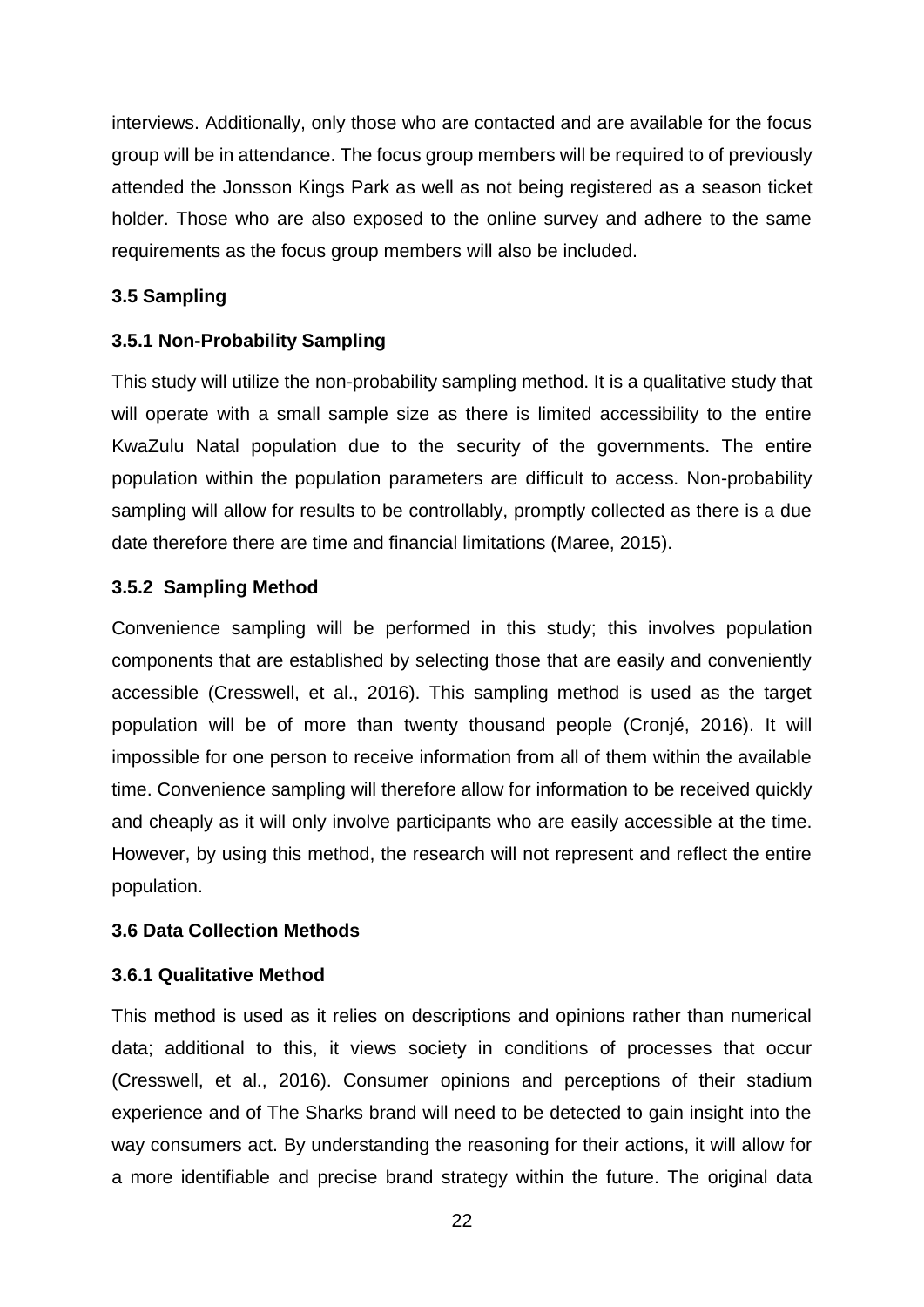collection process involved questionnaires, as a tool, to be handed out to Sharks supporters whilst at the Jonsson Kings Park Stadium. However due to authority and legalities within The Sharks, the accessibility to conduct this was denied. This resulted in only having access to those located within the surrounding areas of the stadium. Alternatively, focus groups and surveys will be performed within this study as it requires for consumer opinions and perceptions.

# <span id="page-22-0"></span>**3.6.2 Data Collection Tools**

Focus groups will be performed with semi structured, open-ended questions. This will allow for a guided conversational flow, creating a relaxing environment for the focus group members and the interviewees (Visocky O'Grady & Visocky O'Grady, 2017). This will encourage them to express more about their feelings and emotions, resulting in more truthful answers that will make this research more insightful (Visocky O'Grady & Visocky O'Grady, 2017).

An online survey will be conducted and distributed with the same open-ended questions used within the focus groups. This will allow for larger amounts of information to be received from individuals and their opinions within a short amount of time (Visocky O'Grady & Visocky O'Grady, 2017).

# <span id="page-22-1"></span>**3.6.3 Data Collection Process**

This is a cross sectional research study; therefore, this research is only going to be performed once.

First, there will be 2 focus groups that will be divided according to gender and will consist of 5 to 6 participants within each. However, due to the struggle of availability for possible participants, 3 to 2 members will be present in each focus group. Both sessions, will be recorded and will be transcribed after each focus group whilst listening to the recording. Afterwards, the transcription will be emailed to the participants to confirm their opinions as well as any additional information they may like to add.

Due to the small focus group sizes, a Google Forms survey will be created and distributed through WhatsApp and Facebook. This will allow for more responses and opinions from both males and females.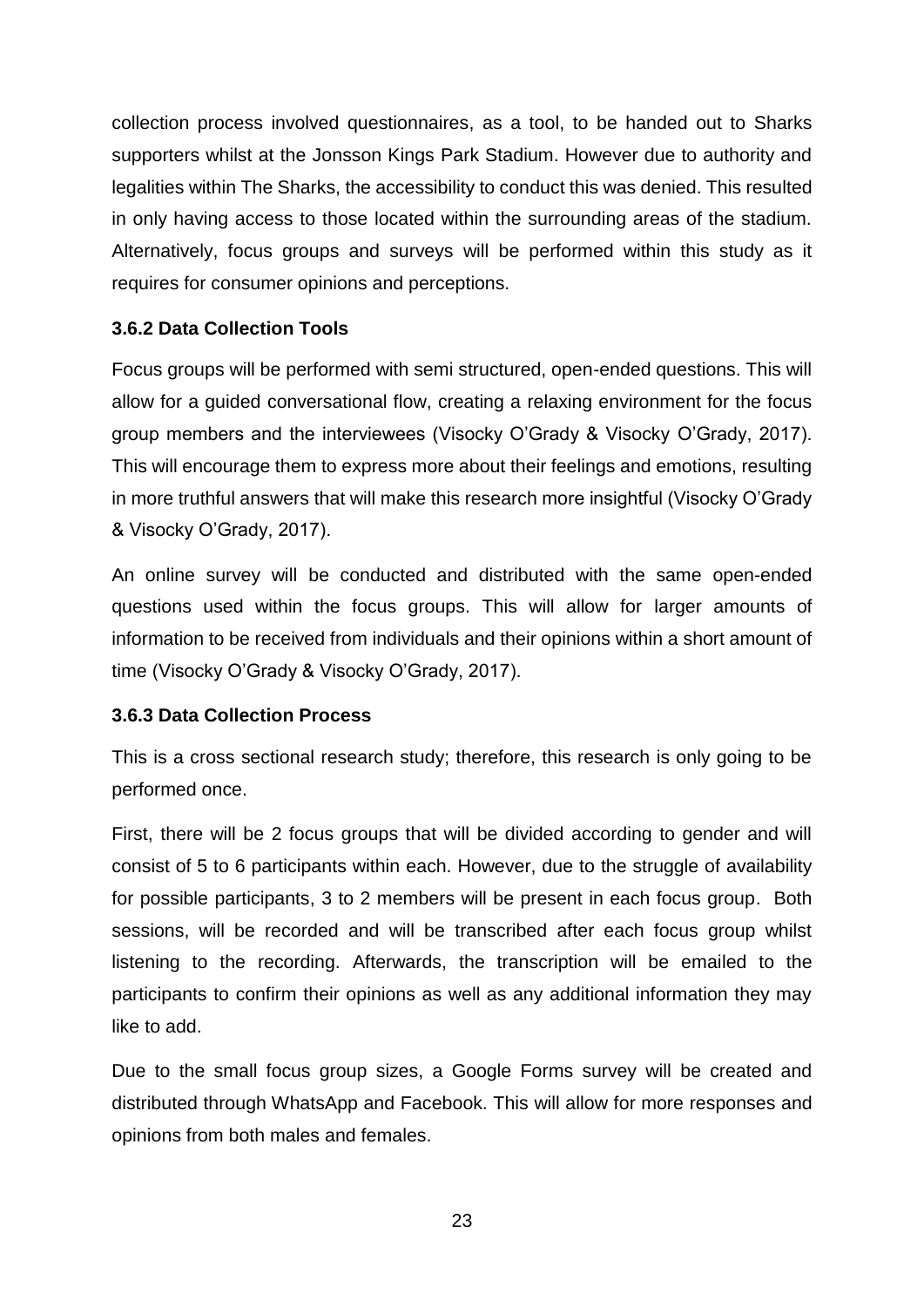# <span id="page-23-0"></span>**3.7 Data Analysis Methods**

Content analysis will be utilised. After each data collection process, the information received will be analysed to identify common themes, with consideration of the objectives stated.

#### <span id="page-23-1"></span>**3.8 Validity and Reliability**

Validity, reliability and trustworthiness of the methodology are often questioned in quantitative research as the ability of the researcher has been known to influence the analysis of the data received (Maree, 2007).

Validity in qualitative research refers to the selection of instruments used to measure the intended measurements that answer the research question (Maree, 2007). This will be implemented as feedback will be received from participants involved within the data collection process. This will then participate within the triangulation of all the different sources of information received.

Certifying reliability is crucial to ensure that the received information reflects the same results each time. To guarantee this, the same questions will be asked within both measuring instruments used, in the focus groups and the surveys. This will allow for an equal comparison between the two instruments.

# <span id="page-23-2"></span>**3.9 Anticipated Contribution**

This research will contribute to the existing knowledge of sport management researches. Since Ioannou and Bakirtzoglou (2016) and Cho et al. (2019) research revolved around football it provides a greater understanding into how the stadiums environment influences other sport supporters. Mathidza (2011) investigated into factors influencing football match attendance: The South African Premier League in crisis. Although this gave an insight into the sports stadium supporters in South Africa, it focused on football and is outdated. Therefore, this research will provide a current analysis of the sports stadium supporters in South Africa also it will provide a rugby perspective, rather than from football. This will all generate a deeper understanding of the overall stadium factors that influence various sport stadium attendance.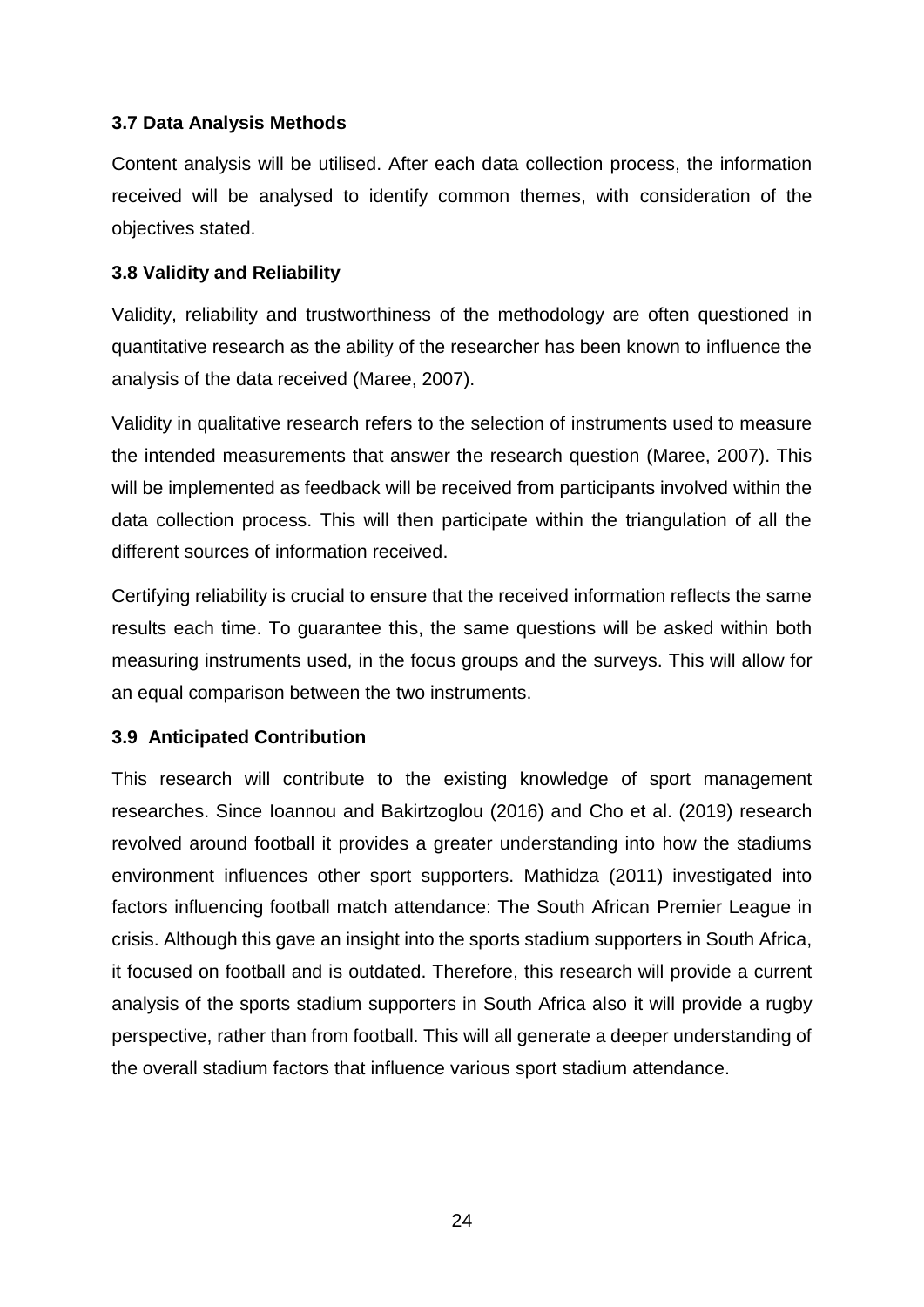#### <span id="page-24-0"></span>**3.11 Summary**

This chapter discussed the analysis of the findings received. It examined the research paradigm used. The data collection methods are equal to encourage various responses. The analysis of all the data collected through this study was broken. Finally, the values of the researcher were described through validity and reliability.

Chapter 4 discusses and analyses the research findings in relation to each objective and methodology set out for this study.

#### <span id="page-24-2"></span><span id="page-24-1"></span>**Chapter Four: Research Findings**

#### **4.1 Introduction**

This chapter will present the data collected from the focus groups and the online survey. All the data is presented in the form of appendices and table formats. All the results are discussed to initiate a deeper understanding of the findings. An analysis of the data was performed as stipulated within chapter 3. It must be noted that this was a small-scale qualitative study therefore it is not statistically based. The findings and recommendations cannot be generalised. Triangulation in the research findings confirmed the credibility of this study was maintained during the research.

# <span id="page-24-3"></span>**4.2 Presentation and Discussion of Findings**

Common themes have been highlighted to present the research findings. The findings are presented as to how the questions and objectives are related.

# <span id="page-24-4"></span>**4.3 Methodology Applied**

#### <span id="page-24-5"></span>**4.3.1 Focus Groups**

A total of 5 individuals completed the two focus groups. The first focus group consisted of females between the ages of 20 and 60 years. The second focus group consisted of 2 males aged 25 and 55 years. Convenience sampling was utilised for this method of the study. The focus groups were audio recorded so that interpretation would be easier for the researcher. All of the respondents' identities have been kept anonymous for the purpose of this study.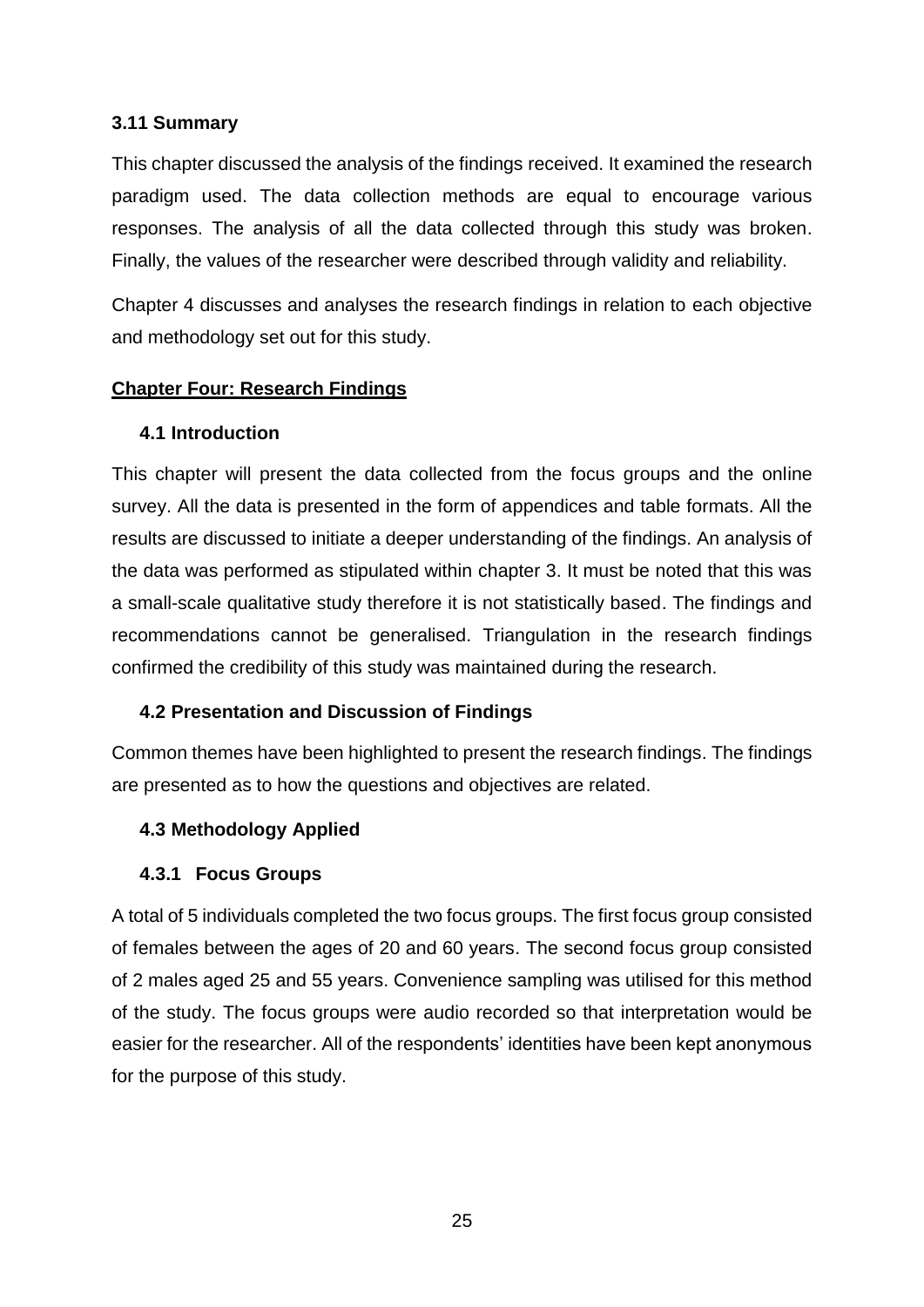# <span id="page-25-0"></span>**4.3.2 Survey**

A total of 10 respondents completed the questionnaire from the online survey tool, Google Forms. The survey consisted of 13 questions. The survey was administered via WhatsApp and Facebook.

# <span id="page-25-1"></span>**4.4 Demographics of Respondents**

The tables below identify the ages and genders of the respondents in both the focus group and surveys.

| Table 4.1: Profile of Respondents- Focus Groups |
|-------------------------------------------------|
|-------------------------------------------------|

| Gender | Age brackets |       |       |       |
|--------|--------------|-------|-------|-------|
|        | 20-29        | 30-39 | 40-49 | 50-59 |
| Male   |              |       |       |       |
| Female |              |       |       |       |

The focus groups were aimed to have equal number of males and females dispersed over each age bracket. The largest group were females, due to, the availability of time for participants to come together.

Table 4.2: Profile of Respondents- Survey

| Gender | Age brackets |       |       |       |
|--------|--------------|-------|-------|-------|
|        | 20-29        | 30-39 | 40-49 | 50-59 |
| Male   | 3            |       |       |       |
| Female | ◠<br>ن       |       |       |       |

The aim of the survey was to receive more answers from various age groups from different genders. However, since this was an online survey, there was a limited amount of control as to who completed it. This resulted in more participants within their twenties but an equal number of males and females were received.

# <span id="page-25-2"></span>**4.5 Results and Discussion**

The following will represent the responses from the focus groups and surveys and the relation to how they address and answer each research objective and questions mentioned in Chapter 1.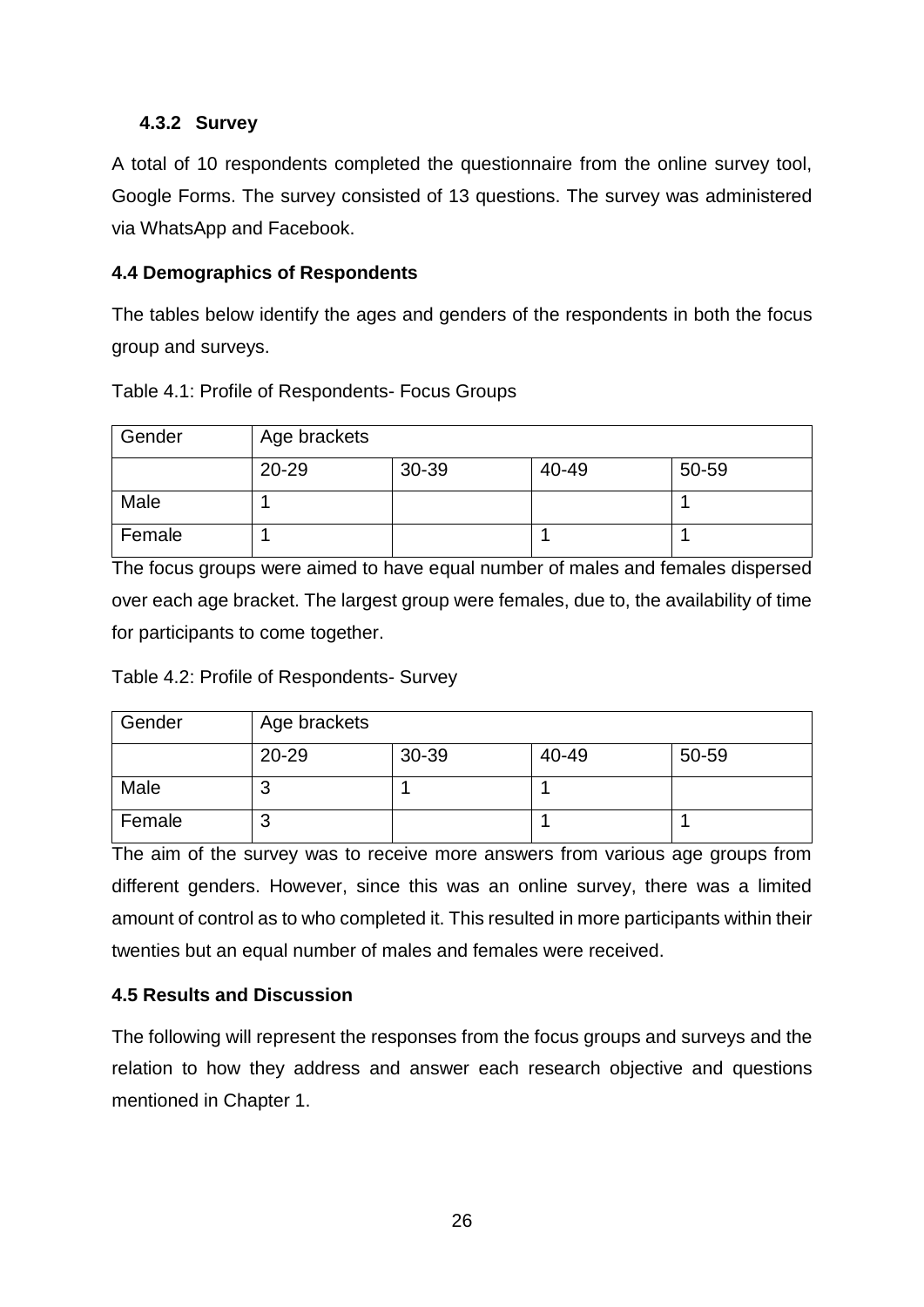# <span id="page-26-0"></span>**4.6 Objective One: To determine the reasoning and frequency of supporters' attendance to the stadium?**

Two questions were asked within the focus groups and survey:

- 1. How often do you attend the stadium to watch the Sharks play?
- 2. What encourages you to attend matches at the stadium again?

For question 1, measurement times were not provided for the respondents to select which provided them to make the judgement of how often they attended.

A common theme that arose was that females attend the stadium, maximum, once a year or less. Whereas males would range their attendance to be more frequent with with their minimum attendance being once a year and their maximum to be twice a month. This is however during the rugby season when The Sharks are playing within leagues; whereby, both male respondents A and B identified that the Super 15 is the preferred league to watch, compared to the Currie Cup (Appendices A).

The stadium provides the supporters with a social offering the opportunity to spend time with a group of their friends. Another encouraging factor relates to the performance of The Sharks team and their opposition teams played at the stadium. If The Sharks were performing well within the current league being played then supporters would attend. This can be encouraged further if they are playing against "*one of the strong New Zealand sides*" or "*if it is a big derby like The Bulls*." This suggests that many of the participants are regularly informed of the various rugby games as they know the performance level of The Sharks as well as their oppositions. Female respondent B identified that television was a medium of which she watches rugby and keeps updated.

It must be noted that the receiving of free tickets, season tickets or corporate box tickets are extreme influencers on supporters to attend the stadium. Female respondent C preferred seating within corporate boxes as they provided "*free booze and food*" and that there is less of an irritation regarding the process of receiving beverages (Appendices B).

# <span id="page-26-1"></span>**4.6.1 Interpretation of Findings**

By evaluating these questions, it can be identified that attending the Jonsson Kings Park Stadium is considered within two supporter decision journeys. One journey is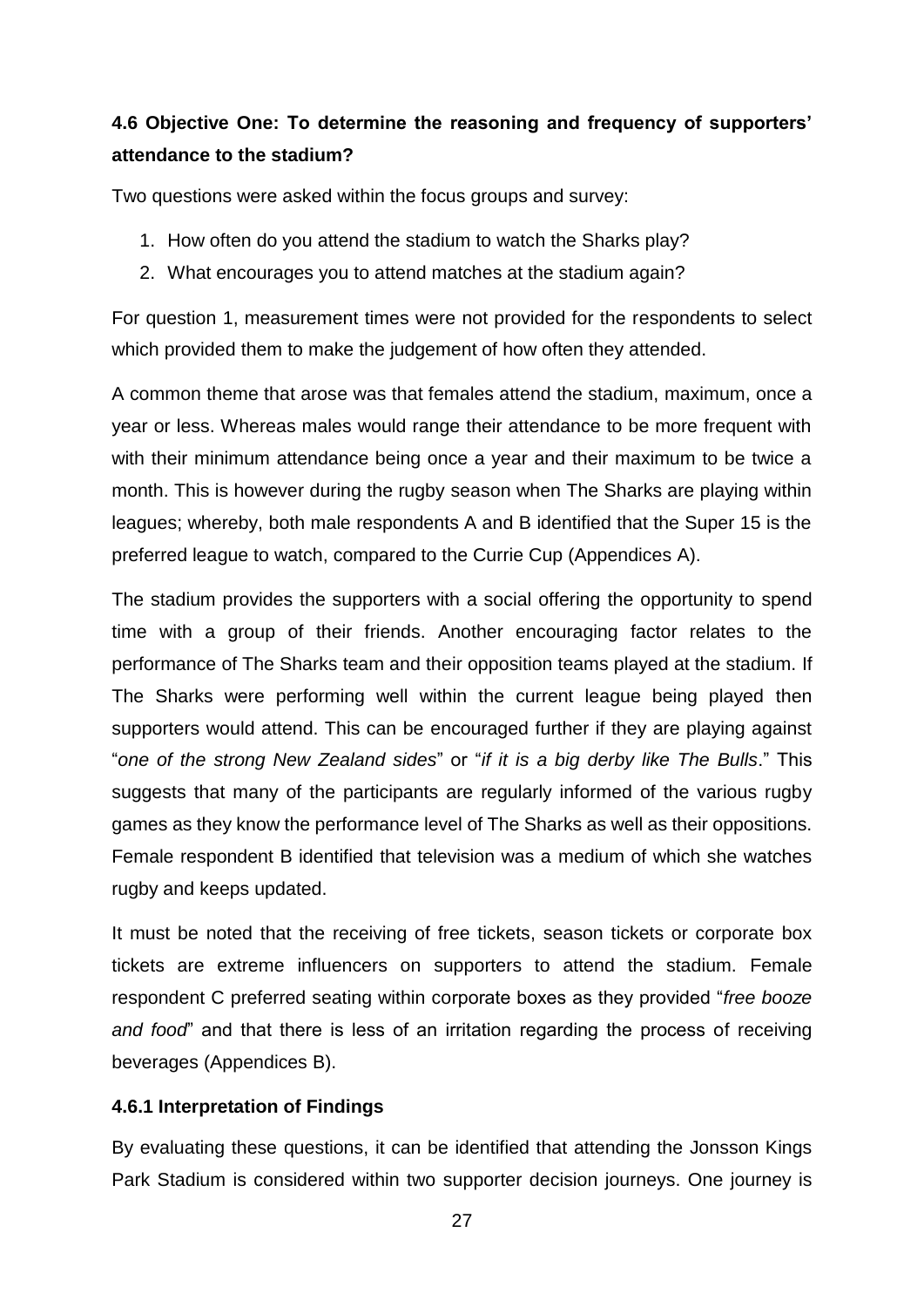determined by the decision of where they are going to socialise with their friends and family? The other journey is, where should they watch The Sharks play? The consideration set for the second decision also involves television. However, this is also a touchpoint that The Sharks brand communicates with its supporters. By doing this, The Sharks influence males to attend the stadium more frequently than females.

The Sportscape Model factors are not impactors within the Loyalty Loop for the standard stadium tickets. However, the Sportscape factor, food service, is an influential factor within attending a corporate box within the stadium. From previous experiences, supporters acknowledge the service of free food and beverages. This is an encouraging factor for supporters to attend the stadium. However, corporate box tickets are purchased by a corporate; who then gives them to supporters for free therefore the supporters are not paying for their ticket not their food or beverages.

# <span id="page-27-0"></span>**4.7 Objective Two: To discover activities and emotions that supporters have during their experience inside the stadium.**

Three questions were asked regarding this objective:

- 1. Describe your experiences whilst you are inside the stadium.
- 2. What do you like about this experience and why?
- 3. What do you dislike about this experience or what do you think could be improved and why?

These questions were asked so that the respondents would focus their opinions specifically within the grounds of the stadium.

Supporters have a general positive outlook of their experiences within the stadium. This is due to there always being a good atmosphere and that it is festive. The effort that supporters go into dressing up in their team shirt and colours contributes to the overall atmosphere. Which creates the enjoyable comradeship amongst the supporters and the crowd within the stadium. This is further generated through The Sharks mascot, Sharkie, and the singing and cheering of the crowd, especially, when Tendai Mtawarira, locally known as The Beast, receives action within the game and everyone shouts "BEAST!." These comradery factors were specifically identified by females compared to males who enjoyed being around others who supported The Sharks. This explains the reasoning to why many males disliked feeling "*disheartened*"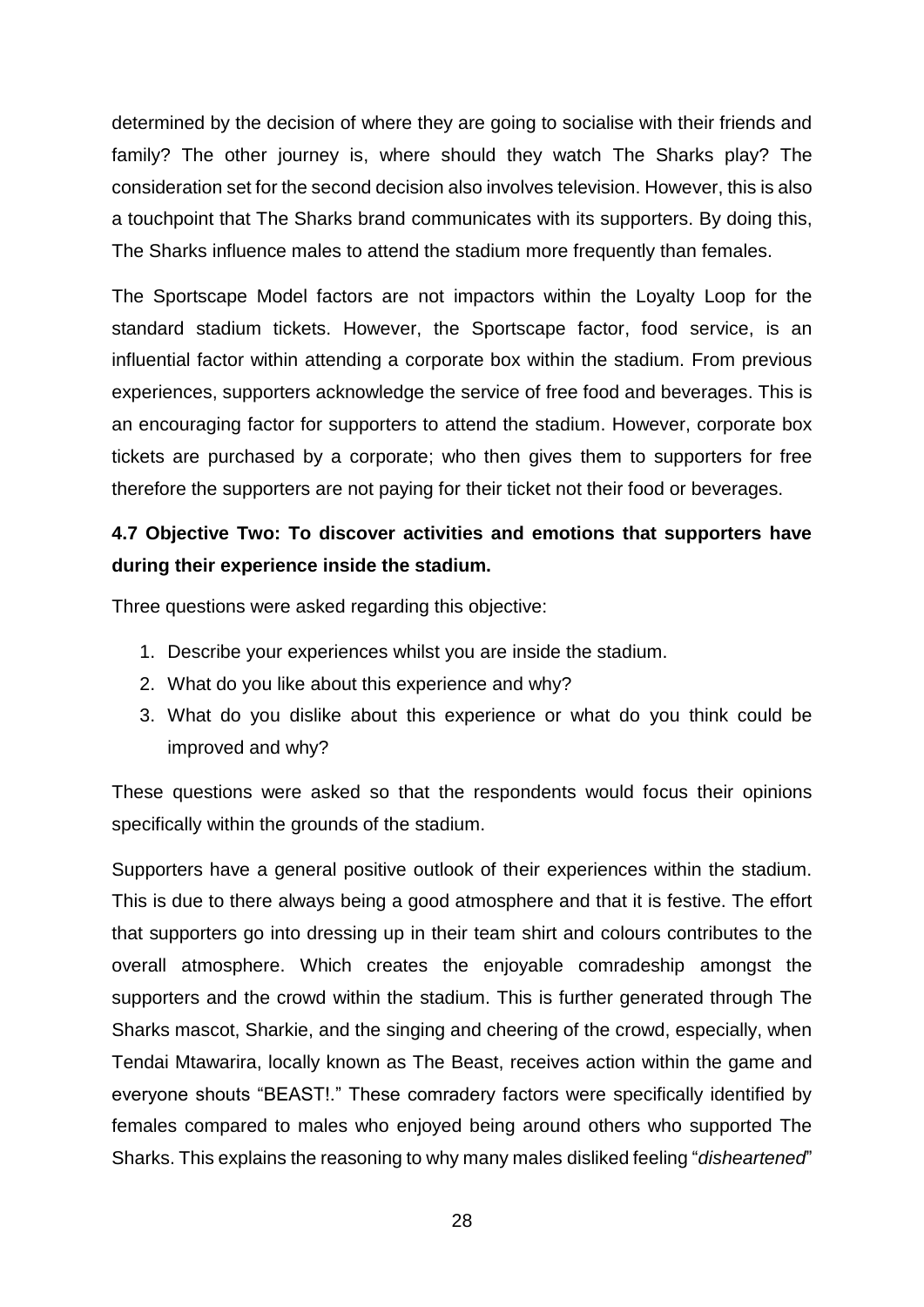or "*disappointed afterwards due to lack of attendance*" (Appendices C). Whereas females feel that the bathrooms can be improved regarding their direction signage, hygiene, visual appearance and scent.

Queues are a large problem within the stadium, especially, for bathrooms as well as for purchasing food and beverages. Male respondent B highlights the high congestion of beverage queues:

*"Sometimes you'll finish your beer halfway through the half and you then go down to the bar and you think it's going to be 3 or 5 minutes to get a drink because you know that you're not going to go at half time because everyone is doing the same thing."*

However, he is still aware that even purchasing a beverage during a game it is still going to be congested. This is *"because everyone has the same idea then because you don't want to go at halftime, so you land up missing a part of the game."* From this, it encouraged male participant A to suggest that more restaurants and bars should be available to the supporters.

#### <span id="page-28-0"></span>**4.7.1 Interpretation of Findings**

The evaluation of these questions have identified that supporters are loyal to The Sharks brand but not to the Jonsson Kings Park Stadium brand. The closure stage, whereby the supporters are within the stadium, express their loyalty through dressing up in their Shark team shirt or colours as well as the singing and cheering from the crowd. This creates the favourable atmosphere of comradeship. However, as there are few supporters attending the games, there is less comradeship within the crowd.

It is suggested that supporters are not loyal towards the stadium brand due to Sportscape environment. The food and beverage services are extremely slow or that they cannot cope with the large number of customers due to the lengthy queues. The queues are also reflected within the bathrooms where the stadium cleanliness, a Sportscape factor, is unacceptable. This is a crucial element as they should be clean spaces so that they remain hygienic for the users. By the supporters waiting in these queues, it results in them missing parts of the game. This is frustrating for them as they are encouraged to attend the stadium to watch The Sharks play, as seen in objective 1. Since these factors are within the stadium, The Sharks have full control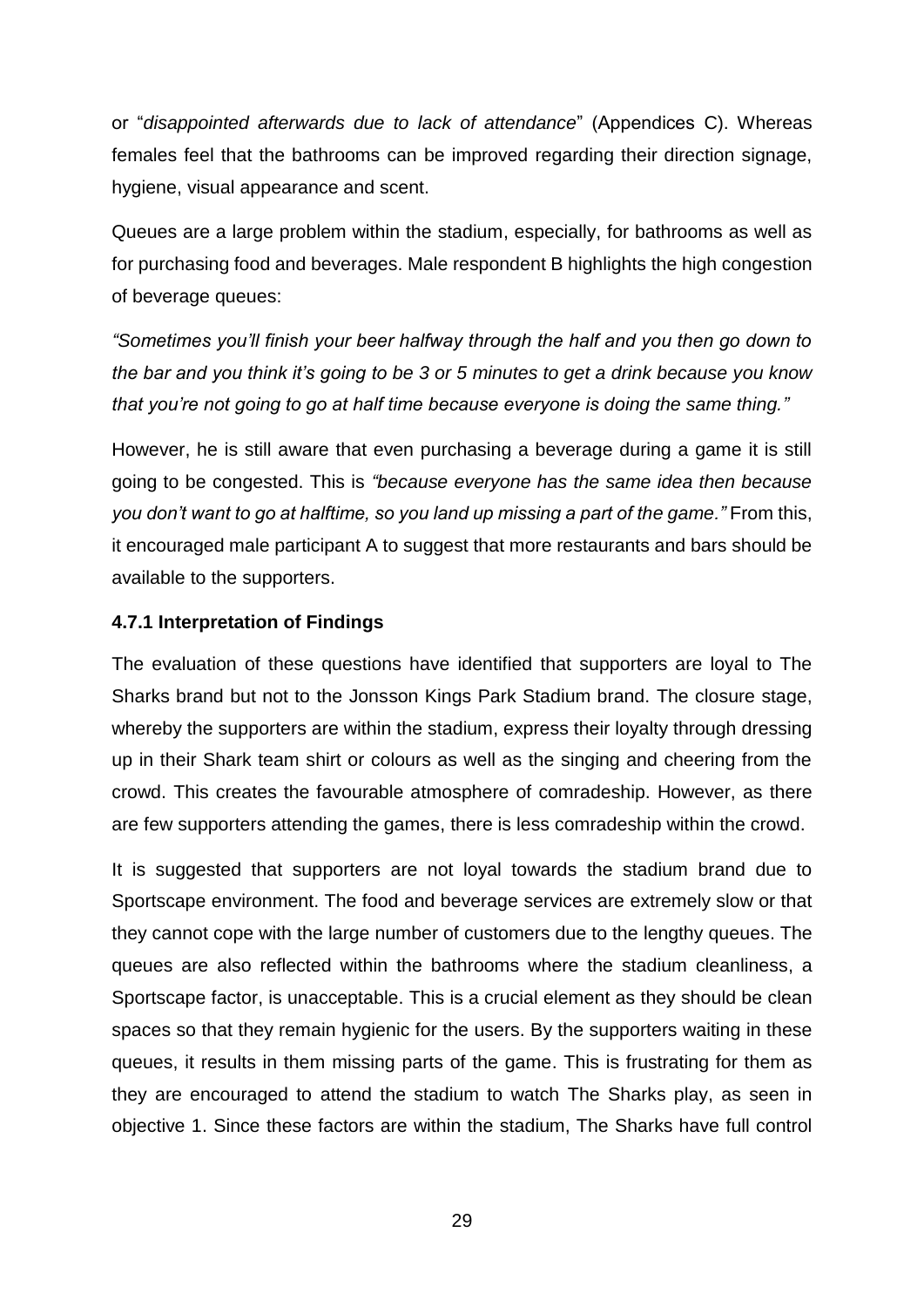over improvements. This can ideate the possibility of providing more restaurants and bars within the stadium, like male respondent A suggested.

This study reflects the opposite of what Cho et al. (2019) and Silveira et al. (2019) stated. Sharks supporters have already developed their love for the team; however, the Sportscape environment prevents them from attending and expressing their love and passion within the stadium. This therefore supports Ioannou and Bakirtzoglou (2016: 438) who discovered that "supporters who are satisfied with the Sportscape are more motivated to return in the future".

# <span id="page-29-0"></span>**4.8 Objective Three: To identify activities and emotions that consumers have during their experience outside of the stadium.**

Four questions were asked regarding this objective:

- 1. Describe your expectations before you attend a match at the stadium.
- 2. Describe your experiences after you attend a match at the stadium.
- 3. What do you like about these experiences and why?
- 4. What do you dislike about these experiences or what could be improved and why?

These questions were asked so that the respondents would change their focus from the questions asked within Objective 2, to now provide their opinions specifically outside the grounds of the stadium.

Positivity is expected before attending the stadium. This positive experience mainly revolves around having a good time out with their friends. Male respondent B describes his expectations as,

*"The expectation is always to go there and have a good evening or a good afternoon out and just to relax and chill with it either your buddies or with your family and to have a good time."* 

Which includes all the additional points mentioned by the other respondents as well as to "*watch the rugby*."

However, "*a lot of the fun and family aspect has gone out the window*." This specifically relates to the supporters not being allowed to braai before or after the game in the car parks on the fields surrounding the stadium. An additional social aspect that those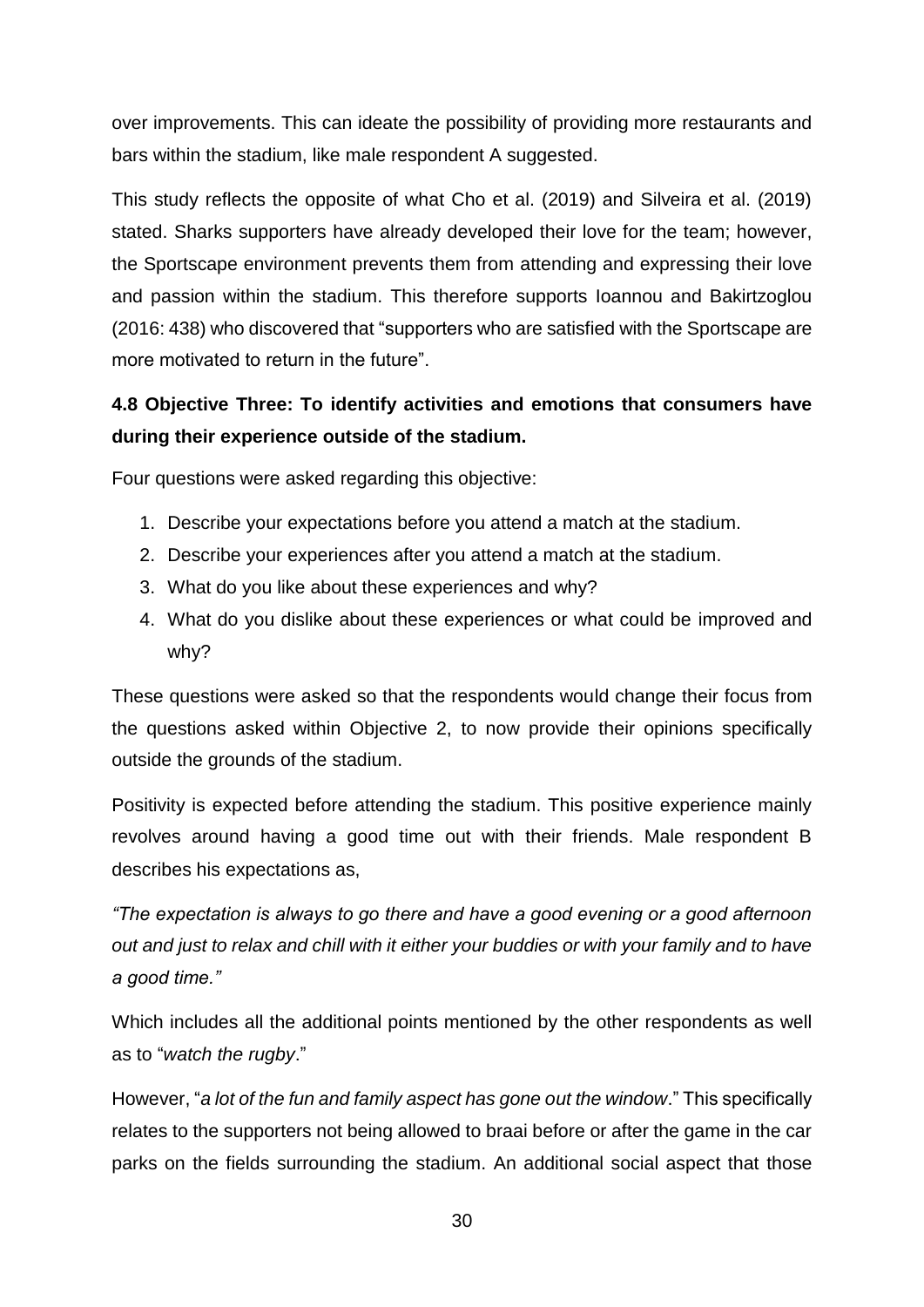within their twenties enjoyed was the big stage where live music use to be played after the game. However, male respondent A did identify that

"it*s people that you haven't even heard of. So it's good that they are trying to promote local talent that way but I think if you throw in a couple of big names there, then people will be more encouraged to stay behind for that."*

However, acknowledgments were referred to the new Kingston Beach Club which seems to be an encouraging factor to attend the stadium amongst those within their twenties (Appendices C).

Due to the lack of social aspects, not encouraged by The Sharks, it is encouraging supporters to leave after the game or have a drink and then leave.

A contributing factor was the distance of the parking. Supporters felt that you had to park far away from the stadium; which made them uncomfortable when returning to their cars after the game. Often the game will end when it is dark and they feel unsafe walking back to their cars, even if they're in a group, due to the local association of a high crime rate in Durban. Female respondent A identifies possible types of crime that can occur after attending the stadium:

*"It varies quite a bit, it could be just someone who steals your cell phone or otherwise it could be trying to hijack a car or trying to steal your handbag. Otherwise it's just the unpleasantness of a hobo coming up to you and begging for your money, like that's not cool either."*

Driving is a large contributing factor to the stadium experience. As seen in Objective 2, many include drinking alcohol with the stadium experience. Therefore, supporters do not want to take the risk of driving under the influence of alcohol; which is considered as illegal driving. This results in supporters having to make transportation arrangements before attending the game. A transportation option is traveling with all a group of supporters within one car and one person does not drink alcohol whist at the stadium so that they can drive everyone home; or the use of a taxi service that transports them too and from the stadium. The Sharks use to be involved with a taxi service and Good Fellers who would drive your car home after the game. However, there was a lack of awareness and promotion of the services. This concept is favourable as friends can travel in the car without the risk of illegal driving and it makes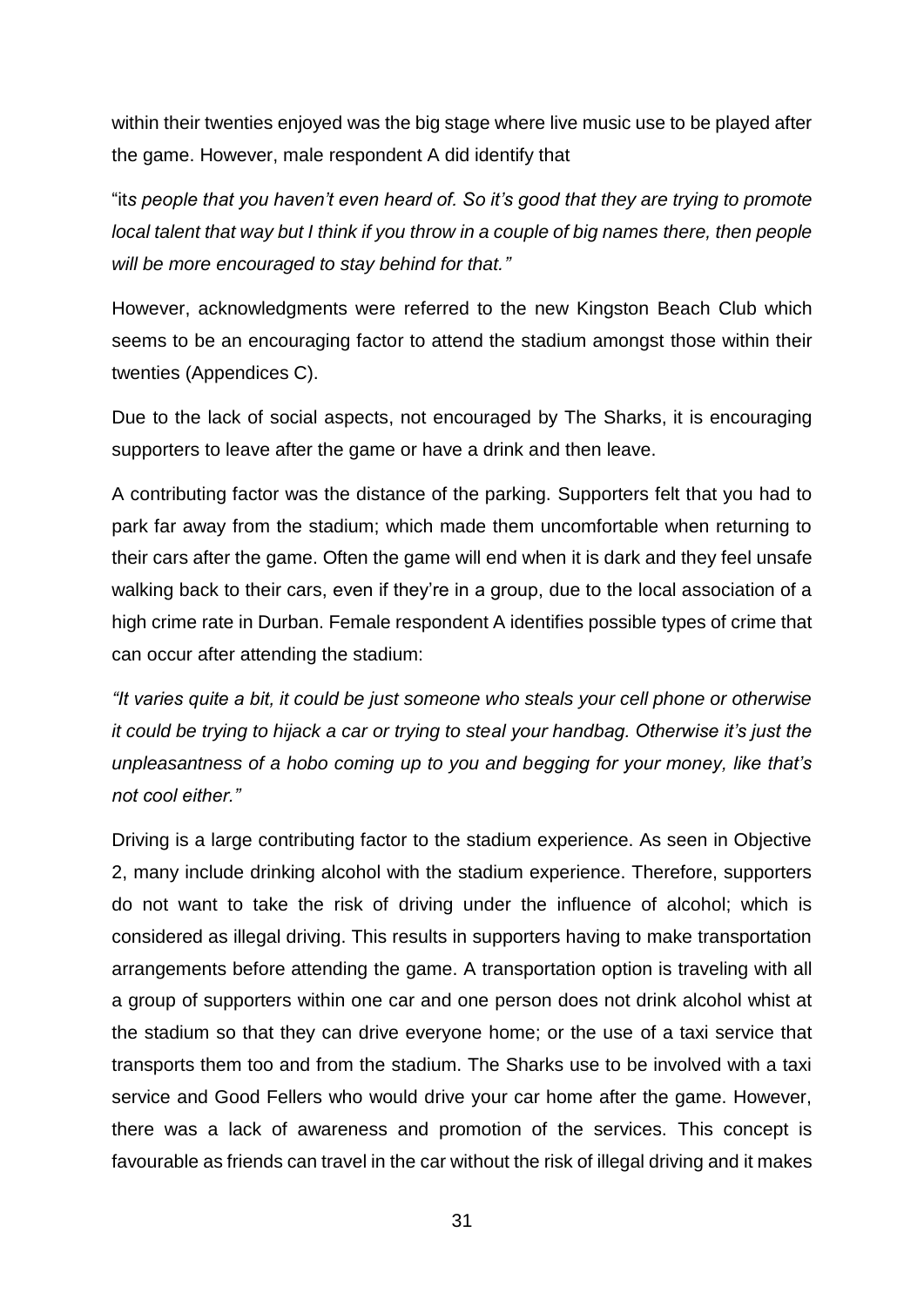the overall costs cheaper as the taxi fare is split amongst the passengers. Male respondent A even suggests that

*"If the Sharks partnered with Uber or a Taxi Fast company and had a dedicated area where they would wait or come and fetch you then people will be more encouraged to stay after and drink more and it is a safe area."* 

# <span id="page-31-0"></span>**4.8.1 Interpretation of Findings**

The assessment of these questions reflected that supporters expect to always have a good time when attending the stadium; however, it has reduced compared to previous years. This is due to the external Sportscape factors of security and parking.

A part of the stadium experience use to involve supporters socialising and braaing on the outfield car parks. This was a favourable and enjoyable event for all ages. However, this is no longer available to the supporters therefore they feel that the experiences before and after attending the stadium are no longer as enjoyable compared to what they use to be. Although this was designated parking for season ticket holders, it is suggested that non-season ticket holders were also allowed to attend but excluding their cars. Additional to this, is the distance of the available parking for standard ticket holders. They are located a far walking distance away which is concerning after the game when it is dark regarding their safety.

This is where security is a fear for those who are leaving the stadium, especially when it is dark. This was also identified within chapter 2. Supporters do not want to have to worry about this; together with, illegal alcohol driving. This results in them automatically making transportation arrangements within a taxi or mini bus before attending the game. This is a possible contact point that The Sharks could communicate with the supporters; as on arrival, they may still change their final purchase choice. Since their departure of the stadium experience, is currently unfavourable, The Sharks can communicate with them even further by implementing male respondent A's suggestion of a designated taxi/ Uber pick up area. This will reassure the supporters of their safety which can encourage them to spend more time at the stadium as they will no longer have to worry about their safety and driving. This will increase the chances of supporters receiving positive post-purchase experiences which can influence Loyalty Loops in the future.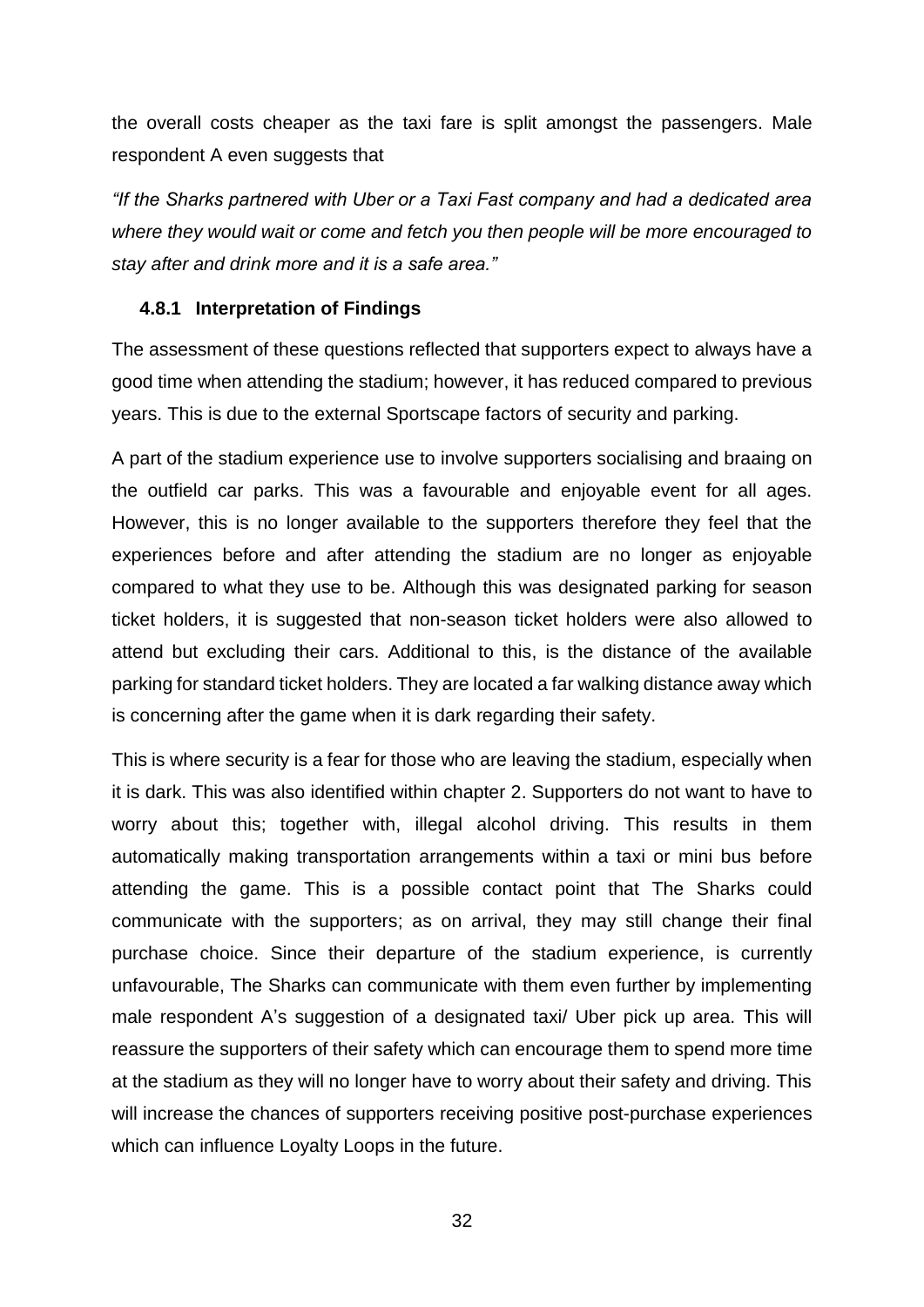# <span id="page-32-0"></span>**4.9 Objective Four: To analyse if consumers perceive the tickets to be value for money.**

Only one question was asked for this objective:

1. Do you find that the standard tickets are value for money and why?

This question was asked to discover if the stadium experience reflects is price value within the standard stadium ticket and their reasoning for their answers.

A common theme identified was that supporters do not find the ticket price is value for money. This was evaluated against other similar service offerings such as attending the cinema. Although the cinema is cheaper than attending the stadium, the time of the experience was compared. Supporters usually spend an hour or two at the cinema whereas a rugby game will last two hours. Therefore, they identified that attending the stadium is a little bit more expensive, compared to going to the cinema.

Another theme was that the price of additional costs was considered. These additional costs included the price of food, beverages, fuel and parking. The costs of the food and beverages available within the stadium are expensive as well as there is a lack of variety for consumers to choose from. To address this Male respondent suggested that

*"If they did something like adults get a free drink coupon when you get a free beer included in your ticket."* 

Fuel is also expensive and is an additional cost for supporters. This has influenced them to travel within a group in one supporter's car. This further reduces the cost for parking as all the passengers will pay towards it. However, for families the ticket price, together with, the additional costs can calculate to a large amount of money. This acknowledged male respondent A and B to suggest the following:

*"Kids under 13 or 15 or whatever, they get in for free because a lot of times people take their kids and really the kids aren't there to watch the rugby. They're there to play with their mates or meet up with mates or whatever." – Male respondent B*

*"If they introduced a family ticket. 2 adults, 2 kids for a discounted price; I think that would help as well as appose to buying individual tickets."- Male respondent A*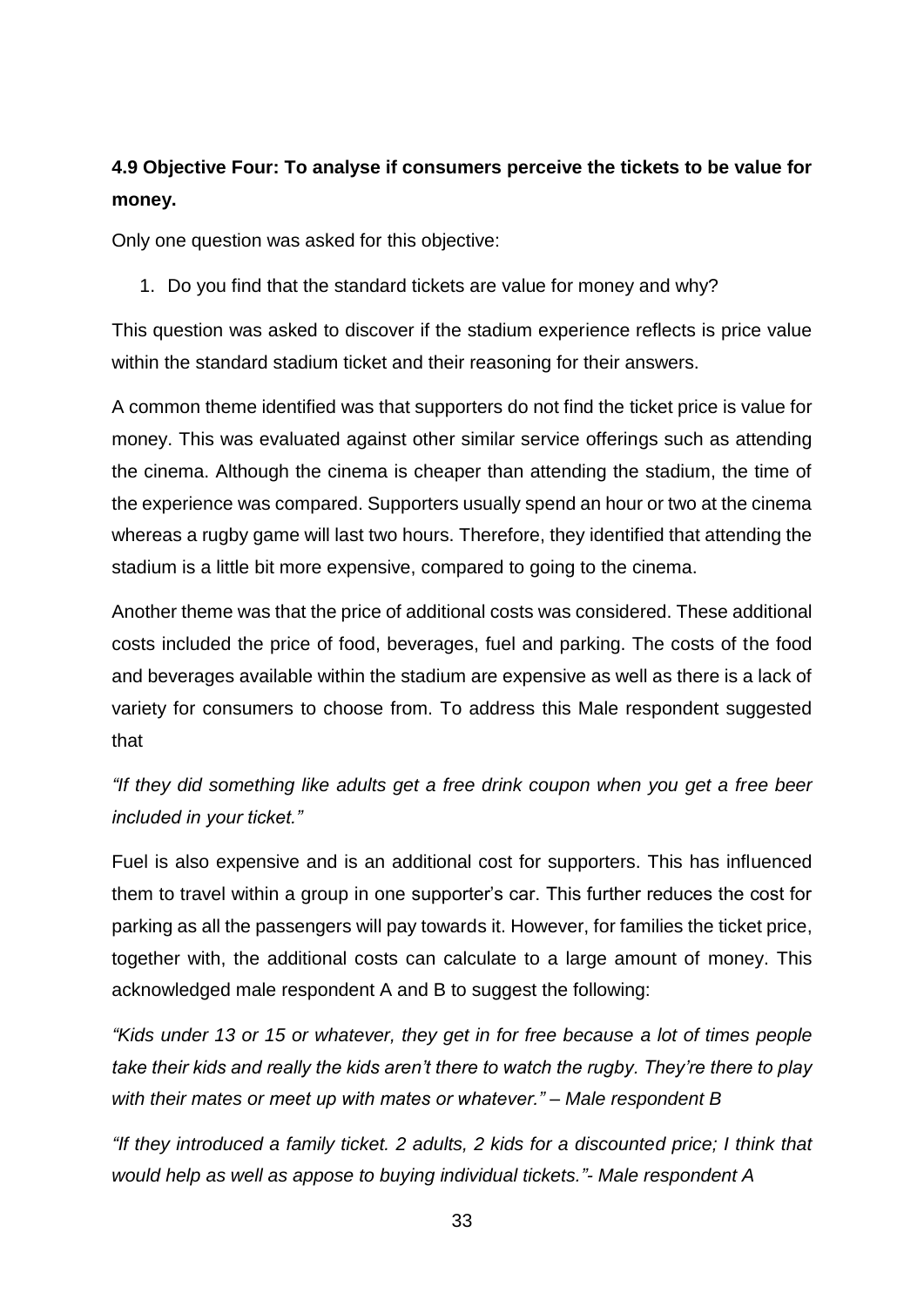#### <span id="page-33-0"></span>**4.9.1 Interpretation of Findings**

Whilst inspecting this question, it was identified that the standard tickets are not value for money compared to the entertainment market. This is determined within the purchase and experience phase as well as in the post-purchase and after stadium experience as supporters quantify their experience. The purchase and experience will be considered when the supporters are quantifying it within the post-purchase.

Whilst doing this, the additional costs were taken into consideration. Since the supporters do not pay one amount for the entire experience, it makes the consumer process mentally challenging, especially with a family. According to Tarrant (2018:55) this makes it unfunctional for brands to reduce the decision making; which is favourable for the stadium's competitors within the consideration phase. By implementing male respondent A and B's suggestions, consumers will be encouraged to attend as they will feel that their ticket has a perceived value to it. This will further generate trust between the supporters and the brand (Tarrant, 2018). Which is opposite to what de Carvalho et al. (2015) stated which was that supporters do not make associations with the factors and the value of the ticket price.

#### <span id="page-33-1"></span>**4.10 Ethical Considerations and Limitations**

Ethics are morals or professional codes of conduct that sets the standards for the researcher's attitudes and behaviour. This enhanced the research objectives such as the knowledge, certainty and reduce the outcome of faults. The manner of this research study within the focus groups and surveys insisted that all respondents were fully aware of the nature of the research and were all over the age of 18. Additional to this, participants were required to provide written consent to participate within the study whilst being aware of their right to leave from the study at any point without any outcomes or reasonings. Also, participants and the researcher signed a confidentiality contact stating that the participants names won't be published within this research.

Regarding the researcher, the questions were strategically worded so that there were not any leading questions that may of impacted the validity and reliability of the research.

This was a qualitative study and the amount of people who can be interviewed or participate with a focus group and a survey were limited. This was overcome in the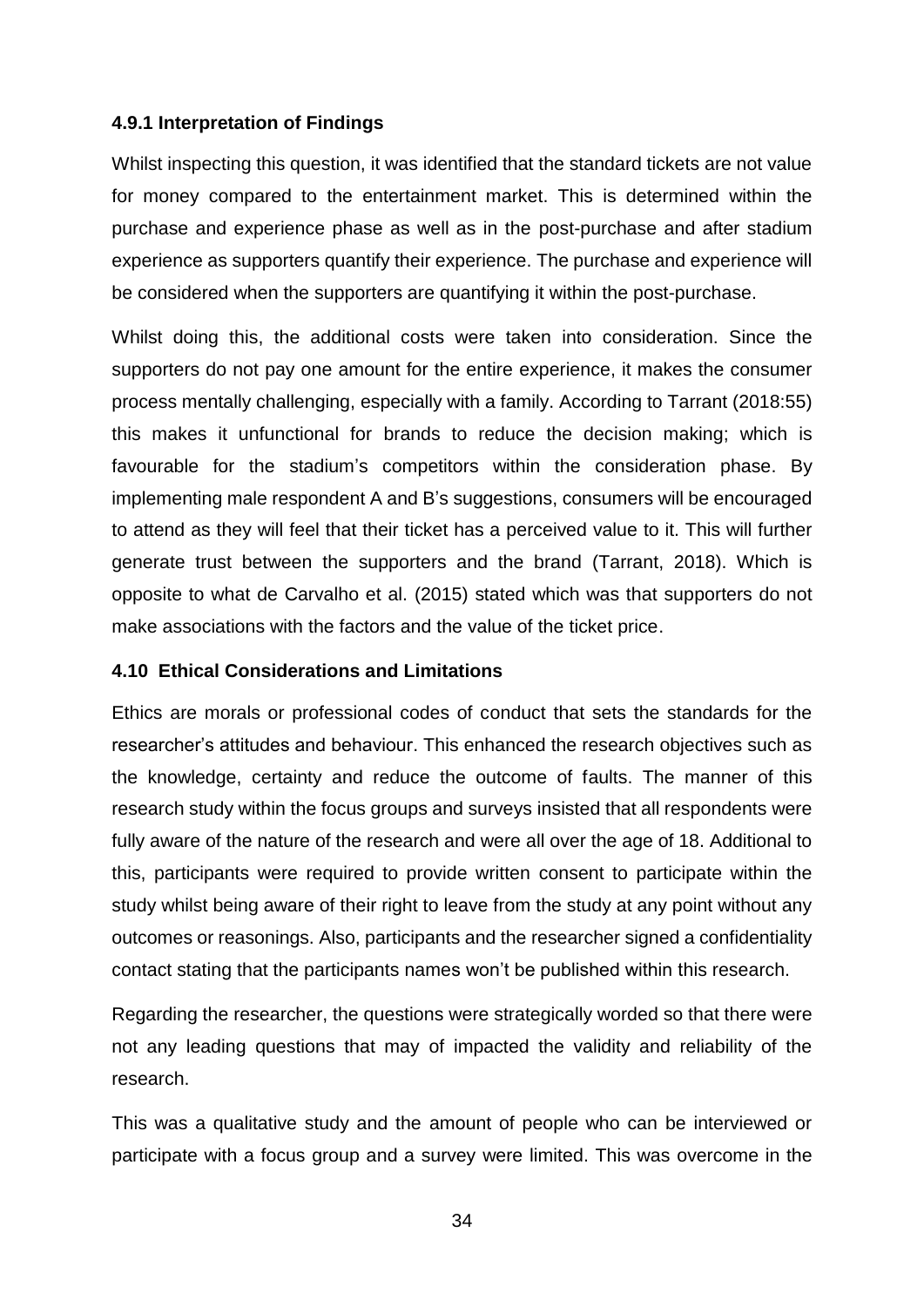focus groups which was conducted with participants ranging from diverse ages as well as from both males and females. It was an online survey that was completed by the same number of males and females. However, participants will be analysed according to their age to determine if they receive a questionnaire so that various age groups can be received.

Location limited this study as for the researcher was not given permission to distribute the survey within the Jonsson Kings Park stadium. However, the online survey will be limited for those living in surrounding areas of the stadium.

Time was also an influencing factor as there is a due date for the research to be completed. In order to resolve this, surveys were used to retrieve data quickly as well as a timetable has been designed to manage each stage of the research process.

# <span id="page-34-0"></span>**4.11 Conclusion**

The research provided appropriate insights and finding into the research problem and objectives. The findings detailed in this chapter linked to the problem statement and revealed an understanding of supporters' experiences at the stadium. Primary research of focus groups and the survey together with the literature review triangulated the research problems to reveal the apparent truth.

Chapter 5 summarises all of the findings and addresses the research to each objective.

# <span id="page-34-1"></span>**Chapter Five: Conclusion and Recommendations**

# <span id="page-34-2"></span>**5.1 Introduction**

This chapter presents all the conclusions and recommendations in respective of each objective. The findings are presented under the four objectives and identify literature from Chapter 2 and fieldwork within Chapter 4. They are then followed by a conclusion and recommendation. Additionally, suggestions for further research are presented and are considered to complete the chapter.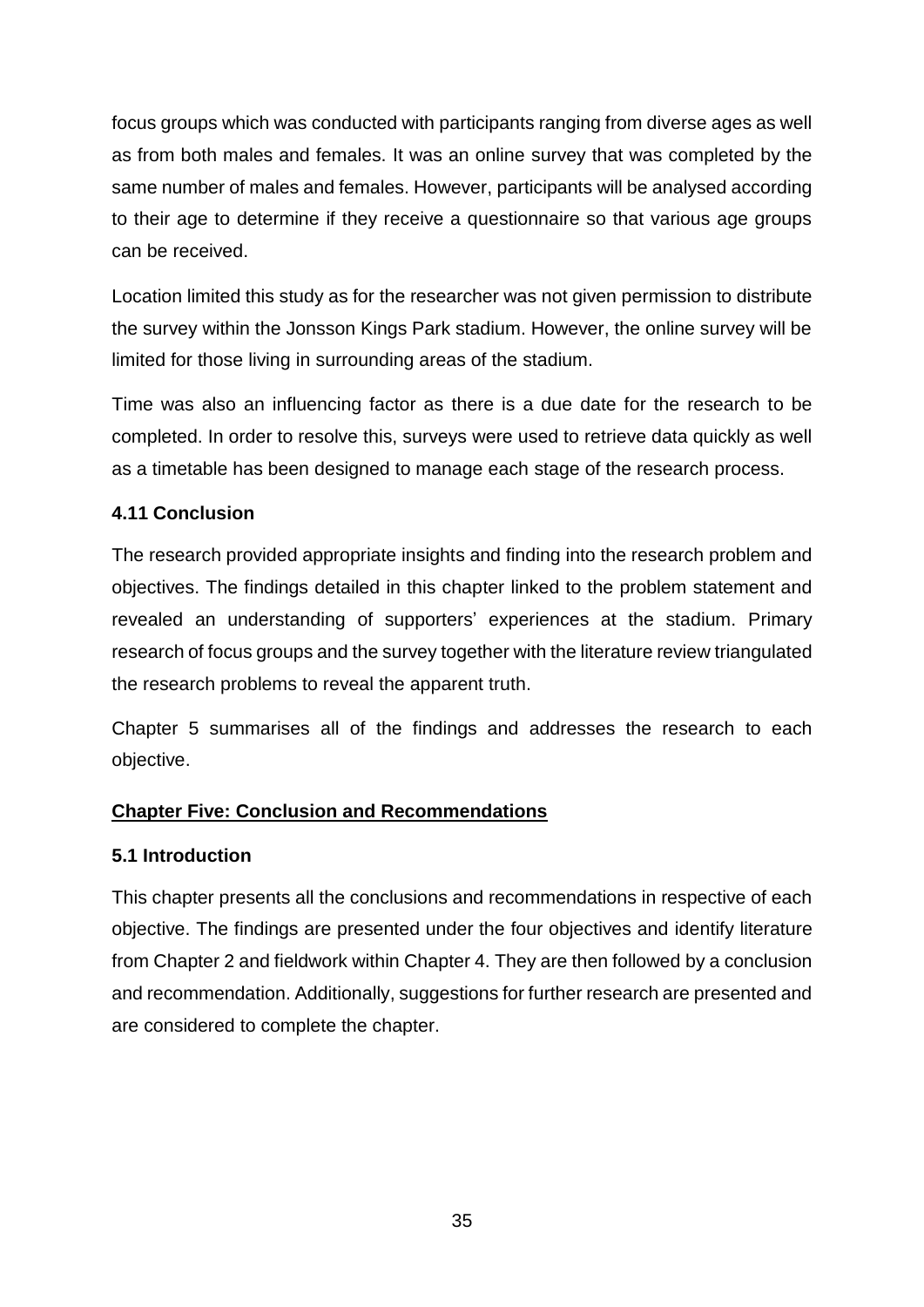# <span id="page-35-0"></span>**5.2 Objective One: To determine the reasoning and frequency of supporters attendance to the stadium**

### <span id="page-35-1"></span>**5.2.1 Findings from Literature**

In the McKinsey's Consumer Decision Journey, it focuses on various touchpoints such as the Internet, word-of-mouth and previous experiences with the consumer in order to encourage a purchase. Brands need to communicate through these touchpoints so that consumers become aware and intrigued of the brand, to create an action towards the brand and make a purchase. Regarding The Sharks, if there are few attending supporters, then The Sharks are not communicating effectively through the touchpoints or they are not utilising accessible touchpoints.

The stadium has competitors such as television channels and the Internet that broadcast live footage of the sporting events. Supporters want to watch the sport being played live and will therefore chose the brand that satisfies this preference the most.

When consumers consider the Jonsson Kings Park Stadium brand, they will consider their own, a friend's or relative's previous experience. This would be impacted by the Sportscape Model's environmental factors that the supporters would have come into contact with. If these factors meet the supporters' preferences, then it can instigate a Loyalty Loop; if they are not met then alternatives are considered when making the decision again.

#### <span id="page-35-2"></span>**5.2.2 Findings from Research**

Females attend the stadium less often than males. However, they attend for two reasons. One being that the stadium provides the supporters with the opportunity to socialise amongst themselves and to have a good time together. Secondly, is the quality of the game being played. Supporters follow the current leagues through television. This is where they identify the level of performance of The Sharks team as well as their opponents. From this, they can determine if the game will be entertaining and to attend the stadium or if it will be boring and to not attend.

# <span id="page-35-3"></span>**5.2.3 Recommendations**

In the active evaluation phase of Sharks supporters it is clear that the social offering of the stadium is important to them. In addition to this, the sport aspect from The Sharks team is also important because they want to attend if they will be entertained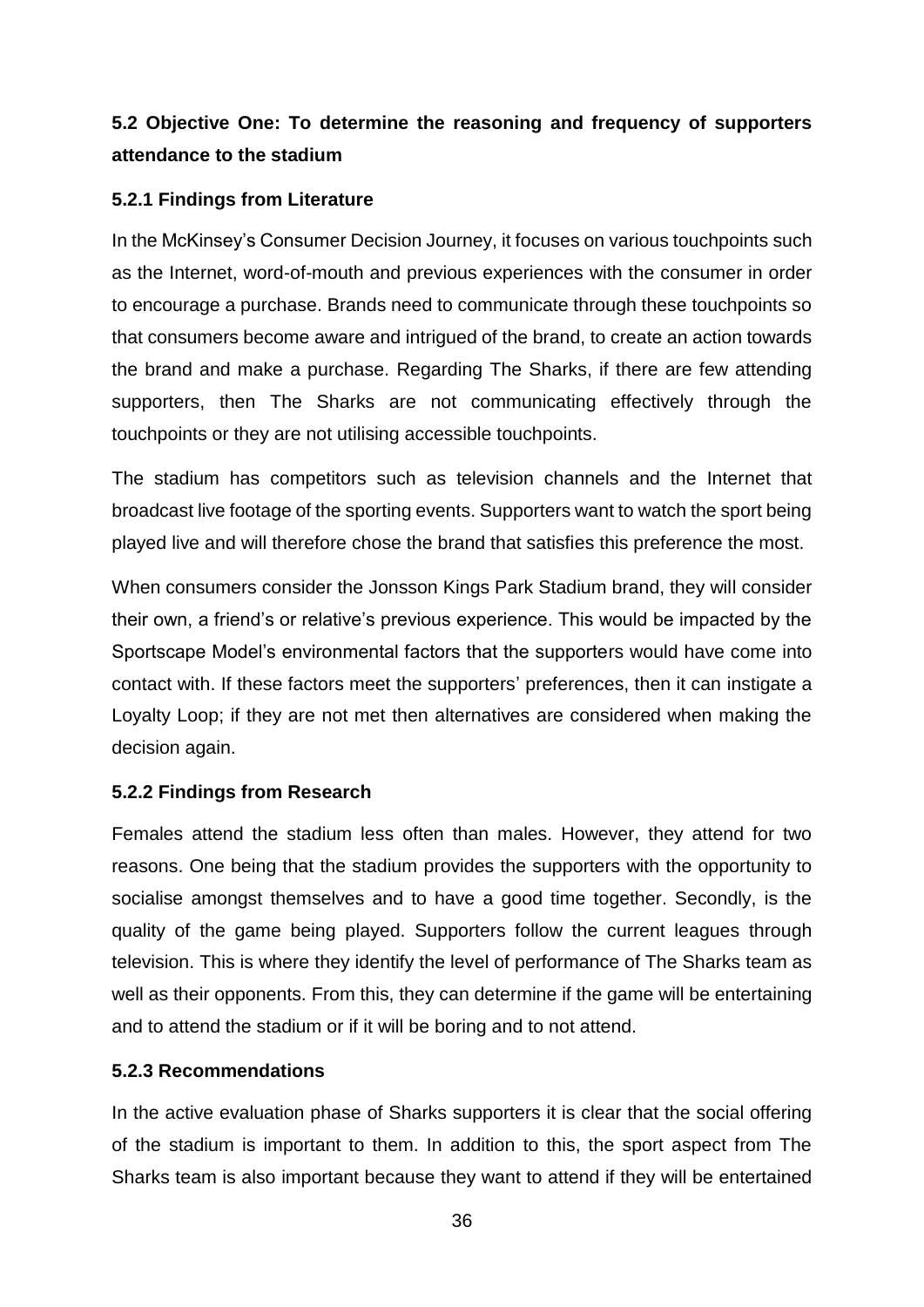throughout the game being played. As seen in the literature review and was brought through within the research, television is a touchpoint of which The Sharks communicate with the supporters. The brand should take advantage of this and advertise the sociable aspects as well as the exhilarating rugby entertainment of attending the stadium on television. The same message can also be communicated amongst other touchpoints and media channels. This will generate awareness of the stadium to encourage consumers to attend.

**5.3 Objective Two: To discover activities and emotions that supporters have during their experience inside the stadium.**

## **5.3.1 Findings from Literature**

All phases within the McKinsey's Consumer Decision Journey are considered. This is because the experience inside the stadium is the purchase phase; then it will further proceed to the post-purchase which can influence a Loyalty Loop or can be considered in the initial consideration phase.

Lee and Kang (2015) suggest that consumers perceptions of the athletes' quality, together with, the aesthetics, excitement and drama accumulated within the stadium encourages consumers to repurchase and generate loyalty to the brand.

The Sportscape Model factors are specifically noticeable whilst the supporters are within the stadium as they contribute to the overall experience (Cho et al., 2019). Silveira et al. (2019) states that these factors develop love for the home team. Whilst Ioannou and Bakirtzoglou (2016) acknowledge that the supporters need to be satisfied regarding their needs and perceptions to generate passion. However, many sport supporters worldwide are unsatisfied with the Sportscape environment due to underperforming the Sportscape factors.

## **5.3.2 Findings from Research**

Comradeship is a common theme that identifies the supporters efforts through their clothing; such as The Sharks rugby shirt, as well as Sharkie and The Beast. However, the size of the crowds had decreased which resulted in a decrease in comradeship and possibly a loss of trust within The Sharks.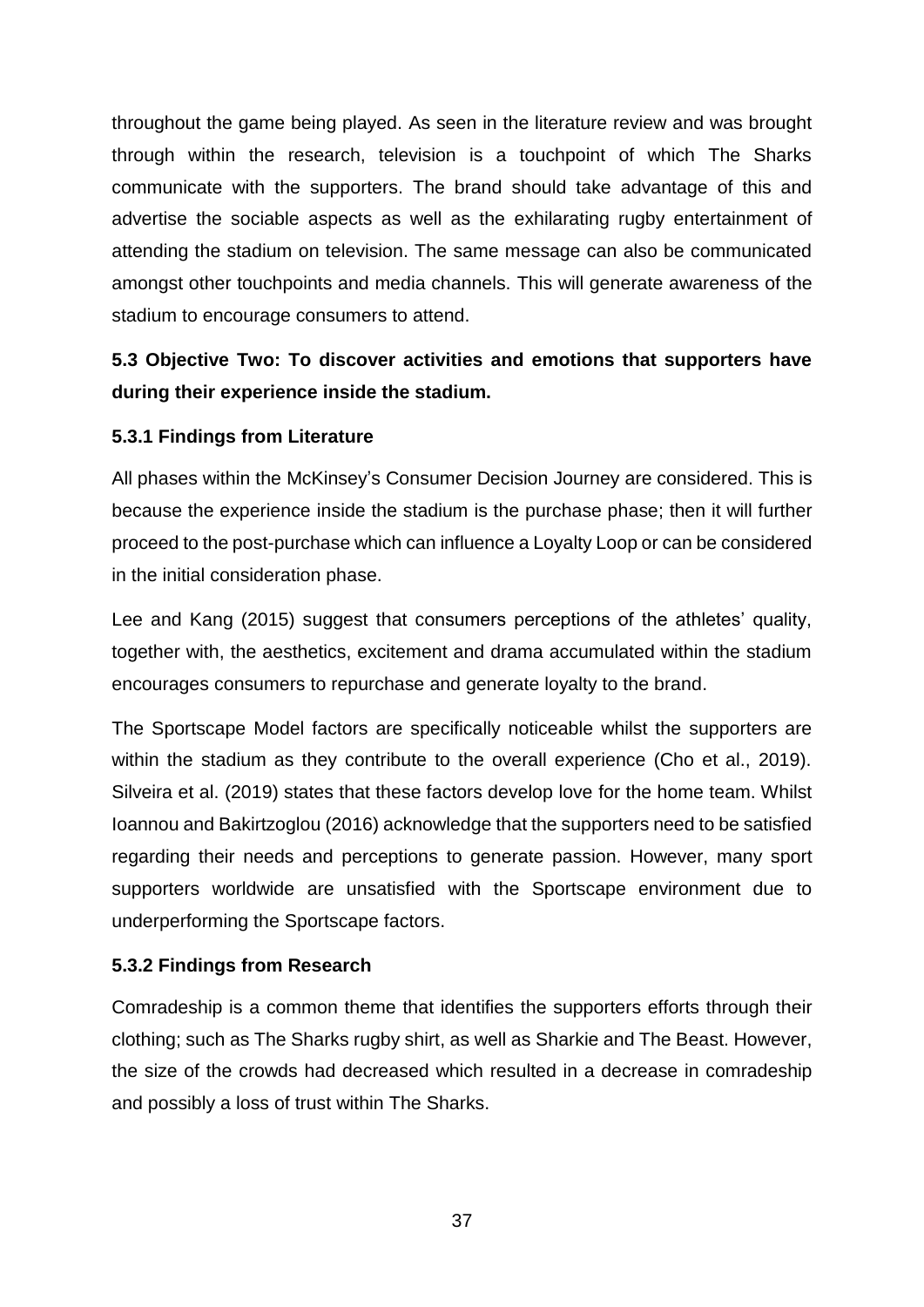The bathrooms are unhygienic with excessive queues. These queues are then further extended from the food and beverage stalls. The wait in all these queues can result in the supporters, frustratingly, missing half or parts of the game.

### **5.3.3 Recommendations**

The Sportscape factors of cleanliness, food and beverage services do not satisfy the supporters. This creates a less enjoyable experience for the supporters during the purchase and post-purchase phase. This influences their next decision journey as although they initially consider attending the stadium, they however do not pursue it to generate the Loyalty Loop. This supports Ioannou and Bakirtzoglou (2016: 438) who discovered that supporters are more motivated to return in the future if they are satisfied with the Sportscape. The result of this includes a reduce in frequency of supporter attendance, seen in objective 1; which then further decreases the amount of comradeship experienced within the stadium.

These Sportscape factors are internally within the stadium therefore The Sharks have full control over solving these problems. It is recommended that the brand cleans the bathrooms and make them visually appealing. To ensure that they are always clean and pleasantly smelling, cleaners should regularly clean them especially during the time of a game. To reduce the lengthy queues of bathrooms, restaurants and bars, more should be available and accessible to the supporters within the stadium. With regards to the restaurants and bars, it can also be recommended to re-evaluate the production systems and see if there are ways to tactically improve the speed of service.

# **5.4 Objective Three: To identify activities and emotions that consumers have during their experience outside of the stadium.**

## **5.4.1 Findings from Literature**

The experience that consumers have outside of the stadium participates within the overall stadium experience. This is because it contributes to the active evaluation, purchase and post-purchase phases (Court et al., 2019). The Sportscape environment contributes to the supporter's experiences within each of these phases. Parking, security, crowding and the cleanliness within the area outside of the stadium are factors that contribute to these Sportscape environments (Cho et al., 2019; Ioannou &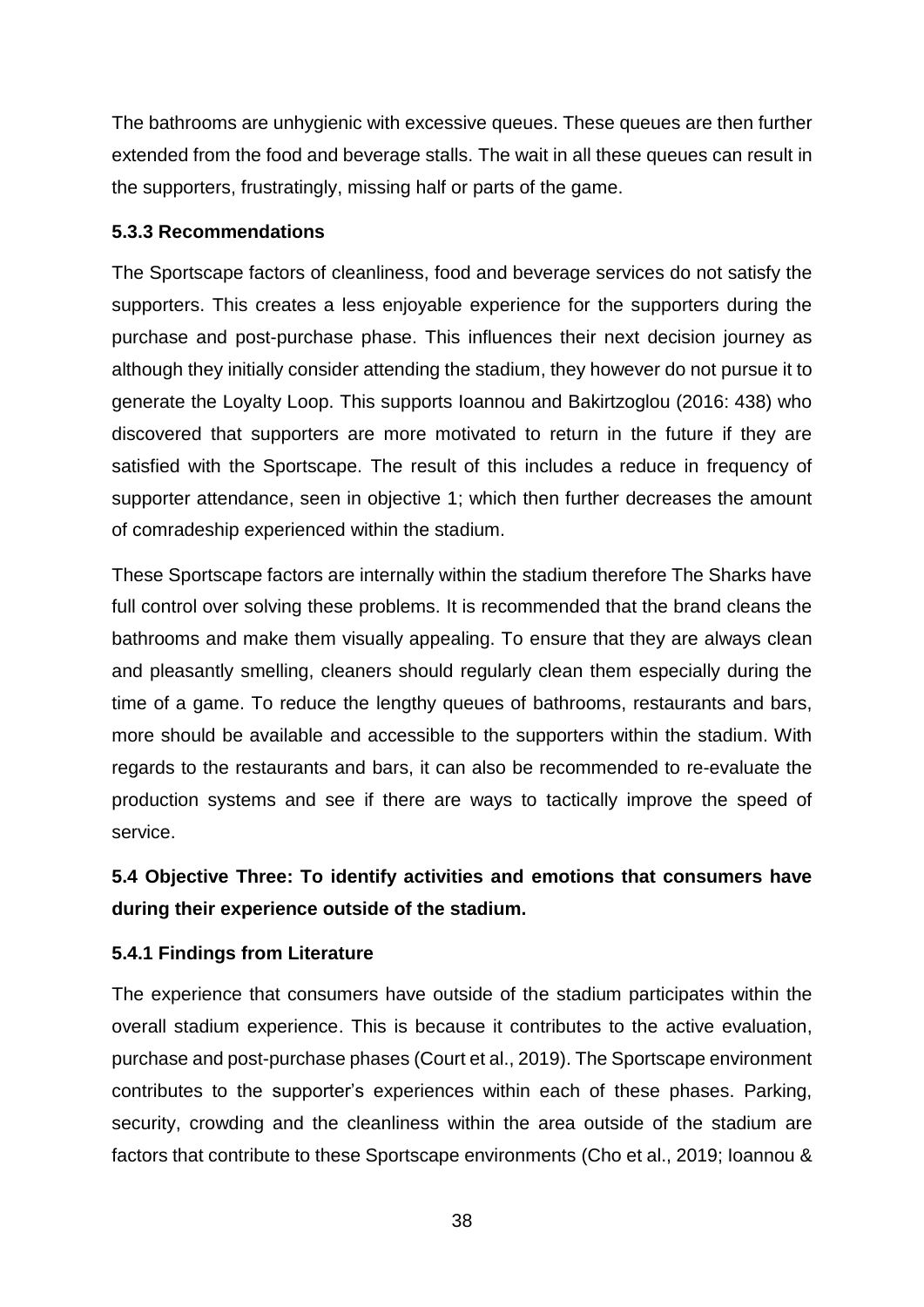Bakirtzoglou, 2016). All of these factors are dependant on the individual's personality and attitude on the level of satisfaction that is achieved or not from the Sportscape factors (Funk et al., 2016). However, if consumers are dissatisfied with the factors, then it can influence consumers from purchasing the brand and to initiate a negative perception of the brand (Lin, 2011).

## **5.4.2 Findings from Research**

A positive experience with friends and family to watch the rugby is to be expected by supporters. However, due to them not being able to socialise and braai on the surrounding field car parks, there has been a lose of family involvement. Additional to this, a musical stage use to be present and enjoyed; however, nobody knew who was playing and were therefore not interested. Although the new Kingston Beach Club is attracting supporters within their twenties. Despite this there is nothing else that encourages the supporters to stay after the game.

Transport is an impacting theme as it involves parking and the risk of illegal driving. The distance from the stadium that supporters have to park is considered a far walking distance. This then implicates the supporters to be afraid for their safety walking back to their cars at night. Additional to this, is the risk of driving under the influence of alcohol which is considered illegal. However, supporters have adapted to these circumstances and now prearrange transportation amongst a group of friends. Supporters have also generated ideas for The Sharks so that they can adapt the circumstances as well.

## **5.4.3 Recommendations**

Supporters are attending the stadium with positive expectations but are leaving unsatisfied due to the Sportscape environment outside of the stadium. This negatively influences the supporter's entire stadium experience which will impact their next decision journey.

To improve this, it is recommended to allow and promote all supporters to socialise and braai in the surrounding parking fields. With this, it is suggested to partner with a company that drives you and your car home so that they will not have to worry about illegally driving. For others who use taxi's, a designated area within a proximity of the stadium can be arranged to ensure safety. In the future The Sharks should provide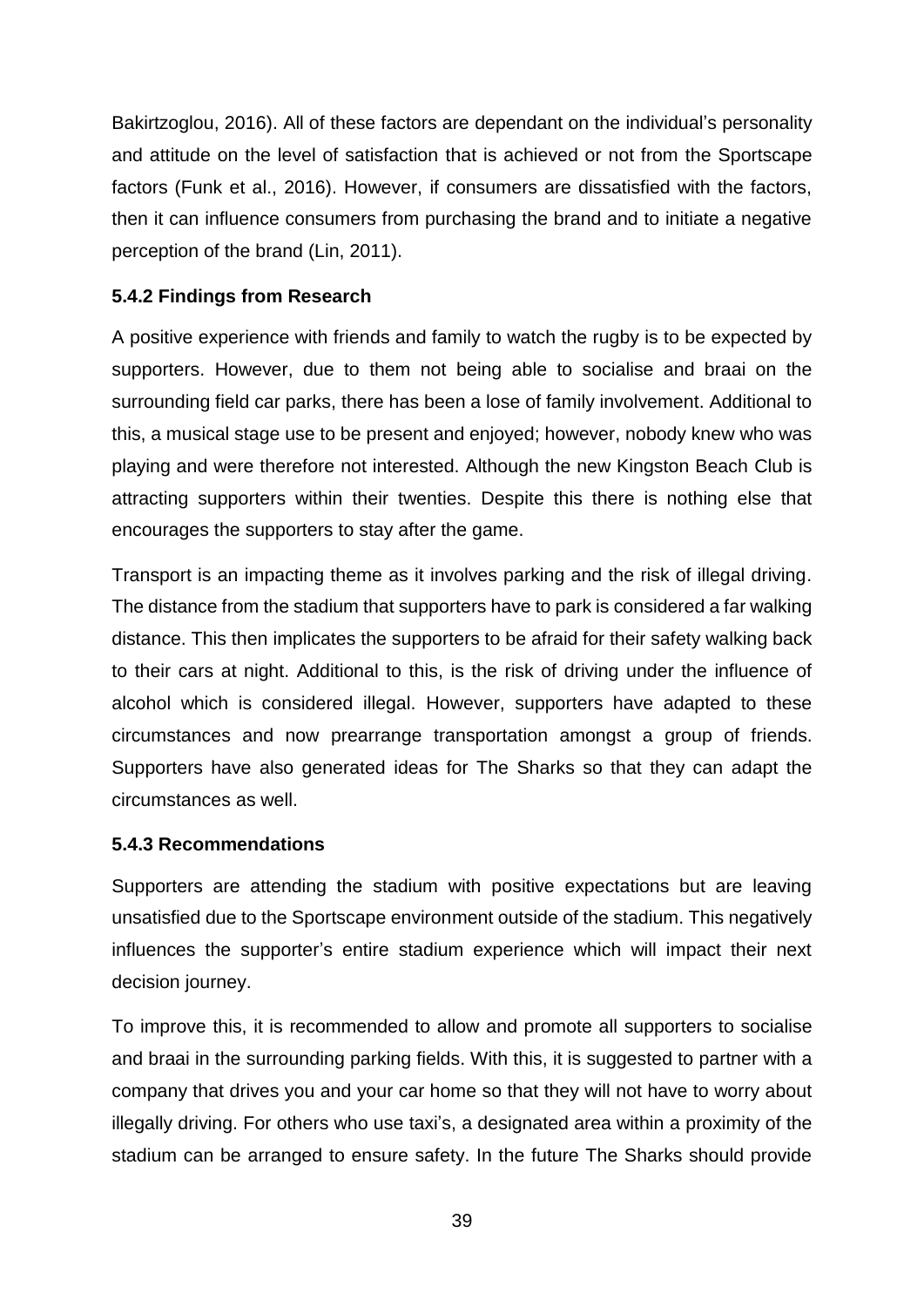time to listen to supporters as they have generated innovations to overcome these circumstances which can benefit the brand.

# **5.5 Objective Four: To analyse if consumers perceive the tickets to be value for money**

## **5.5.1 Findings from Literature**

The reduction in cost whilst still supplying the same products or services provides consistency, simplicity and authenticity perceptions within the minds of consumers (Tarrant, 2018). If brands create perceived added value within the minds of consumers then it adds value to the brand which can develop the consumer's trust (Tarrant, 2018).

The Sportscape factor of crowding involves the positioning of the seat arrangements. The Sharks provide each regular seating ticket at the same price (Ticketpro, 2019). Whereas other stadiums determine the price of each ticket according to each seat's face value (Healy, 2018). Some supporters are influenced by the Sportscape factors to meet their standards and expectations of the ticket value (de Carvalho et al., 2015). Although, there are others that are not manipulated by the Sportscape factors; therefore, the value of the price is not affected but their experience would improve if the factors were upgraded (de Carvalho et al., 2015).

Perceived value is persuasive within the initial consideration and active evaluation phase as it is when supporters research and gather information about the brand (Court et al., 2019). During these processes, the various research sources are touchpoints with the brand that marketers can take advantage of to influence purchases (Court et al., 2019).

The post-purchase phase allows the supporter to briefly quantify and analyse their stadium experience against the paid price for the ticket (Court et al., 2019). The outcome of this comparison will influence if the consumer attends the stadium again or not (Court et al., 2019; Birim et al., 2016).

Despite this, they are regular tickets therefore the same seat with the same value, as their previous experience, cannot be guaranteed on each attendance (Healy, 2018). Supporters are therefore then left uninformed of the entire value of the stadium experience for each attending game. This makes it harder for them to validate future ticket prices according to their previous experience. Due to this, previous experiences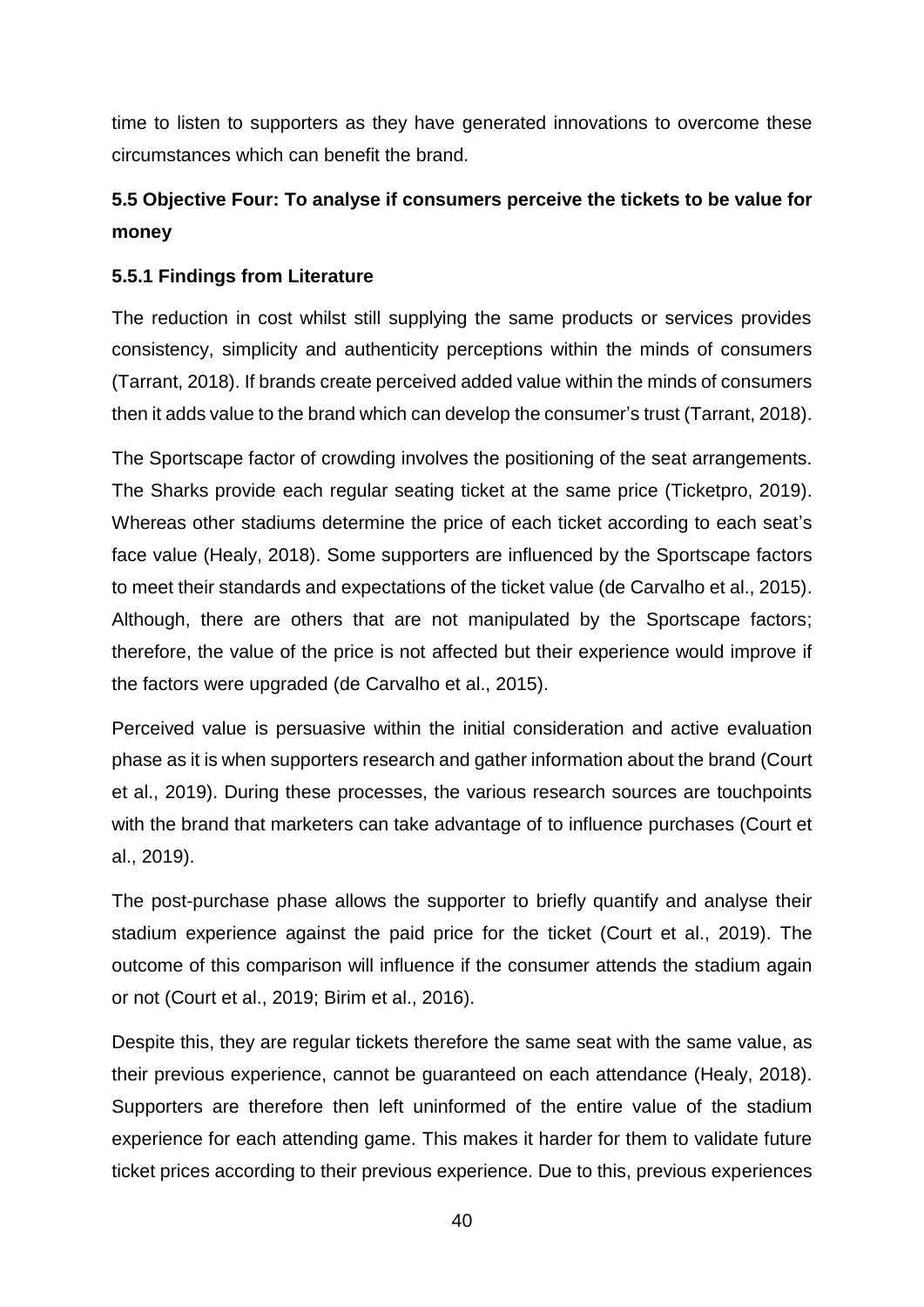are not necessarily reliable when considering the next decision journey or Loyalty Loop.

#### **5.5.2 Findings from Research**

Supporters do not find the ticket price to be value for money, especially when compared to other forms of paid entertainment. The additional costs of food and beverages within the stadium are also considered to be expensive as well as there is a lack of variety. Additional to this, is the expensive costs of fuel and parking which are external from the stadium. For families, this calculates to a large sum of money which is considered expensive for paid entertainment. Supporters however have ideations of how The Sharks can improve these problems.

#### **5.5.3 Recommendations**

Since the supporters do not find the tickets to be value for money, it is recommended for The Sharks to find ways to reduce the perceived high costs of the food and beverages, especially for families. This will influence supporter's initial consideration and active evaluation phases within their decision making. Additional to this, is if The Sharks encourage supporters, especially families, to travel in taxis. This reduces the amount paid for fuel and for parking. Then in their post-purchase phase the price amount has decreased which encourages the possibilities for the value to increase as they perceive that they are receiving more for less. In the future, the brand should communicate with the supporters to evaluate their problems and for them to generate probable solutions. This will allow the brand to continuously address the supporters' problems in ways that will benefit those who attend the stadium.

### **5.6 Suggestions for Future Research**

It is suggested that for future research that a larger study should be applied so that a more precise representation of the consumers can be obtained. The studies should be formatted with key focus areas within the stadium experience of the supporters in order to gain a wider insight. A campaign should be implemented so that the brand can communicate with the supporters. This will provide The Sharks with a larger qualitative study which will provide them with the specific opinions and behaviours of the supporters at the stadium. It would be beneficial for the brand as they can analyse and convert their data into improving their brand. This would assist The Sharks in receiving more attending supporters to the stadium.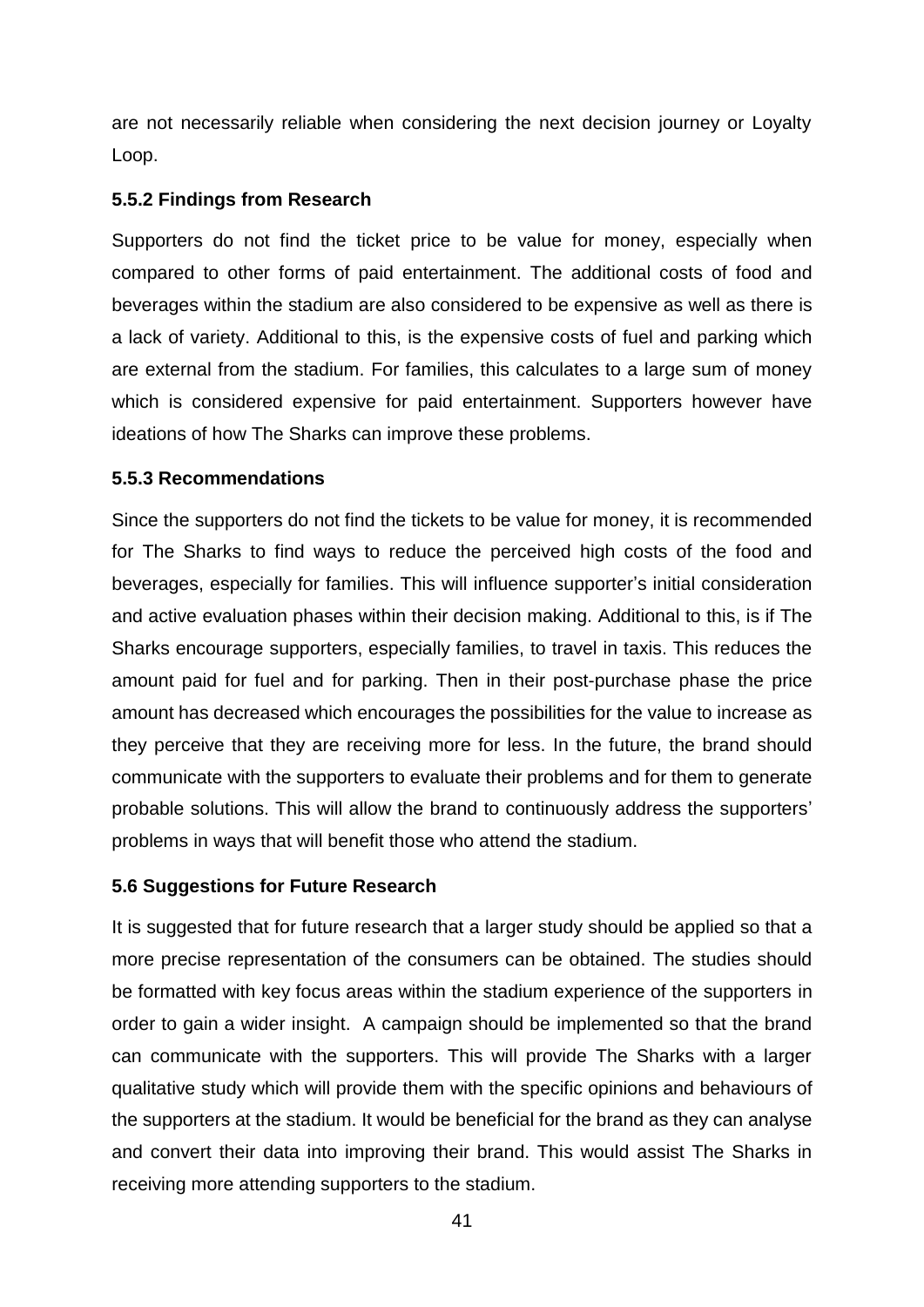#### **5.7 Concluding Remarks**

The study explored the various experiences that supporters have whilst at a sports stadium. The study aimed to discover if there was an impact of the supporters' experiences whilst at the Jonsson Kings Park Stadium on The Sharks brand. Throughout the research, an interpretivism ontological viewpoint was based upon. A literature review was formed to provide academic sources and data to the research. This directed the qualitative study when collecting data through two focus groups and an online survey. All the received data was then analysed thematically.

It is distinct that through the findings, that the supporters are dissatisfied with their experience at the stadium which has resulted in them to not attend and support The Sharks team and brand. Fundamental literature identified that the environment within and outside of a sports stadium contributes to the experience of those who attend as well as their decisioning to return. The ability to determine valid conclusions has revealed suitable recommendations that if implemented can assist in the increases of supporter attenders to the Jonsson Kings Park Stadium.

#### **Reference List**

Abedighasem., Ehsanabedini., Faridehrostami. and Aliasgharnadi. 2018. The influence of marketing mix elements (7Ps) on patients' tendency to the public and private hospitals (Case study). International Journal of Pharmaceutical Research,10(3):334-338.

Arkenberg, C., Giorgio, P. and Deweese, C. 2019. Redesigning stadiums for a better fan experience, 27 June 2019. [Online]. Available at: https://www2.deloitte.com/insights/us/en/industry/telecommunications/in-stadiumfan-experience.html [Accessed 22 July 2019].

Banton, C. 2019. Third World, 19 April 2019. [Online]. Available at: https://www.investopedia.com/terms/t/third-world.asp [Accessed 2 August 2019].

Birim, B., Anitsal, M.M. and Anitsal, I. 2016. Perceived value, satisfaction, brand equity and behavioural intentions: Scale development for sports spectatorship in US college football. Electronic Business Journal, 15(1): 1-11. [Online]. Available at: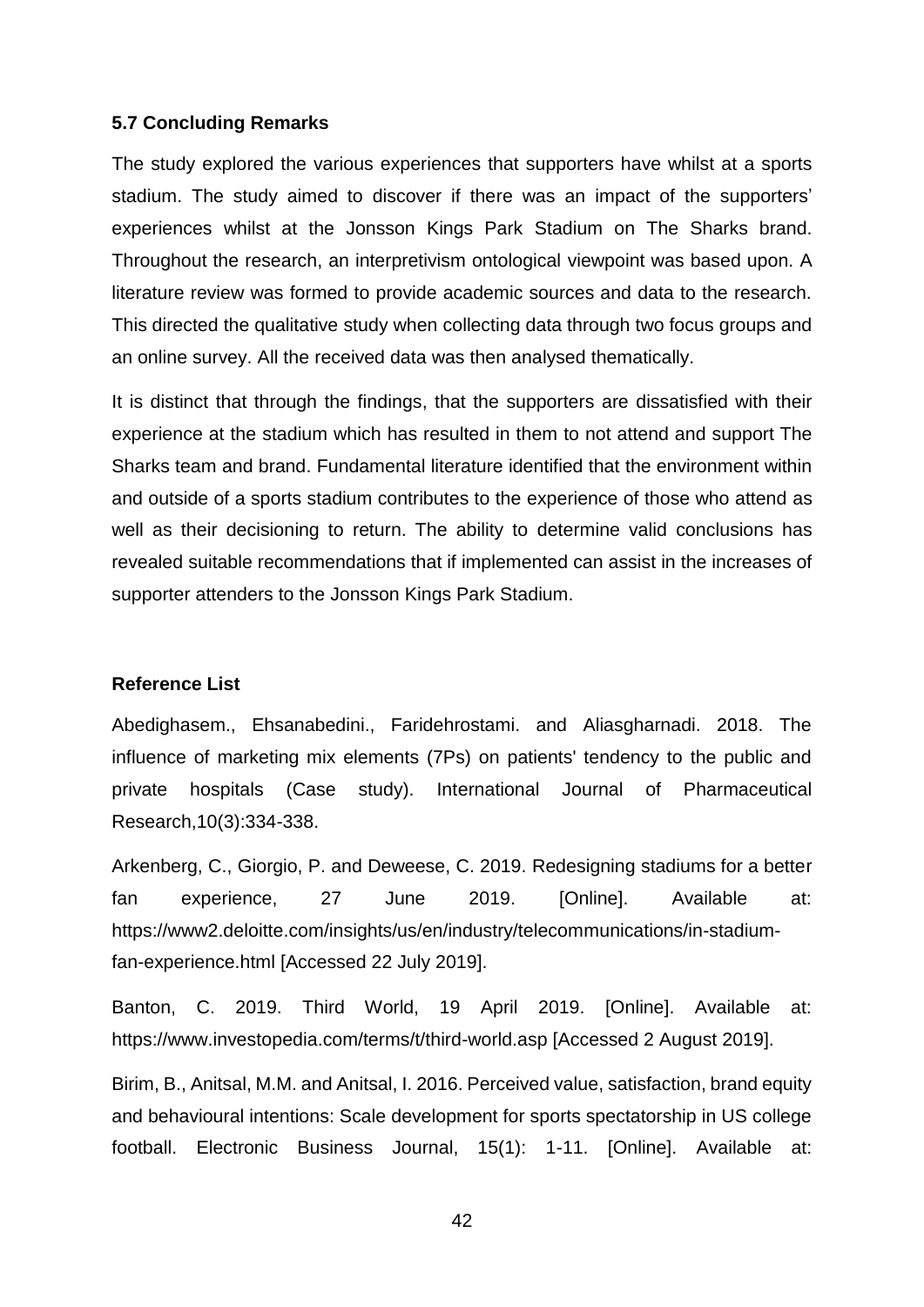http://webcache.googleusercontent.com/search?q=cache:http://electronicbusinessjournal.com/images/2016/1/1.pdf [Accessed 28 July 2019].

Bryan, N. 2017. Modern stadium point-of-sale is a technological marvel, 6 April 2017. [Online]. Available at: https://pointofsale.com/modern-stadiums-and-venues-aretechnological-marvels/ [Accessed 2 August 2019].

Cambridge Dictionary. 2019. [Online]. Available at: https://dictionary.cambridge.org/dictionary/english/stadium [Accessed 1 August] 2019].

Cambridge Dictionary. 2019a. Meaning of experience in English. [Online]. Available at: <https://dictionary.cambridge.org/dictionary/english/experience> [Accessed 25 October 2019].

Cambridge Dictionary. 2019b. Meaning of value in English. [Online]. Available at: <https://dictionary.cambridge.org/dictionary/english/value> [Accessed 25 October 2019].

Cant, M.C. and van Heerden, N. eds. 2018. Marketing management: A South African perspective. 3rd ed. Cape Town: Juta & Company [Pty] Ltd.

Cho, H., Lee, H. and Pyun, D. 2019. The influence of stadium environment on attendance intentions in spectator sport: The moderating role of team loyalty. International Journal of Sports Marketing & Sponsorship, 20(2): 276-290. [Online]. DOI: 10.1108/IJSMS-04-2017-0025 [Accessed 24 May 2019].

Court, D., Elzinga, D., Mulder, S. and Vetvik, O.J. 2019. The Consumer Decision Journey, June 2009. McKinsey Quarterly. [Online]. Available at: https://www.mckinsey.com/business-functions/marketing-and-sales/our-insights/theconsumer-decision-journey [Accessed 22 May 2019].

Cronjé, H. 2019. Super Rugby faces empty stadiums, 3 July 2016. [Online]. Available at: https://city-press.news24.com/Sport/super-rugby-faces-empty-stadiums-20160702 [Accessed 27 May 2019].

de Carvalho, M., Boen, F. and Scheerder, J. 2015. Sportscape as a Constraint on Soccer Attendance: Is It Predicted by Place Attachment and by Team Identification?. Journal of Facility Planning, Design & Management, 3(2): 134-147 [eBook]. Available on **EBSCOhost** at: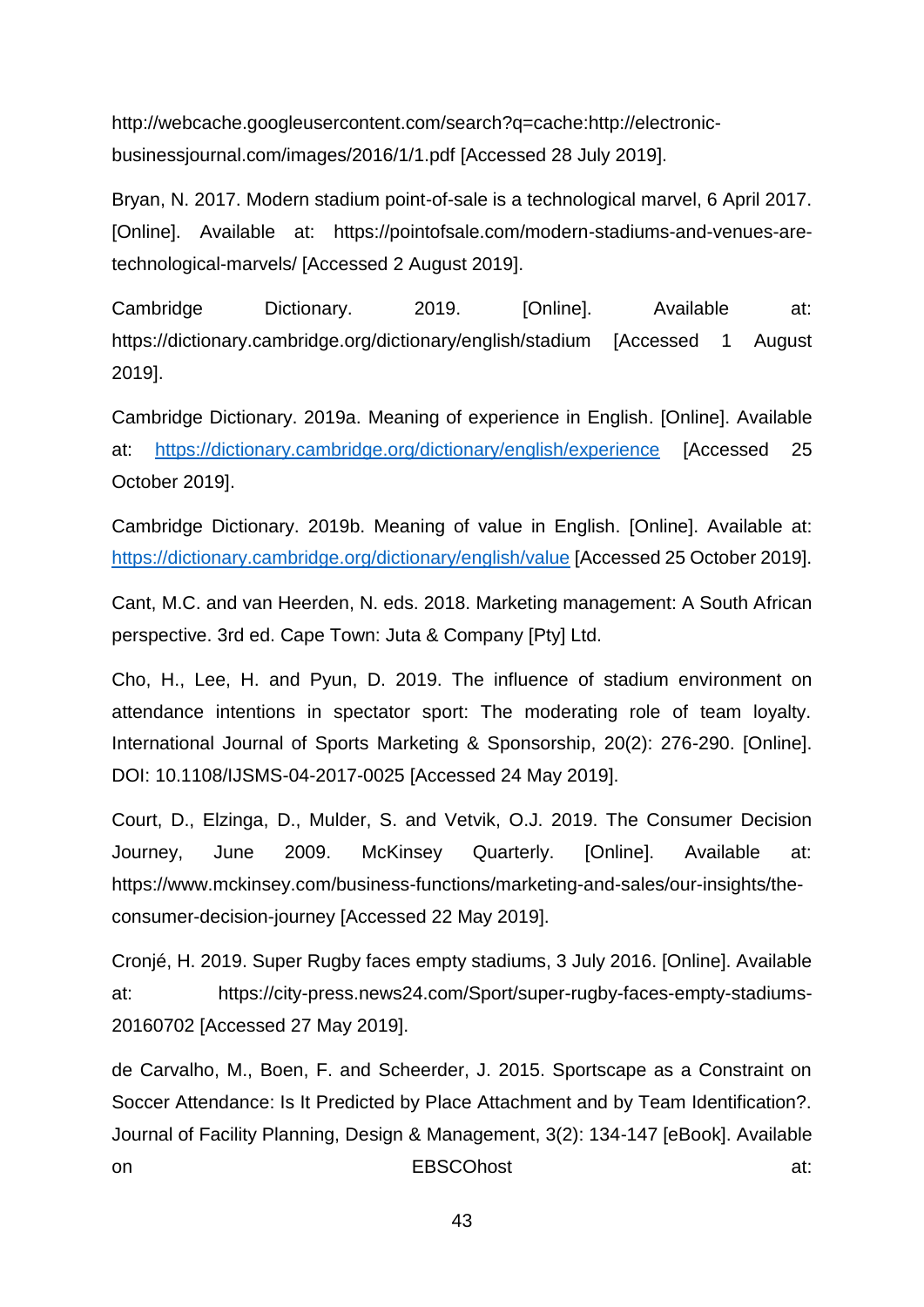http://web.b.ebscohost.com.ezproxy.iielearn.ac.za/ehost/pdfviewer/pdfviewer?vid=6& sid=3fca6111-3f01-4713-9a3d-0a4ac4fc11ae%40pdc-v-sessmgr03 [Accessed 28 July 2019].

Desbordes, M., Aymar, P. and Hautbois, C. eds. 2019. The global sport economy: Contemporary issues. [s.l.]: Routledge.

du Plooy-Cilliers, F., Davis, C. & Bezuidenhout, R.M. (2014). Research Matters. Juta.

Enatis. 2019. Vehicle population statistics for May/June 2019. [Online]. Available at: http://www.enatis.com/index.php/statistics/13-live-vehicle-population [Accessed 27 July 2019].

Fourie, B. 2019. Booze ban for rugby fans, 15 April 2013. [Online]. Available at: https://www.iol.co.za/news/booze-ban-for-rugby-fans-1500277 [Accessed 27 May 2019].

Funk, D.C. 2017. Introducing a Sport Experience Design (SX) framework for sport consumer behaviour research. Sport Management Review, 20(2): 145-158. [Online]. Available at: https://doi.org/10.1016/j.smr.2016.11.006 [Accessed 1 August 2019].

Funk, D.C., Alexandris, K. and McDonald, H. 2016. Sport Consumer Behaviour. London: Routledge. [eBook]. Available on EBSCOhost at: https://www.taylorfrancis.com/books/9781315691909 [Accessed 27 July 2019].

Goldman, M.M., Chadwick, S., Funk, D.C. and Wocke, A. 2016. I Am Distinctive When I Belong: Meeting the Need for Optimal Distinctiveness through Team Identification. [Online]. Available at: https://repository.usfca.edu/cgi/viewcontent.cgi?article=1013&context=sm [Accessed 1 August 2019].

Hayns, P. 2012. Analysing rugby game attendance at selected smaller unions in South Africa. Master of Business Administration Mini-dissertation. Potchefstroom Business School of the North-West University. [Online]. Available at: https://repository.nwu.ac.za/bitstream/handle/10394/8699/Heyns\_P.pdf?sequence=1 &isAllowed=y [Accessed 24 May 2019].

Healy, S. 2018. Analysis of Consumer Demand for American Sports Leagues. CMC Senior Theses. Claremont McKenna College. [Online]. Available at: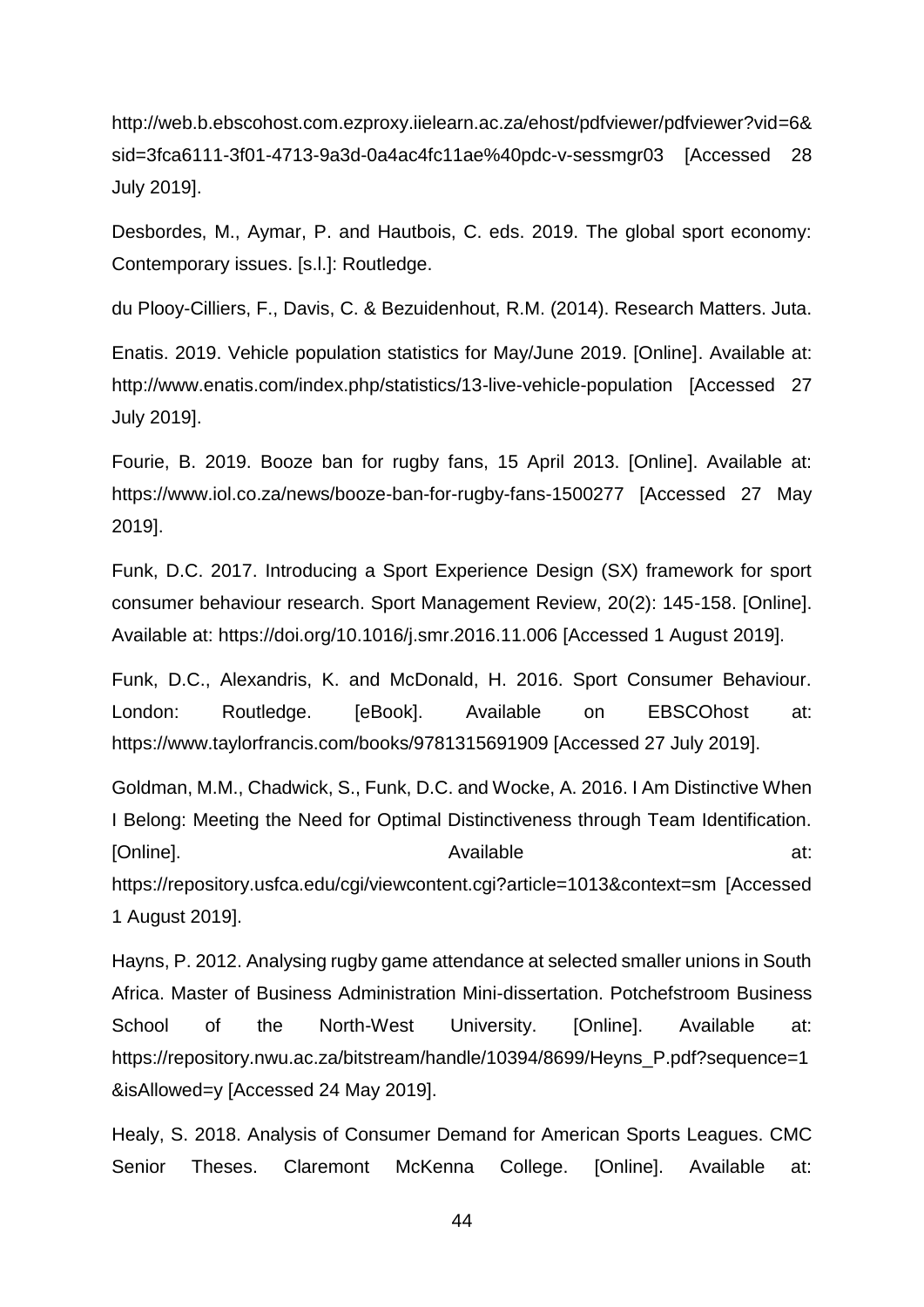https://scholarship.claremont.edu/cgi/viewcontent.cgi?referer=https://scholar.google. co.za/&httpsredir=1&article=2968&context=cmc\_theses [Accessed 28 July 2019].

Hennick, C. 2016. Stadiums need physical and digital security to keep players and fans safe, 20 July 2016. [Online]. Available at: https://biztechmagazine.com/article/2016/07/stadiums-need-physical-and-digitalsecurity-keep-players-and-fans-safe [Accessed 2 August 2019].

Ioannou, P. and Bakirtzoglou, P. 2016. The relationship between stadium factors on spectators' satisfaction in Greek Soccer Super League. Journal of Human Sport and Exercise,11(4): 437-443. [Online]. Available at: https://www.redalyc.org/pdf/3010/301050352004.pdf [Accessed 24 May 2019].

Klooper, H.B. and North, E. 2016. Brand management. Cape Town: Pearson Education South Africa (Pty) Ltd.

Lamble, G. 2019. Super Rugby is dead – RIP, 19 May 2018. [Online]. Available at: https://www.sport24.co.za/Columnists/GarrinLambley/super-rugby-is-dead-rip-20180423 [Accessed 24 July 2019].

Lee, J.S. and Kang, J.H. 2015. Effects of sport event satisfaction on team identification and revisit intent. Sport Marketing Quarterly, 24(4): 225-234. [Online]. Available at: https://www.researchgate.net/profile/Joon\_Sung\_Lee2/publication/327426956\_Effect s of Sport Event Satisfaction on Team Identification and Revisit Intent/links/5b 8ed39592851c6b7ebfe0a8/Effects-of-Sport-Event-Satisfaction-on-Team-Identification-and-Revisit-Intent.pdf [Accessed 28 May 2019].

Lexico. 2019. Definition of stadium in English. [Online]. Available at: <https://www.lexico.com/en/definition/stadium> [Accessed 25 October 2019].

Lin, S. 2011. Marketing mix (7P) and performance assessment of western fast food industry in Taiwan: An application by associating DEMATEL and ANP. African Journal of Business Management Vol, 5(26):10634-10644. [Online]. DOI: 10.5897/AJBM11.894 [Accessed 22 May 2019].

Maree, K. ed. 2015. First steps in research. 2ed. Pretoria: Van Schaik Publishers.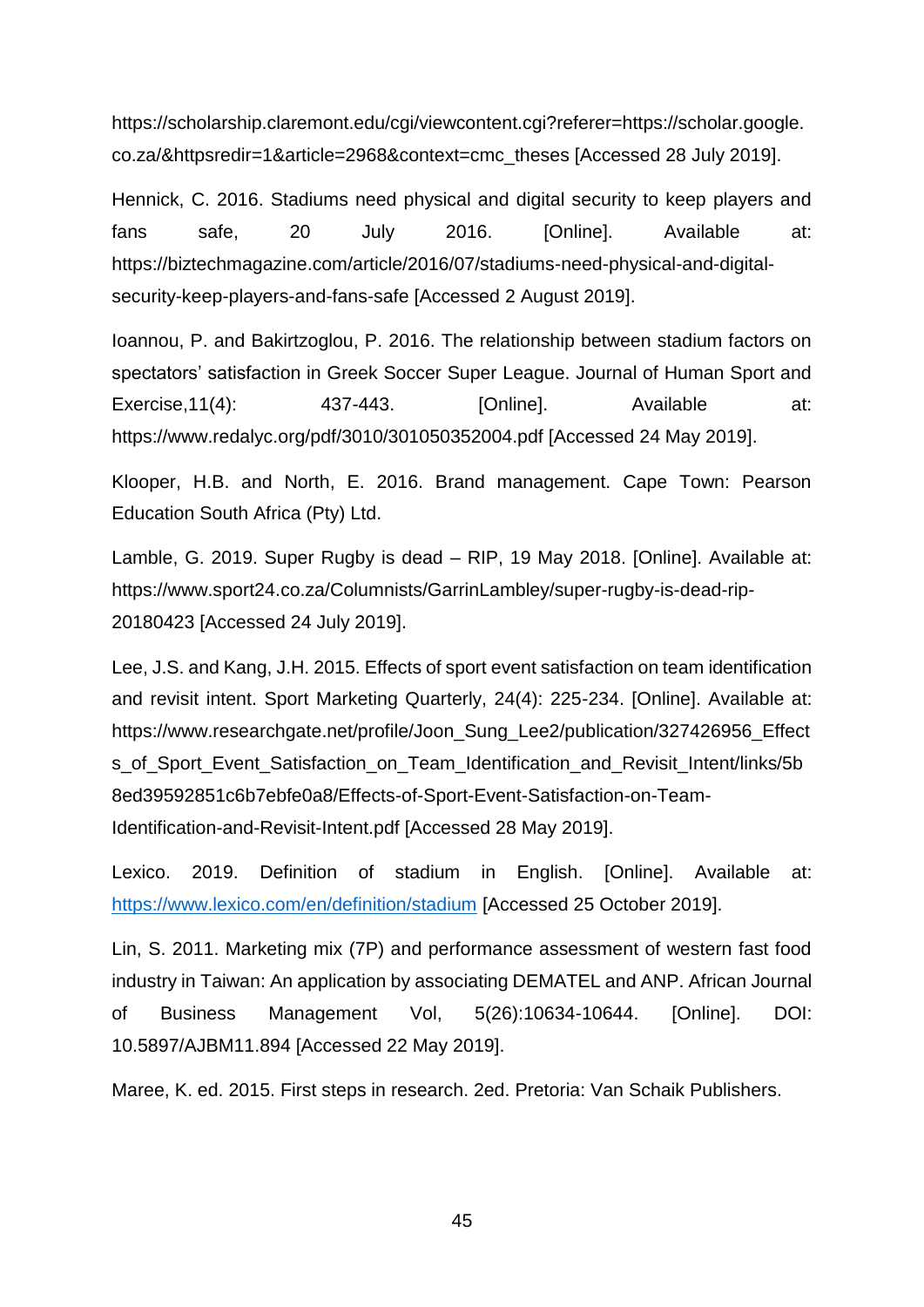Marizanne, G. 2015. Showcasing the Springboks: The commercialisation of South African rugby heritage. South African Review of Sociology, 46(1): 106-128. [Online]. DOI: 10.1080/21528586.2014.989663 [Accessed 24 July 2019].

Mastaglio, L. 2017. Sports stadiums: Designing for the ultimate fan experience. ENR: Engineering News-Record: s2-s5. [Online Database]. Available on EBSCOhost at: http://web.b.ebscohost.com.ezproxy.iielearn.ac.za/ehost/pdfviewer/pdfviewer?vid=4& sid=2170e088-2171-432e-bd53-2cd699e0d320%40sessionmgr101 [Accessed 26 May 2019].

Mathidza, S. 2011. Factors influencing football match attendance: The South African Premiere League in crisis. Masters of Business Administration Degree. University of Cape Town.

McCaskill, S. 2019. Tottenham Hotspur Stadium uses tech to offer new fan experiences and faster beer service, 25 March 2019. [Online]. Available at: https://www.forbes.com/sites/stevemccaskill/2019/03/25/tottenham-hotspur-stadiumuses-tech-to-offer-new-fan-experiences-and-faster-beer/#466db1145d38 [Accessed 1 August 2019].

McCullough, B.P. and Kellison, T.B. 2016. Go Green for the Home Team: Sense of Place and Environmental Sustainability in Sport, 20 February 2016. [Online]. Available at: http://www.susted.com/wordpress/content/go-green-for-the-home-team-sense-ofplace-and-environmental-sustainability-in-sport\_2016\_02/ [Accessed 27 July 2019].

Neethling, B. 2018. Names of sport stadiums in South Africa: Location, sponsors and politics. Nomina Africana, 32(2): 83-93. [Online]. Available at: https://journals.co.za/docserver/fulltext/nomina\_v32\_n2\_a4.pdf?expires=156396538 4&id=id&accname=guest&checksum=CD09852410A4ECD1B465F8BCED66C782 [Accessed 24 July 2019].

Parry, K.D., Rowe, D., George, E.S. and Hall, T.J. Healthy Sport Consumption. In: Parnell, D. and Krustrup, P. eds. Sport and Health: Exploring the Current State of Play. [s.l.]: Routledge, Chapter 11.

Rogers, R., Strudler, K., Decker, A. and Grazulis, A. 2017. Can augmented-reality technology augment the fan experience?: A model of enjoyment for sports spectators.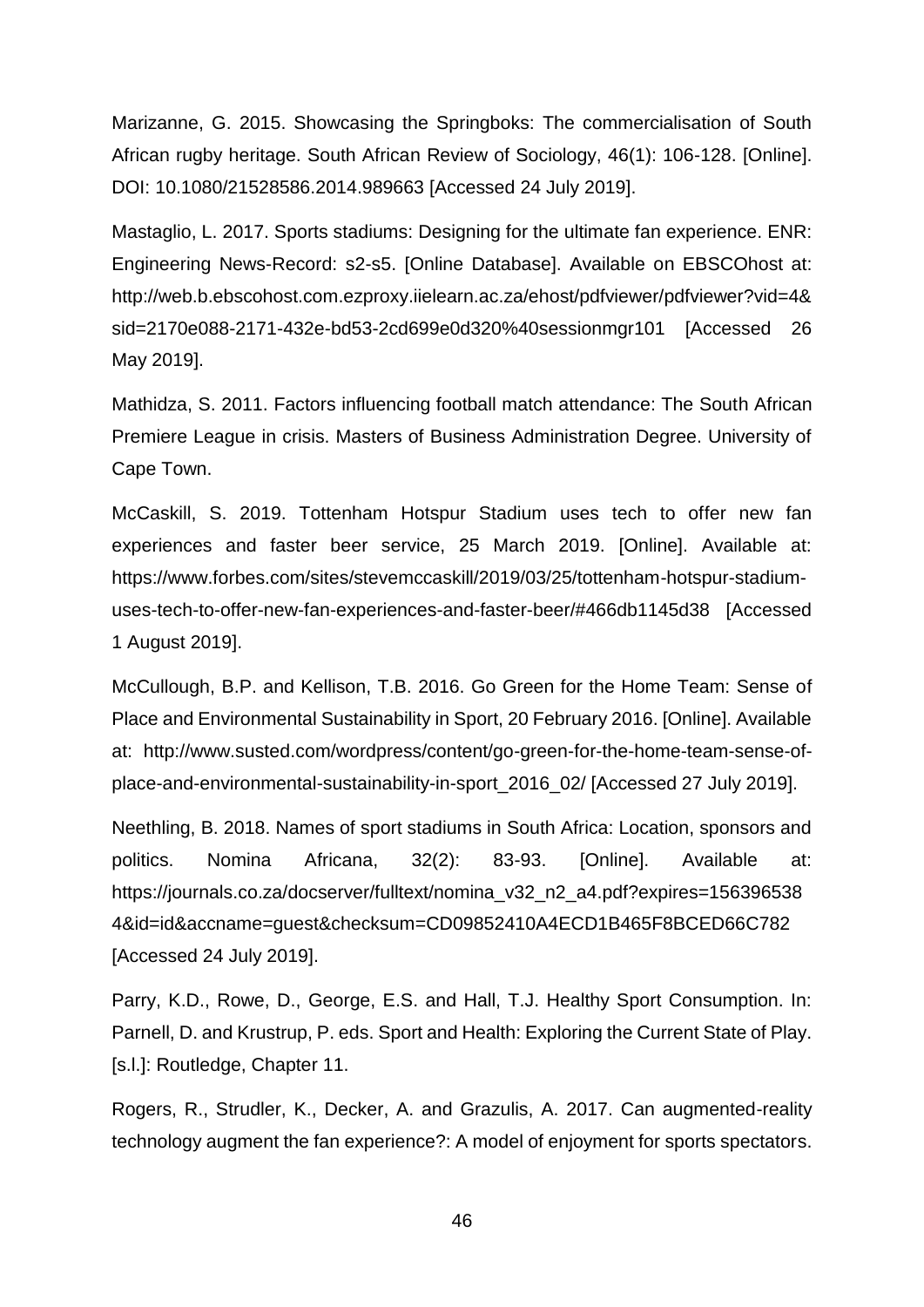Journal of Sports Media, 12(2): 25- 44. [Online]. Available at: 10.1353/jsm.2017.0009 [Accessed 1 August 2019].

Satell, G. 2019. Marketers need to drastically rethink the customer decision journey, 12 October 2015. Forbes. [Online]. Available at: https://www.forbes.com/sites/gregsatell/2015/10/12/marketers-need-to-drasticallyrethink-the-customer-decision-journey/#69debd69260a [Accessed 28 May 2019].

Seitz, B. 2017. Partner in McKinsey's Chicago office and partner in McKinsey's Miami office. [Personal interview]. December 2017. [Online]. Available at: https://www.mckinsey.com/business-functions/marketing-and-sales/ourinsights/driving-business-growth-by-zeroing-in-on-the-consumer-decision-journey [Accessed 26 May 2019].

Silveira, M.P., Cardoso, M.V. and Quevedo-Silva, F. 2019. Factors influencing attendance at stadiums and arenas. Marketing Intelligence & Planning, 37(1): 50-65. [EBook]. Available on EBSCOhost at: https://www.emerald.com/insight/content/doi/10.1108/MIP-02-2018-0048/full/html [Accessed 26 July 2019].

Stander, F.W. and de Beer, L.T. 2016. Towards engagement: A comparison of fan groups in the context of a major South African football club. *SA Journal of Industrial*  Psychology. **Example 10** [Online]. **Available at:** Available at: [http://www.scielo.org.za/scielo.php?script=sci\\_arttext&pid=S2071-](http://www.scielo.org.za/scielo.php?script=sci_arttext&pid=S2071-07632016000100013) [07632016000100013](http://www.scielo.org.za/scielo.php?script=sci_arttext&pid=S2071-07632016000100013) [Accessed 25 October 2019].

Stats SA. 2015. Report-03-20-06 - National Household Travel Survey Provincial KZN, 31 March 2015. [Online]. Available at: http://www.statssa.gov.za/?page\_id=1854&PPN=Report-03-20-06 [Accessed 27 July 2019].

Stats SA. 2018. Victims of crime survey 2017/18, 11 October 2018. [Online]. Available at: http://www.statssa.gov.za/publications/P0341/P03412018.pdf [Accessed 24 May 2019].

Tarrant, C. 2018. Never mind the love, smell the money: What is the 'value-add' of a brand?. Journal of Brand Strategy,7(1):54-68.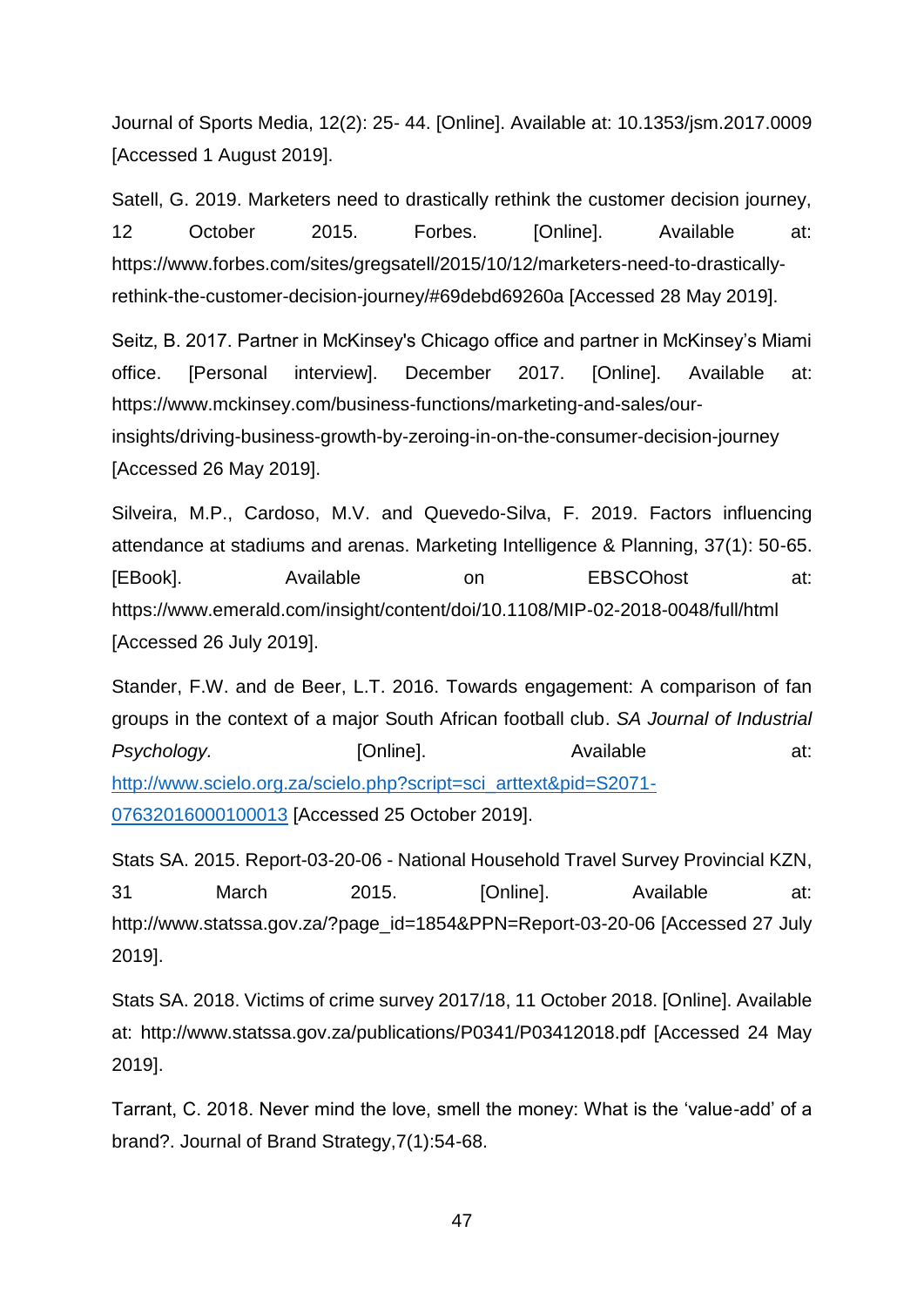The Sharks. 2017. About. [Online]. Available at: http://sharksrugby.co.za/about/#stadium [Accessed 24 July 2019].

Ticketpro. 2019. 2019 Currie Cup Sharks - Currie Cup: Cell C Sharks vs Toyota Cheetahs. [Online]. Available at: https://www.ticketpros.co.za/portal/web/index.php/parent\_event/f098b57f-d871-2990-b988-5bc76ba4bddb [Accessed 2 August 2019].

Turnali, K. 2014. The fan experience matters: The essence of fan journey, 17 August 2014. [Online]. Available at: https://www.forbes.com/sites/sap/2014/08/17/the-fanexperience-matters-the-essence-of-fan-journey/#31ba80e12c71 [Accessed 1 August 2019].

Visocky O'Grady, J. and Visocky O'Grady, K. 2017. A Designer's Research Manual : Succeed in Design by Knowing Your Clients + Understanding What They Really Need. 2nd ed. Beverly: Rockport Publishers.

## **Appendices A: Male Focus Group**

How often do you attend the stadium to watch the Sharks play?

B: Once a season – Mainly a Super 15 or sometimes possibly a Currie Cup so I might go twice in a season.

A: Twice a month- agrees about going to the Super 15

What encourages you to attend the games?

B: The fixture, it depends on who the Sharks are playing

A: Ja, same

Which opposing teams would encourage you to go then?

B: If they are playing one of the strong New Zealand sides

A: Ja, New Zealand or if it is a big derby like The Bulls

How would you describe your experiences whilst you're at the stadium?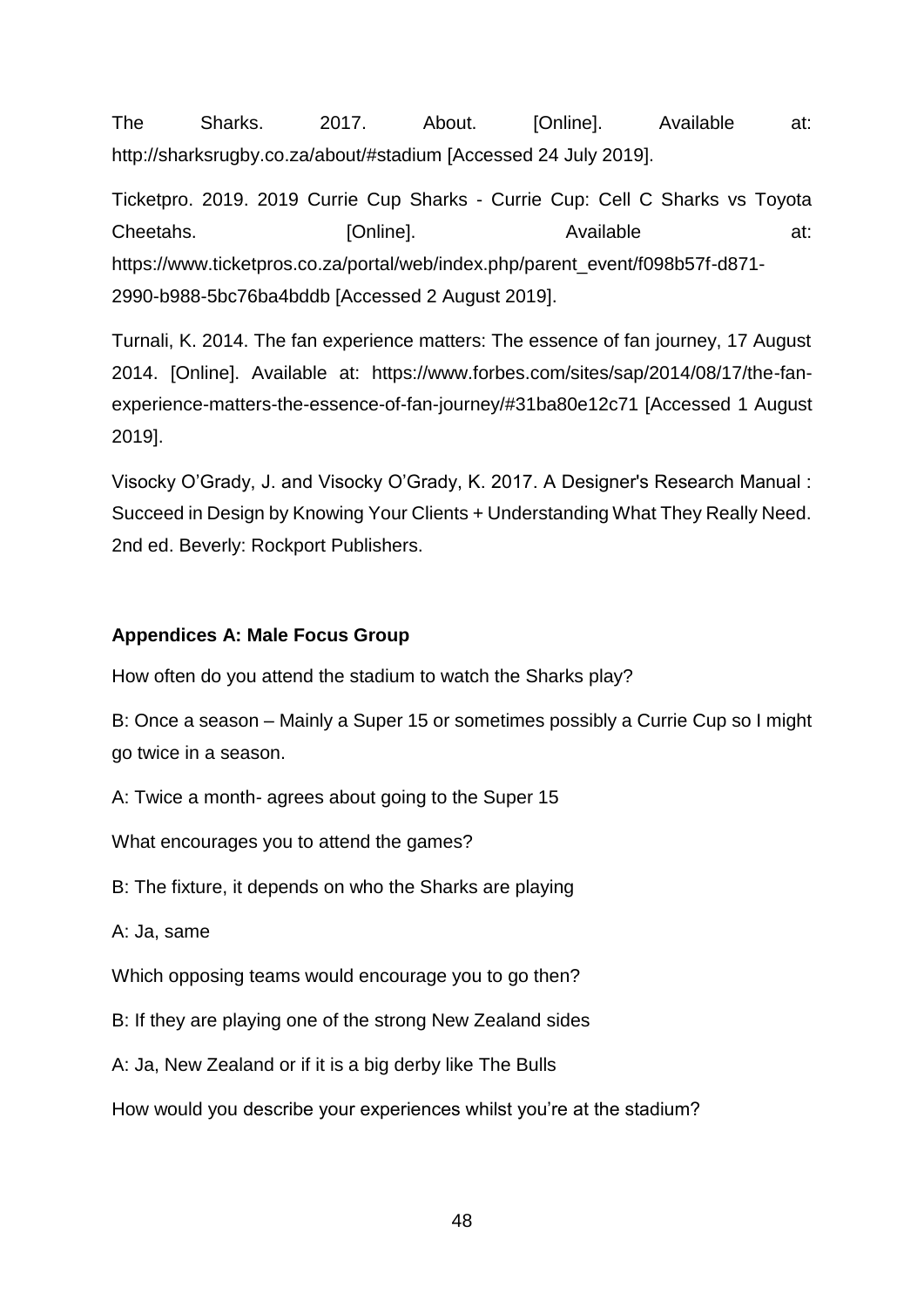A: (Hesitated) I would say good. It is one of the few stadiums where you can still drink inside the stadium. Whereas other stadiums like in Pretoria you can't. They could improve their food options a bit more, have a few more bars because it gets very congested.

B: Ja, I'm pretty much the same but I think one of the big things is that I use to go to the rugby more because a friend of mine had season tickets and the big draw card was that we use to go and braai before and after the game in the car park. With that not happening anymore, I think a lot of the fun and family aspect has gone out the window.

So, when you use to go, did you use to take your family with you?

B: It wasn't always family, but it was certainly a group of us guys that use to get together and we would meet in the car park, have a braai either before or after the game. It was more social. Now its more like you basically get there, you go and watch the game, you have a few beers during the game and then you go home afterwards. Its not like what it use to be in terms of you pretty much made a day of it. Now it is just an event that you go to.

What would you say that you like about going to the stadium and why?

B: I think that it's the fact that you're watching a rugby match live and its always a lot more fun with the interaction with the people around you and the general atmosphere in the stadium; there always seems to be a vibe but obviously it depends on how full the stadium is. If the stadium is empty, like it has been for the last couple of games, you don't have that same type of vibe that you have, and you tend to become a little bit distracted from watching the game.

When you say 'this vibe' what do you mean?

B: Just the atmosphere that comes with having a full stadium. It's like anything, when you're surrounded by people who are all enthusiastic and enjoying the game and there's comments and bantering between people, that type of thing, that's what you go to a game for, for the fun of it.

A: Ja, same. Just the atmosphere, being a part of the crowd, being a part of the Mexican wave to just get you into the game more. I think the aspect where it lacks,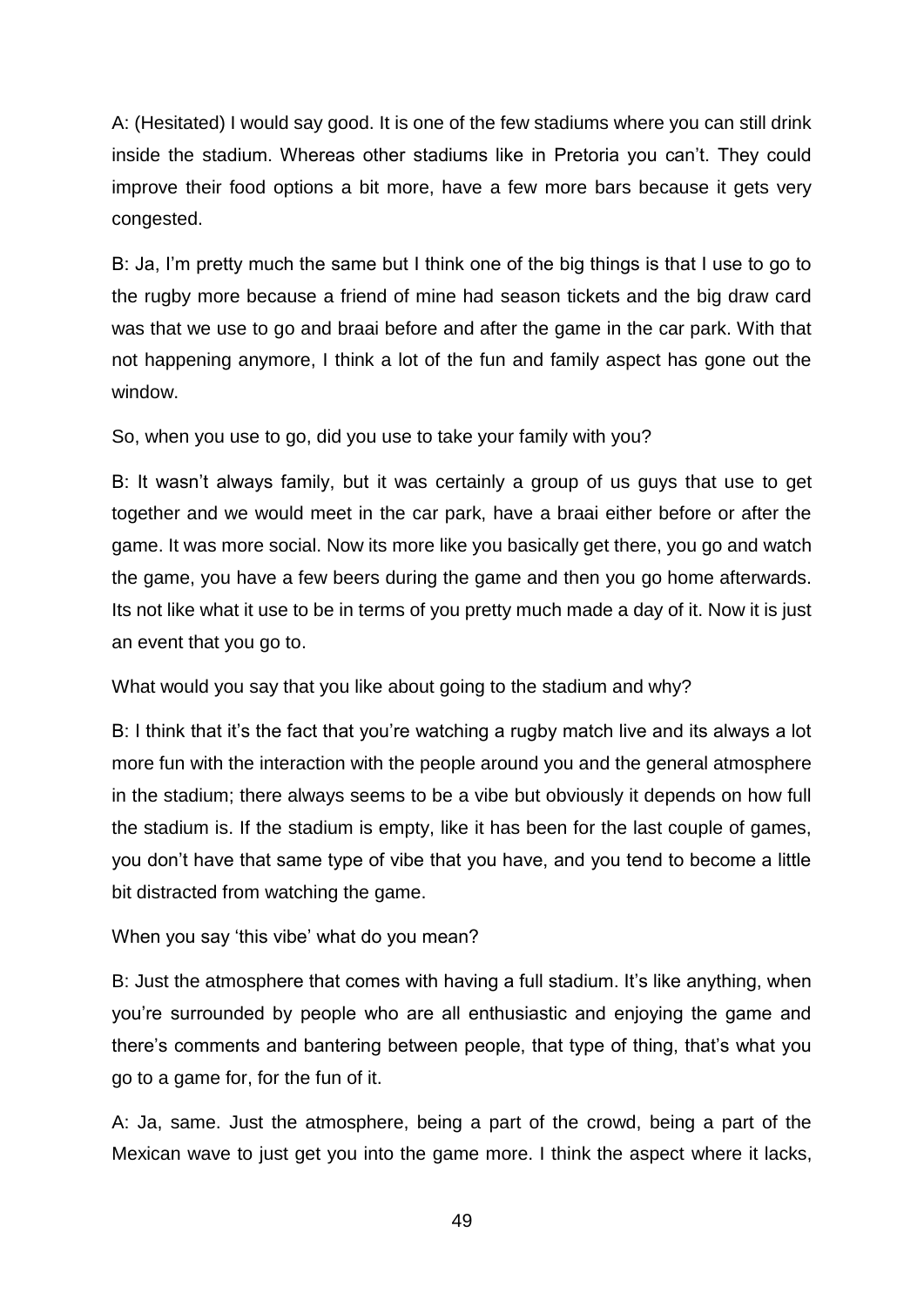which I think they are trying to bring, is before, you couldn't hear what the ref was saying obviously because there is no sound in the stadium. But I think now, from watching on TV, they are putting the ref's mike on the stadium's speakers sometimes. But that's one of the things, like there will be a decision and you might not necessarily know why or when they go to the TMO for a review, you can't hear what is happening before the ref indicates a try or no try, that's why. I think that's why a lot of people have started watching at home because they would rather have a braai at home because they can hear more, see more and they can drink for a lot cheaper, have their friends over and they don't have to worry about driving or anything. So that's why I think the crowds have diminished a bit and also it depends on how well the Sharks are doing at the time because if they aren't doing well then people aren't going to go and watch them, I think that that's what it comes down to.

What are things that you don't like whilst being at the stadium and your experience there?

A: Sometimes parking is a bit of an issue, you have to walk quite far now days. The closest place you can park is at the King's Park Pool and walk. Like A said, before you use to be able to park on the fields and have a braai and stuff and make more of an occasion but its not like that anymore since they had that incident when they clamped down a lot.

And when you're actually in the stadium, is there anything that they could improve?

A: Like I mentioned earlier the restaurants and have a few more bars because obviously the bars get very congested. And I know a few of the places don't take cards, they only take cash; which I think is a big factor because people don't want to be carrying around cash with them either. One thing that I think that they could do, especially for season ticket holders which I think would improve, is if they had could some how load money on to the season ticket card and buy drinks with that so that it saves them from taking cash. So, I think that's a good idea that they could put in; obviously it would just be for season ticket holders, but I think that would also attract people to purchase season ticket cards more because they don't have to worry about taking money. At the start of the season they can put R2000 on there and just buy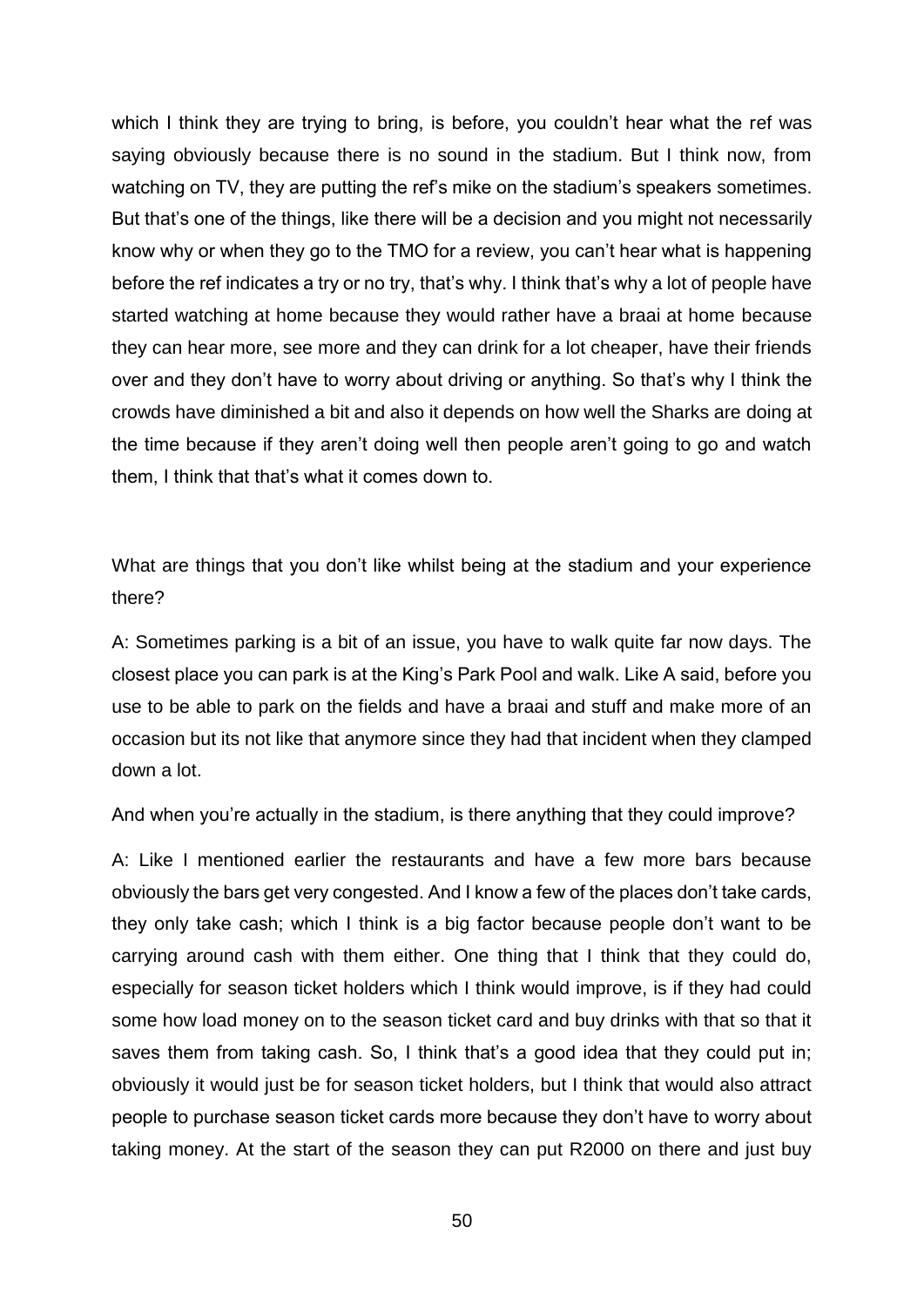drinks off of that. It is similar to what they do at festivals, where you don't take cash anymore, its all the cashless or cards.

B: Ja, I tend to agree with A with the areas that you go because sometimes you'll finish your beer halfway through the half and you then go down to the bar and you think it's going to be 3 or 5 minutes to get a drink because you know that you're not going to go at half time because everyone is doing the same thing. So, if they could maybe have more vendors available and maybe a little bit more variety in terms of what they are serving to people. Not necessarily hard tech stay with beer but give the guys a little bit more variety. There are so many of these craft beers and that type of thing. The guys could involve people there with launching their products and that type of thing and I'm sure guys would come on board with things like that. Also, in terms of cost and variety of food. For people who are going there with a family, it becomes an expensive outing once you have paid for the tickets and also the food. I think if you had to go to the farmers market and you see all the vendors there, I'm sure there are a lot of those vendors that would love to get involved with the Sharks rugby union and to have the opportunity to promote their products there too products there as well.

Do you find that even when the game is still playing and you go and get a drink or get something to eat, do you find that there are still ques?

Roy: Ja there is because everyone has the same idea then because you don't want to go at halftime, so you land up missing a part of the game.

A: I think what they could do to get around that is, you see those guys when you're sitting in the stands coming around selling soft drinks and whatever. If they did something similar for beer, I know they have to put it in plastic cups and obviously you want it to be cold and I don't know in terms of liquor licences if you could actually do that. But that's maybe an idea because then people don't have to get up and leave their seats and they're going to avoid actual ques at the bars and stuff.

How would you describe your expectations before you actually attend the stadium?

A: I think it is a good day out or good evening out. Just to spend time with friends, watch the rugby, have a few beers. I think it is just an event to get out, something different. Like we mentioned earlier, it depends on who the Sharks are playing.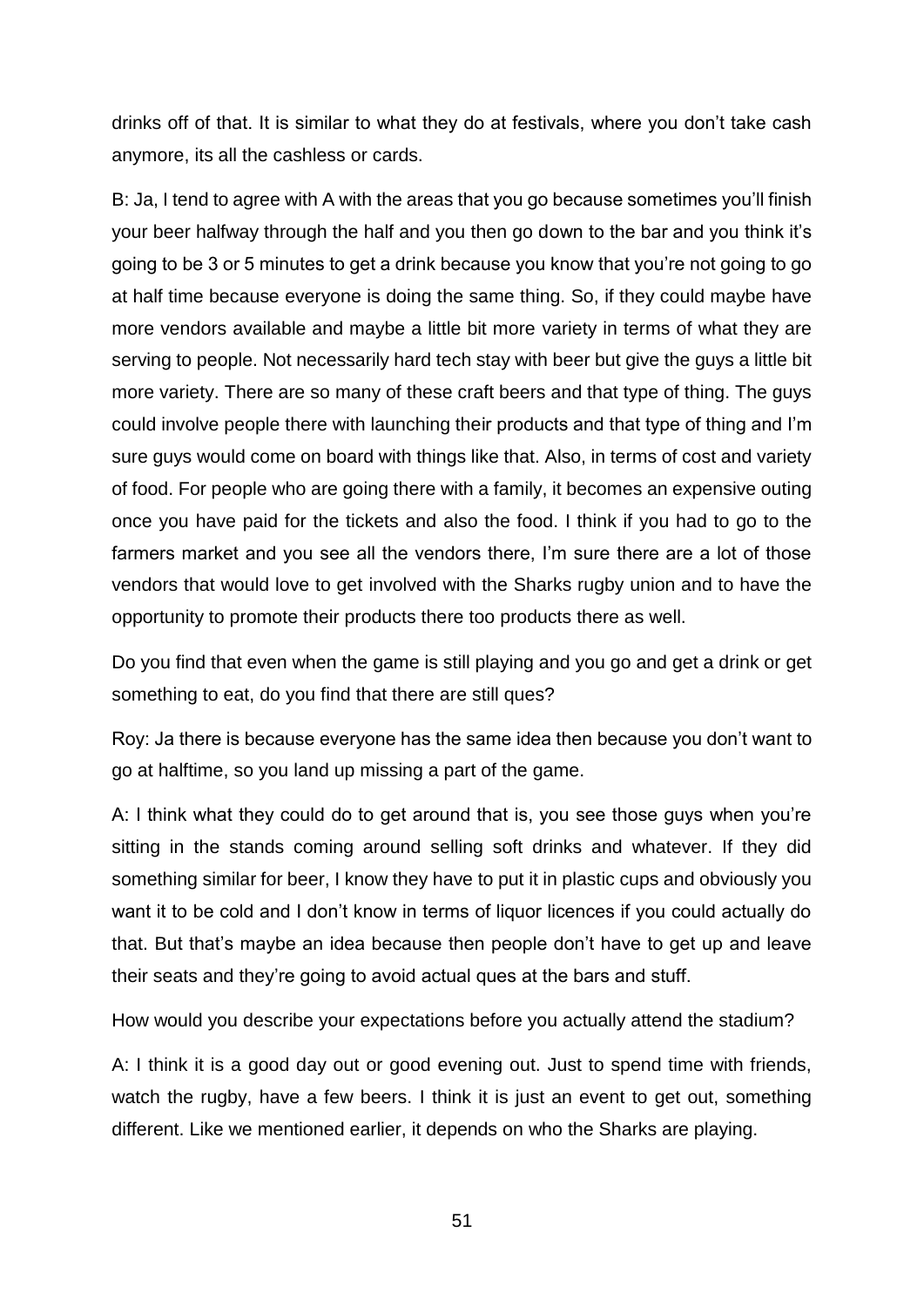B: Ja, I think the expectation is always to go there and have a good evening or a good afternoon out and just to relax and chill with it either your buddies or with your family and to have a good time. For a lot of guys, having a good time is to have a good few couple of drinks and to not have to worry about getting back to your vehicle, are you going to be safe, how far do you have to walk, is there going to be a road block right next to the car park, like what they generally do? So something else, I know that they do run something up Kloof way where they offer a bus that runs through. But I think they need to find a way to promote that type of thing because I only found out something about that through my friends. Maybe they could promote it on social media. A lot of us are on the Sharks supporters' group and that type of thing. Maybe its something that they could set up for areas like Durban North, Hillcrest and Kloof and that type of thing. I'm sure if they did that type of thing then people would actually spend a little bit more money at the stadium as well. In terms of the guys would be happy not to just have 1 or 2 beers because we're worried about the road block and let their hair down a little bit more and enjoy it.

A: I think that they use to be partnered with Good Fellers. So Good Fellers is when they come and drive your car home. I think if the Sharks partnered with Uber or Taxi Fast company, had a dedicated area where they would wait or come and fetch you then people will be more encouraged to stay after and drink more and it is a safe area. You don't have to wait out in the street there because I know, often, when you come out the stadium, right outside, you've got beggars and people hanging around which puts people off a lot, especially now with all this gender base violence stuff, women aren't going to feel safe going there by themselves to then have to walk outside to catch a taxi. Especially if its 7 o'clock at night, kick-off, it's going to finish about 9 o'clock. So, I think if they just had a dedicated area where Ubers come here and line up, I think that would increase people's confidence.

When you go to the stadium, what do you do beforehand because like you said, if you like to have a few beers and you're worried about driving, do you drive by yourself?

A: Normally we drive as a group and have 1 designated driver. I think it depends on what time the kick-off is as well; if it is an afternoon kick off appose to an evening kick off. I know what use to happen when we use to go, when I was still in matric, we would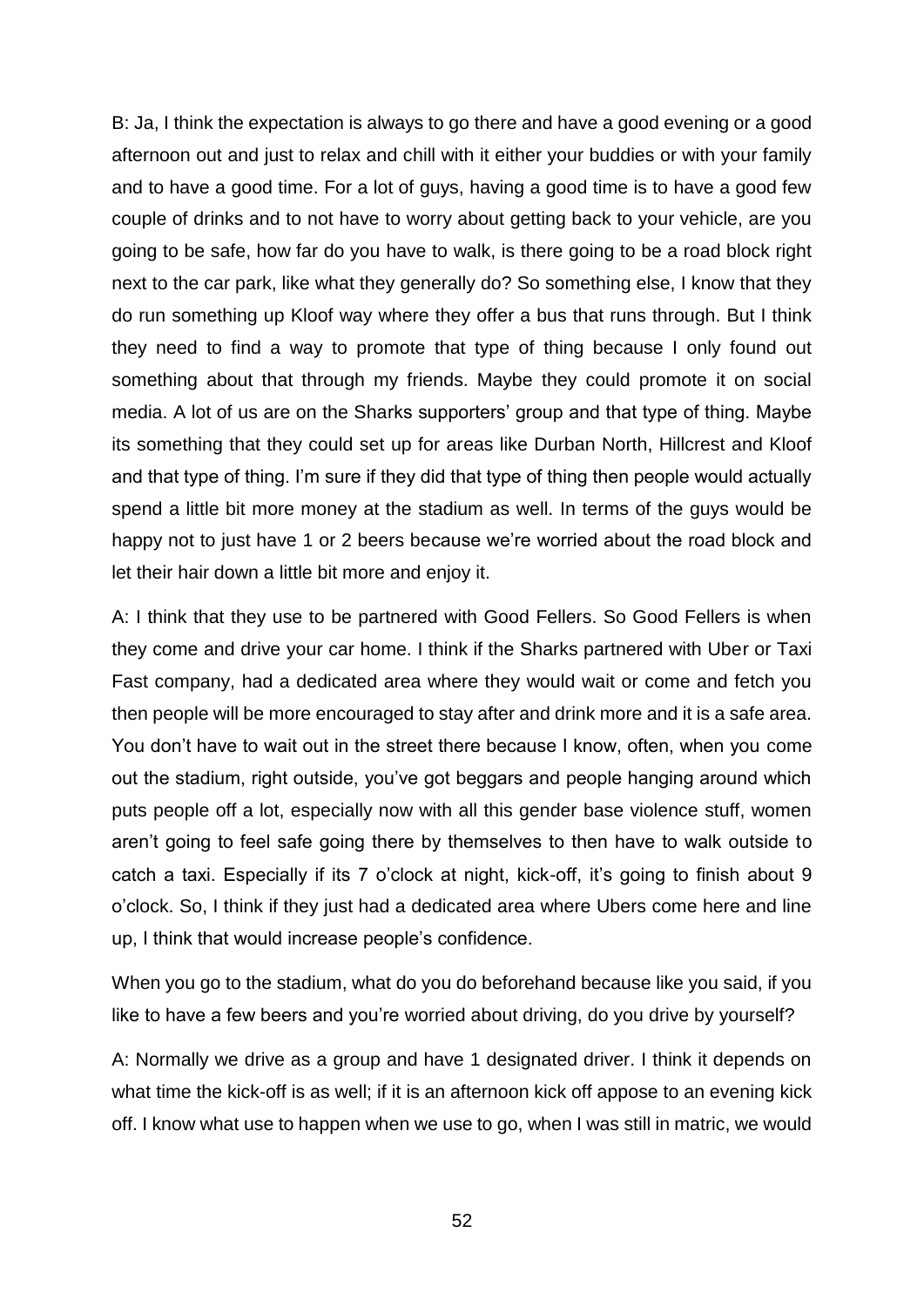go there as sort of like pre-drinks and then go out to one of the bars or clubs around there after the game but obviously it depends on what time the kick off is.

B: From my side, if I'm going and meeting some mates, we'll generally go and have a beer or 2 before the game. But if it's a case of I'm going with my wife or my wife and my kids, we'll generally get there 20 minutes before the game actually kicks off, had my 2 beers and something to eat maybe and then pretty much go home after the game. As appose to if I was with mates, ja we might go for a beer or 2 afterwards. But once again it is very dependent on how I am getting home, that's always a concern.

Do you find that you go with your family more often or do you usually go with friends?

B: I'd say it's about 50/50.

After you have attended the game, how would you describe your experiences? Like you said, you like to have a few beers afterwards, is that within the stadium or do you go elsewhere?

A: Normally within the stadium. After the game has finished, I won't then go and buy a drink and hang around. It comes back to what B was saying about when you use to be able to braai on the fields, you would then go back to your car, have a braai afterwards, have a few more drinks before you go home. After the game everyone just leaves.

Did it use to be that just anybody could braai after the game?

A: Ja, if you had the permit to park on the field which they use to have a lot more of. I think they also don't allow you to drink alcohol outside on the fields at your car anymore; which you use to be able to. Which I think put a lot of people off.

B: I think a big thing is that it's become less of a family event versus to what it use to be. You used to go there with your Mrs and your kids, and your mates use to be there with their Mrs and kids. And even from a business perspective, you see most of the boxes are virtually empty. I don't think that it has lost its appeal, it all goes back to the story about concerns about how you're getting home afterwards, and I think corporates have obviously cut back on spending. But they need to find a way to possibly utilise the facilities that they've got there. Whether they change them from boxes onto some other form of entertainment that would maybe keep the people more in the stadium a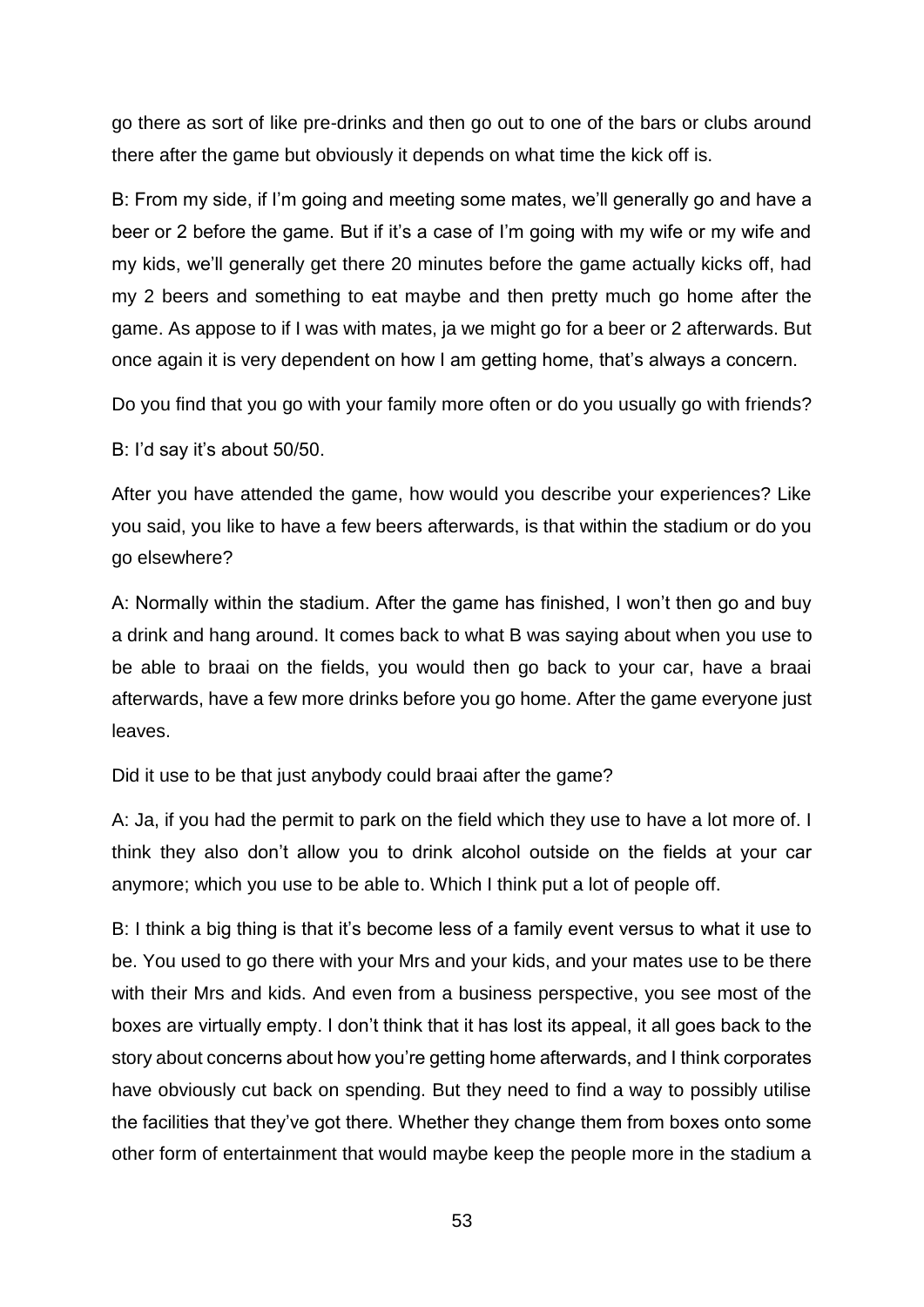little bit longer afterwards. Because generally you'll see that the final whistle blows and within 15/ 20 minutes the stadium is empty and the car parks are 20% full, people just basically leave afterwards. I think that whole making an event of it is gone.

You were saying that you feel that the boxes and how people aren't using them and maybe utilising them in some other way. I don't know if you have noticed but they have recently put a night club and a swimming pool there, what do you think about that?

B: I can't say that I've actually noticed that. I'm sure that it would appeal to the younger generation, but I was thinking more in terms of eating places where people could go afterwards. So especially if it was an afternoon game then think that 'you don't want to take mummy home and make her cook now,' lets rather go and sit down and have something to eat. Or some different type of entertainment, maybe live entertainment because there is such a mix of people that go to rugby its really young, young, old, everybody and I think that there needs to be a bit of something for everybody. So maybe some live entertainment, maybe something just a little bit more chilled.

A: I think that the thing with the pool and the club, like B said, even my generation, I'm not appealed to go there. I know that they are doing a thing now with the World Cup where they have got a big screen on the actual field. I think that is a good idea as it caters for more of the target market.

Why doesn't it really appeal to you?

A: I'm not at the age where I go to clubs anymore, I would rather have a relaxed braai or a few drinks. But I think it is a good idea of them putting a pool in because it makes the stadium stand out. I mean, what other stadium has a pool? But like B says, I think that there needs to be a more cater for families even if they converted some of the boxes into a kids playground or put a playground on the field, something like that. Obviously, there are safety concerns that come with things like that. But going back to what things use to be when you use to be able to braai on the fields, they had that big stage up outside, they would have live music (B agrees) where people use to hang around for. Which I think they had a little bit of last year or season but not as much and if it is, its people that you haven't even heard of. So, it's good that they are trying to promote local talent that way, but I think if you throw in a couple of big names there then people will be more encouraged to stay behind for that.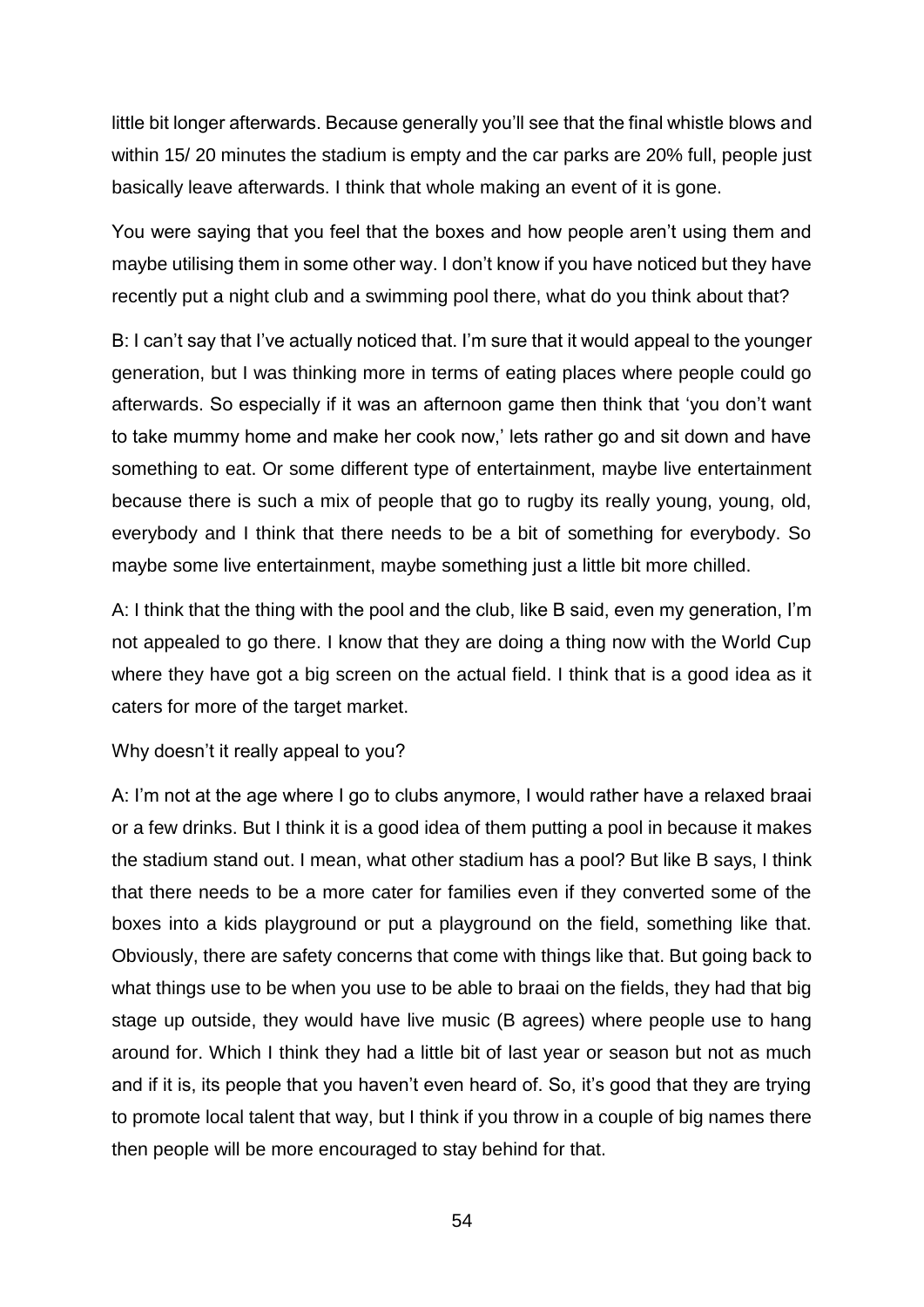B: You're right there. When you did see guys or a band up there playing, there was like 10 or 15 people there because number 1, it hasn't been promoted and also it goes back to the story of the fields, the braaing etc. People are going to the rugby, they're watching and then going home. They're not being encouraged to stay at the stadium and perhaps they could link it with bands as there are so many always looking for venue opportunities and if you've got 30/40 thousand people from the stadium that can go and support them afterwards. I think they need to relook at their whole marketing and branding on the Sharks and rethink it. Also, if you look at the ethnic groups that are going, that has also changed a lot. I think that we need to be more encouraging of that.

#### How has it changed?

B: I'm just talking more from a perspective of watching on TV, especially for the Sharks, you're seeing a lot more Indian and Black customers going to the stadium, which I think is encouraging. But we need to get more people in that type of thing and promote it. They need to look at 'what we need to do in order to promote the stadium or to promote the Sharks rugby union to encourage more people because if you've got no customers then you've got no business. And I think that's what's been happening at the moment. I think the union is in the red because they're not getting the support that they should be. I don't think that its always a case on the brand or the winning rugby that the guys are playing. If you go back to the old days, the Sharks supporters were very faithful supporters whether they were having a good season or not. The stadium was always, not full to capacity, but it was probably three quarters full all the time and a sell out for any big game. But it went with everything else that was promoted through the stadium that encouraged people to go there.

Now when you go there do you wear a Sharks shirt? And if you leave the stadium is there anything that you take home with you? Like memorabilia?

B: Look I can't say to you that I have bought Sharks, not memorabilia, but clothing from the Shark Cage. But I think in terms of memorabilia, I think that's also a part of it. There were times when it was gimmicky stuff like those long pillow things that you use to knock together that Cell C use to give out and the kids use to love that type of thing. And I think that it's an ideal opportunity in conjunction with the Sharks for companies to get their brand name out there and to work together with them and to give out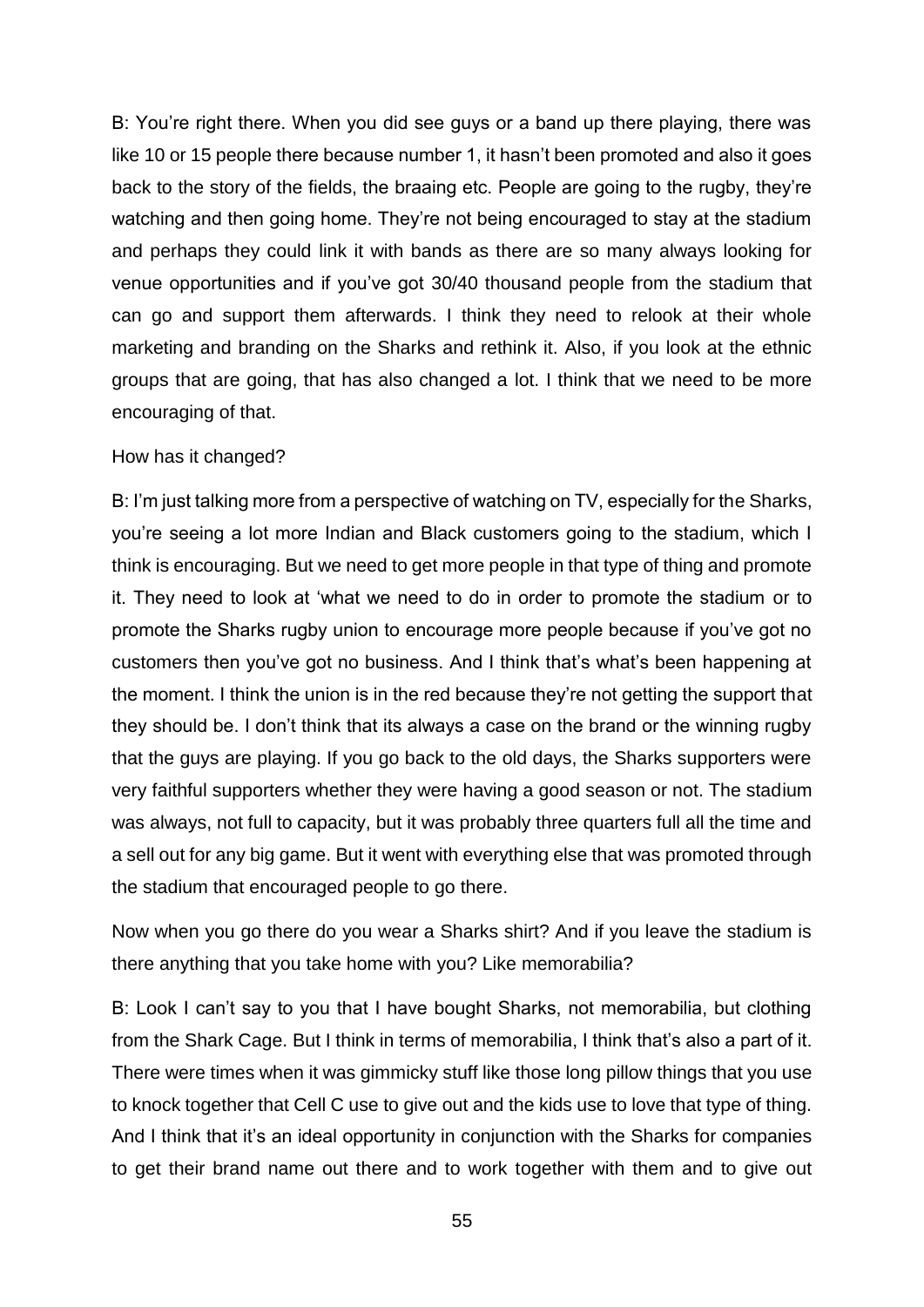freebees or things at really cheap prices or whatever. But that's the way you're going to get people back to the stadium and in terms of supporting memorabilia. I don't even know but I'm sure the still have flags, but I haven't been to the Shark Cage in a while now. I think the last time I went there was when I went to buy some stuff to send over to my family in Australia because they were ardent Sharks supporters.

A: I think the Sharks supporters are very good in that you'll see 70 to 80% of the supporters wearing the Sharks jersey. Which I know that a few of the other unions don't have. But in terms of taking memorabilia home, like B said, you use to get all these freebees and made it a bit more of an atmosphere. Companies use to give away free stuff which doesn't really happen anymore. I haven't actually bought anything from the Shark Cage shop. I think, number 1 it is quite costly as apposed to people buying a shirt from a Sportsman's Wearhouse. People usually wait until the sale to come at the end of the year where the current years jersey is on sale because they're going to get new sponsors the next year. Because you're looking at R500/ R600 for a jersey which is a lot of money for some people. I also think that times are tough at the moment, everyone is scaling back on spending, not just companies but families as well and when you're paying 100 bucks for a ticket and there are 4 of you, you're 400 bucks down, plus food there, plus petrol, it plays a big factor. I know they did, I don't know if it was to get more crowds in but at one point, they were doing buy 1 get 1 free tickets and kids got in for free; which I think was good, but I think the motive was wrong. It was just to try and fill up the stadium because it was embarrassing. I know that Kings Park is a big stadium but when you watch a game on the TV, half the stands have got ads on because they're trying to make the stadium look fuller. Which isn't they're fault because they're not going but it should be a big indicator to them 'we're doing something wrong, we need to look at how to get more people in.'

So, you were talking about the costs of the tickets, so would you say that a normal standard ticket is value for money?

A: I would say no at the moment. You're looking at 100 bucks on average for an adult, obviously it depends on where you're sitting.

Why don't you think its valuable?

A: If you think about a normal night out, if you go to the movies, you're looking at, well the movies are also quite expensive, but you're looking at 70/80 bucks a ticket for a 2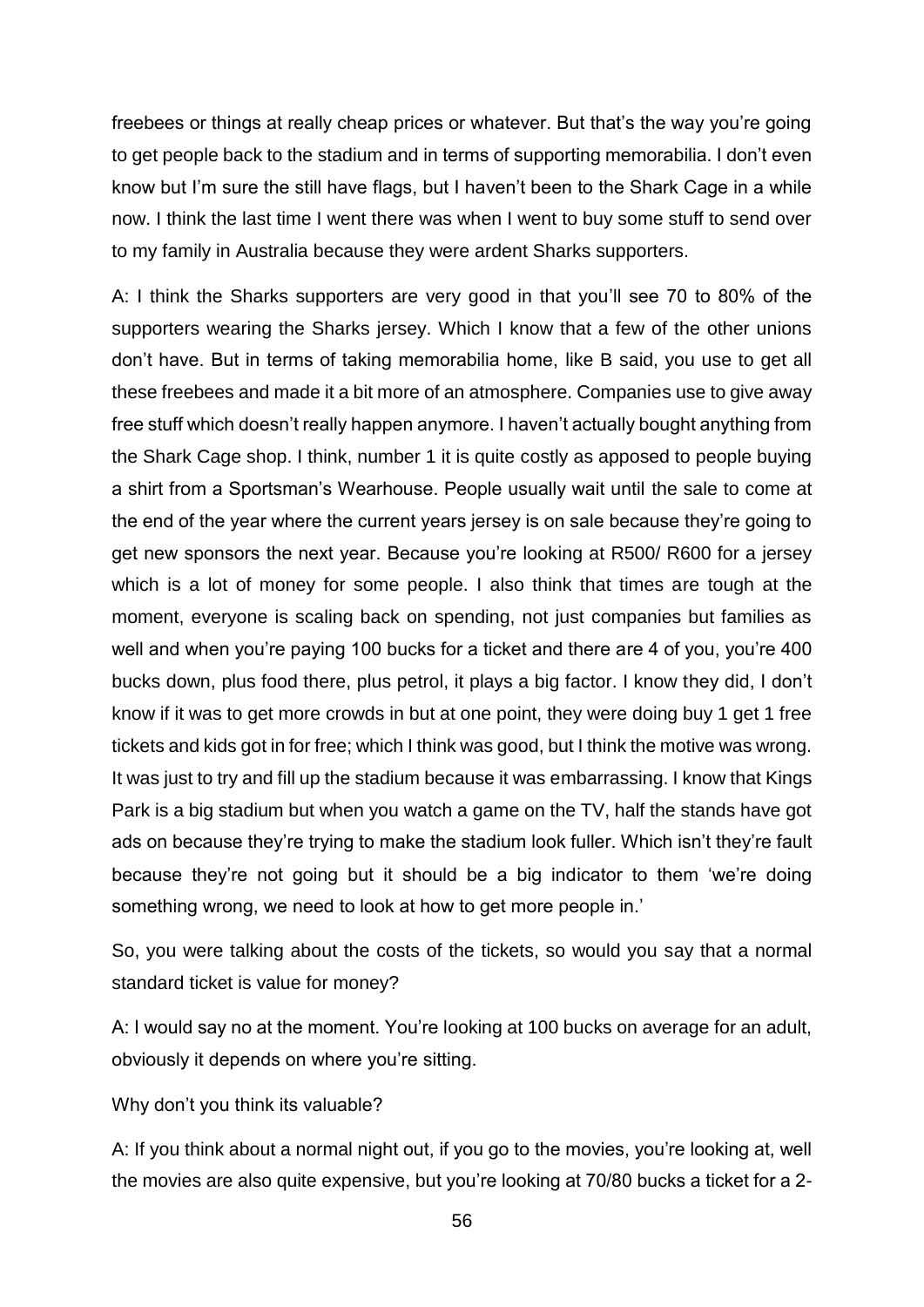hour movie. So, a rugby game is 2 hours, so it is a bit more expensive than your other entertainment options. I think if they did something like adults get a free drink coupon when you get a free beer included in your ticket. I think that would entice quite a few people. I've done it in the past when I've used my friends season tickets purely because it's a cost saving. I think what also puts people off is when the Sharks had quite a few 3pm kick offs, in the summer, I think its if you're sitting in the east stands, you are right in the sun for the whole game and you just swelter. Because people would rather sit there as appose to paying extra to sit in the grand stands where its shaded. So, I think the kick off time has a big impact because people don't want to sit there and get sun burnt and boiling hot. You'll see the majority of the season ticket holders sit in the east stand, but it gets boiling hot with the 3pm kick offs.

B: I think that that's an important thing too. I think the days of a 3pm kick off are long gone. Our weather doesn't permit it even in winter here. I think it needs to be a case of that all our games need to preferably a 5pm kick off or a quarter past five kick off. (Respondent A agrees). And maybe on a Friday night, a 7pm kick off. Just going back to the prices, I don't believe R100 is unrealistic for a game, but I think that they should come up with some concession for children. Maybe say 'kids under 13 or 15 or whatever, they get in for free' because a lot of times people take their kids and really the kids aren't there to watch the rugby. They're there to play with their mates or meet up with mates or whatever. So, it becomes expensive if you're paying a full ticket price for them. I think that will encourage people to bring their families to the stadium. Even if it's, 'husband pays full price, mummy gets its for half price or something like that' but I think with times being what they are, I think everybody is cutting back on their entertainment, and that's what it is, its entertainment.

A: Even if they introduced a family ticket. 2 adults, 2 kids for a discounted price; I think that would help as well as appose to buy individual tickets.

### **Appendices B: Female Focus Group**

How often do you attend the stadium to watch the Sharks play?

- A: Never since grade 7 , which was 9 years ago.
- B: Probably about 3 times a year.
- C: I haven't been in the past 3 years.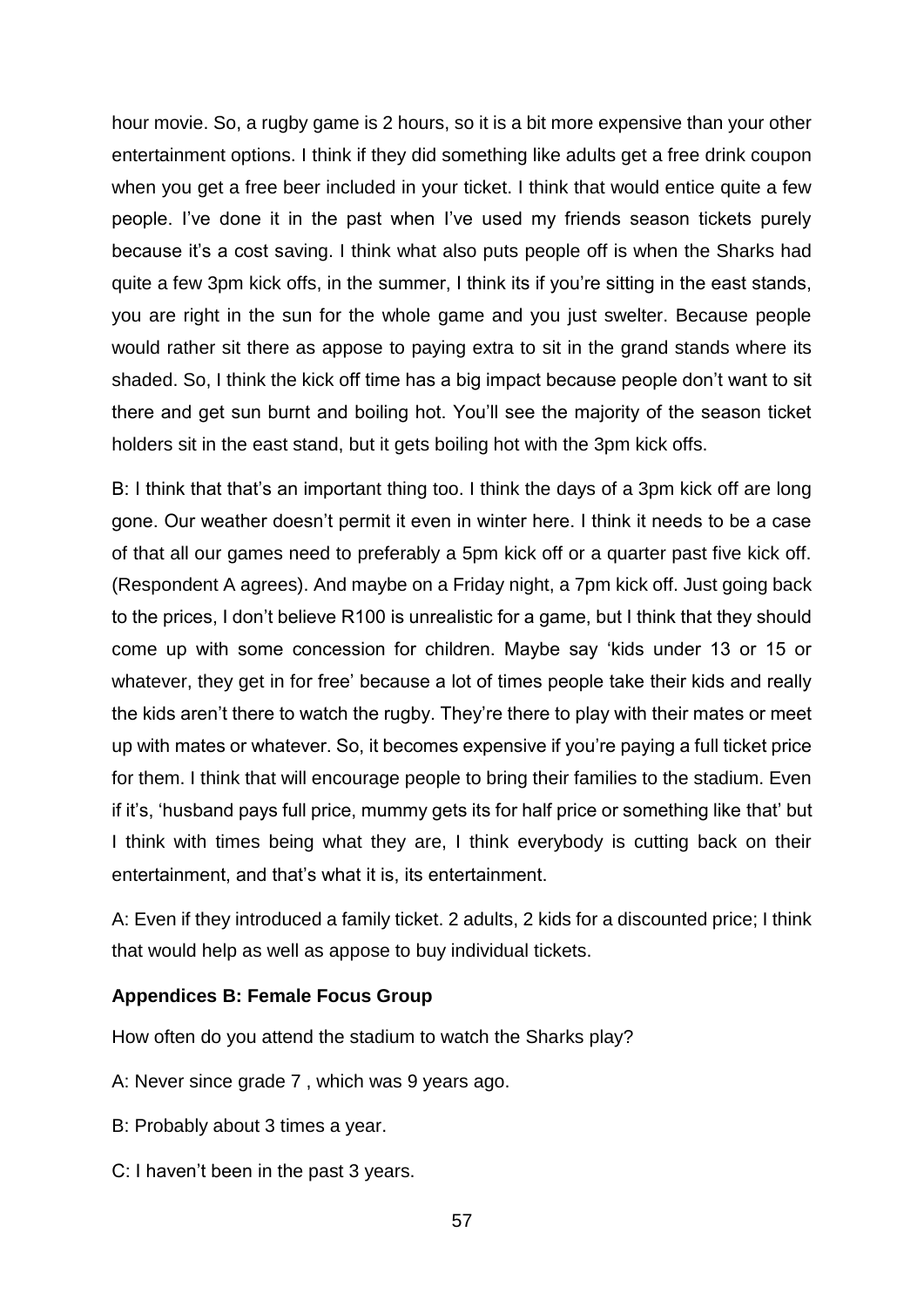What would encourage you to go to the stadium?

A: There's a really cool pub there, in the stadium, I think its called the Shark Tank (maybe a different name) basically is where all the 20 to 30 year olds go and have a good time. Its in the stadium so you can watch the rugby from the pub. Its like a box where people can watch the rugby but this is a pub box. This encourages me to go because its festive and there are lots of people there and there's nice music playing there. It's a lot nicer than just sitting on the stands and not knowing the people next to you or sitting in a fancy box and feeling awkward because you don't know anyone there.

B: Better performance by the Sharks. If they improve their game, yes then you want to go and watch them and support them.

-So do you watch them regularly?

B: I watch them most weekends when my husband is home.

On TV?

B: Mostly on TV but when we get 'John's tickets' then we go together in a group.

-Are 'John's tickets' season tickets?

B: Yes

-Have you ever gone by just purchasing a normal ticket?

B: Yes, numerous times. But I think the Sharks being on their game, for an older person maybe, makes you want to go back, performance wise.

C: I would say, if I was invited to one of those corporate boxes, where you get all the free booze and food, I so would go back. Instead of sitting in the stadium and having to run up and down to get your drinks in the bars and all the rush in the crowd, I would rather go to one of the corporate boxes.

-And when you have been before have you been in a corporate box?

C: Once only. Most of the times in the actual stadium and the stands. Its more of an irritation to go up and down all the time. But the corporate boxes are far better.

How would you describe your experience whilst you're in the stadium?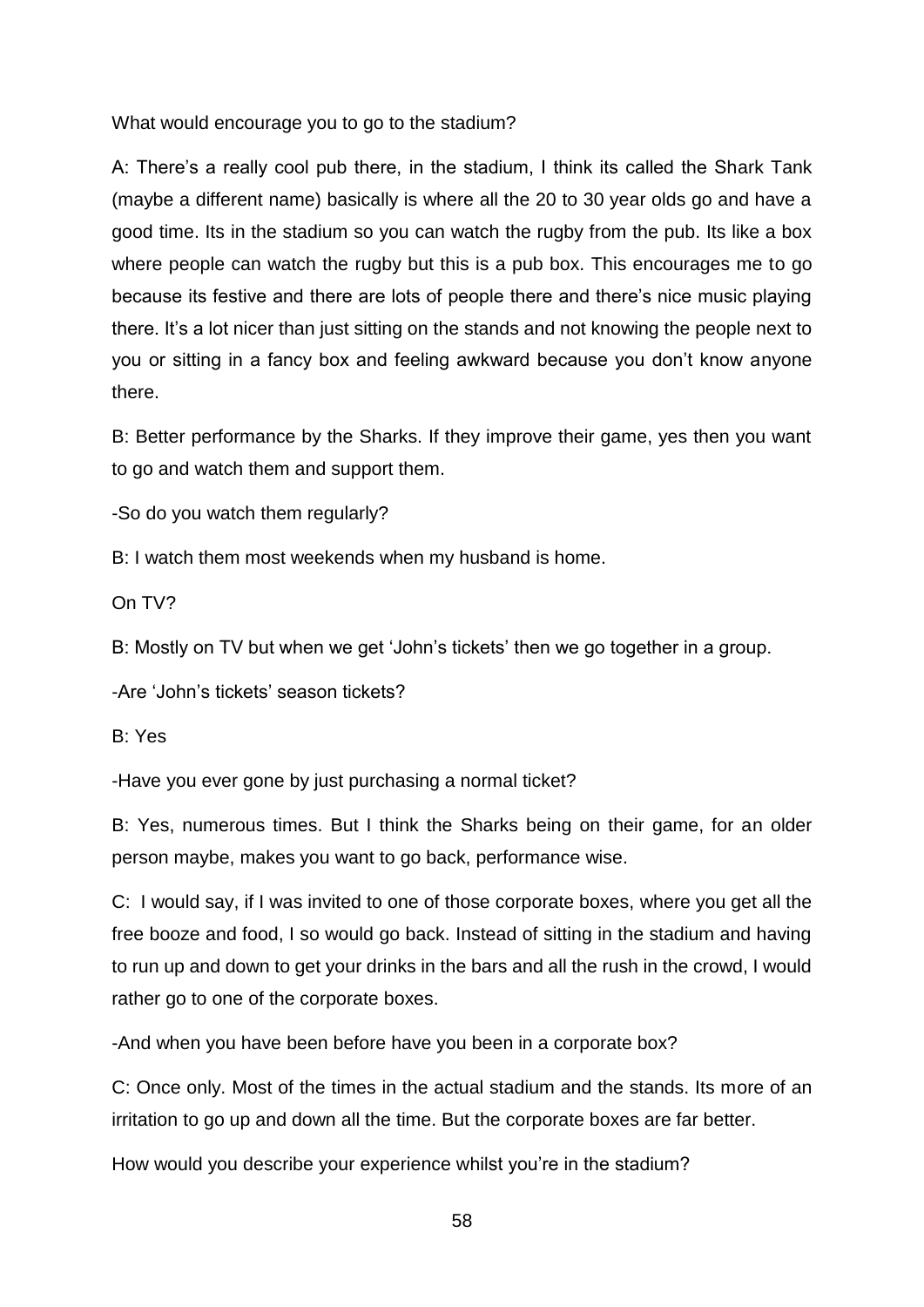A: The experience. There's definetly a lot of energy. Its positive and negative depending on which team is winning. For example when The Beast has the ball everyone is like "BEAST!" the whole crowd gets involved so that brings a whole lot of excitable energy to the game. You wouldn't expect the aggressive or agro even though that does happen when people do have too much to drink.

-Does that happen often?

A: When I was quite younger I use to see quite a few people getting into fights there. You know where the scholars used to sit, people use to get into fights there. Even taking Sharkie into play, he's there to get the crowed hyped, he's there to make sure the children are having a good time .

-And do you think he does that?

A: I think so, very well and its definitely winning with the "baby shark dodo dododo"

C: Definitely

B: I find it very festive, its fun, a lot of camaraderie

A: Ja

B: I think that also the people stick together. I don't know about anyone else, but we tend to get to know the neighbour and the one over there and the one behind us and talk in general. Ja, I think it is quite enjoyable.

C: Definitely festive, a lot of excitement and singing and cheering when we score a try and Sharkie is definitely a winner.

-Did anyone realise that Sharkie changed?

A: No, I don't even watch rugby on TV if I must be honest.

To add to that, its very unifying because of the national anthem that are sung. I think it brings everyone together.

What do you most enjoy about this experience of going to the game? And why?

C: I would say for the main games mainly, not for your normal provincial games but for the main ABSA Currie Cups or World Cups its nice to go there because you know that you're towards mainly winning and its more festive and exciting because you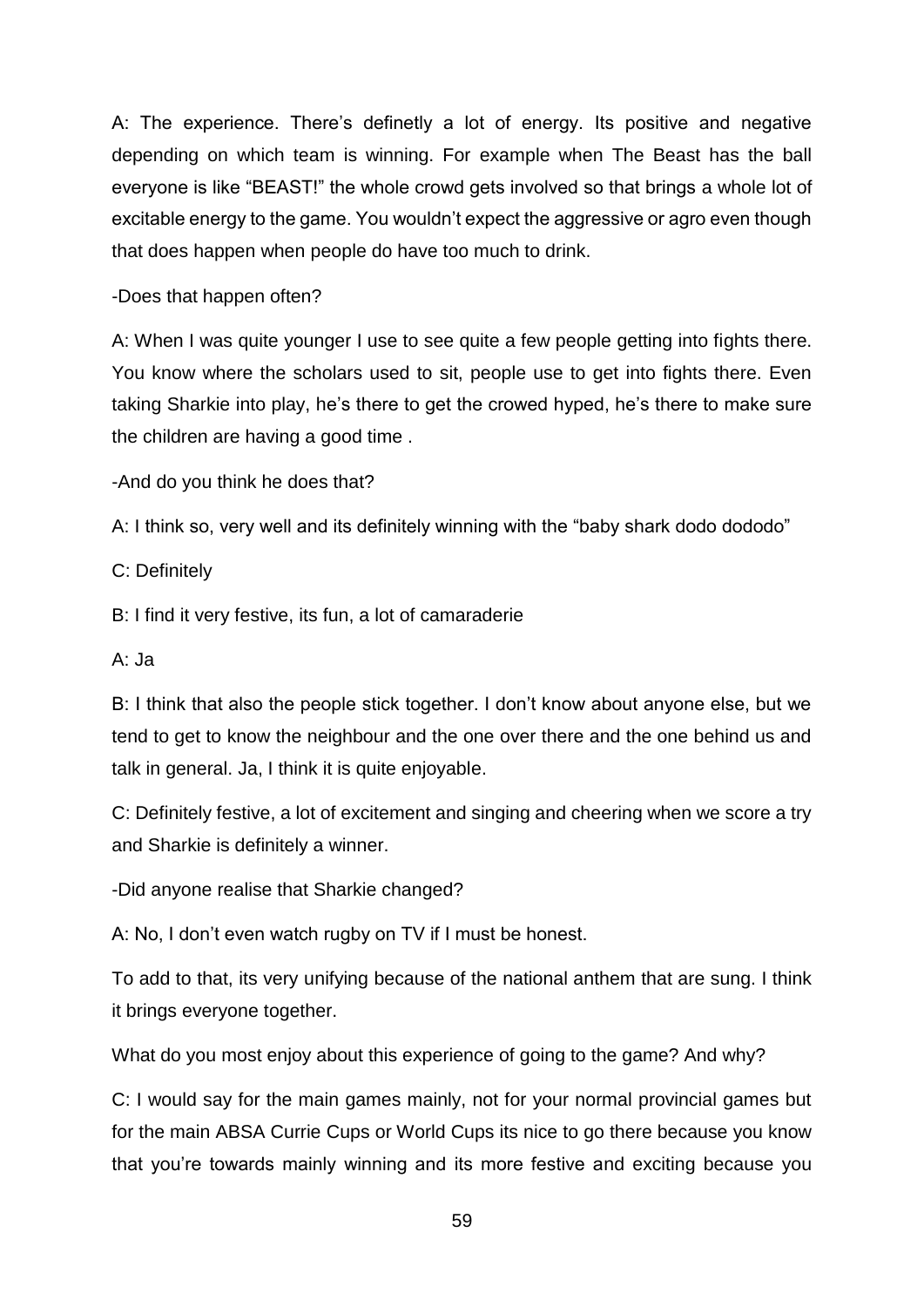dress up and you wear your outfits, whoever you support, the Sharks or whoever, you dress up and it's a lot nicer towards the main games.

-And do you have a Sharks shirt?

C: Sharks shirt, Springboks shirt, yes, the whole outfit.

B: I think camaraderie, especially when you've got the international games, there's a lot of camaraderie, there's a lot of cohesion amongst all groups. I find its festive, people have just got the….

A: 'gotsba'

B: The 'gotsba.' When it comes to the local games its good to dress up in your black and white as it is for any team that you are supporting so it encourages cohesion amongst various groups on that side as well. Ja, just a good day out.

-So, do you find that it takes up your whole day because I know that they only play in the afternoons.

B: Its basically half a day.

A: The only reason to why I use to go to the rugby in grades 6 and 7 was to socialise with everyone in the scholar's box. Not even to watch the rugby, literally, just to meet up with people.

-Why don't you go anymore?

A: Because I can meet people at other places and there are too many people in that stadium, way too many people it makes me feel uncomfortable.

-Why do you think that there are too many people? Because the scholars had benches.

A: I don't know. I just don't like massive crowds, if I'm being honest, it makes me a little bit anxious, so I prefer places with a couple of hundred people, not a couple of thousand.

-Do you think they control the crowd?

A: Yes, they do. I just don't like being around that many people.

What do you think they go do to improve this or what don't you like, specifically, about going to the stadium?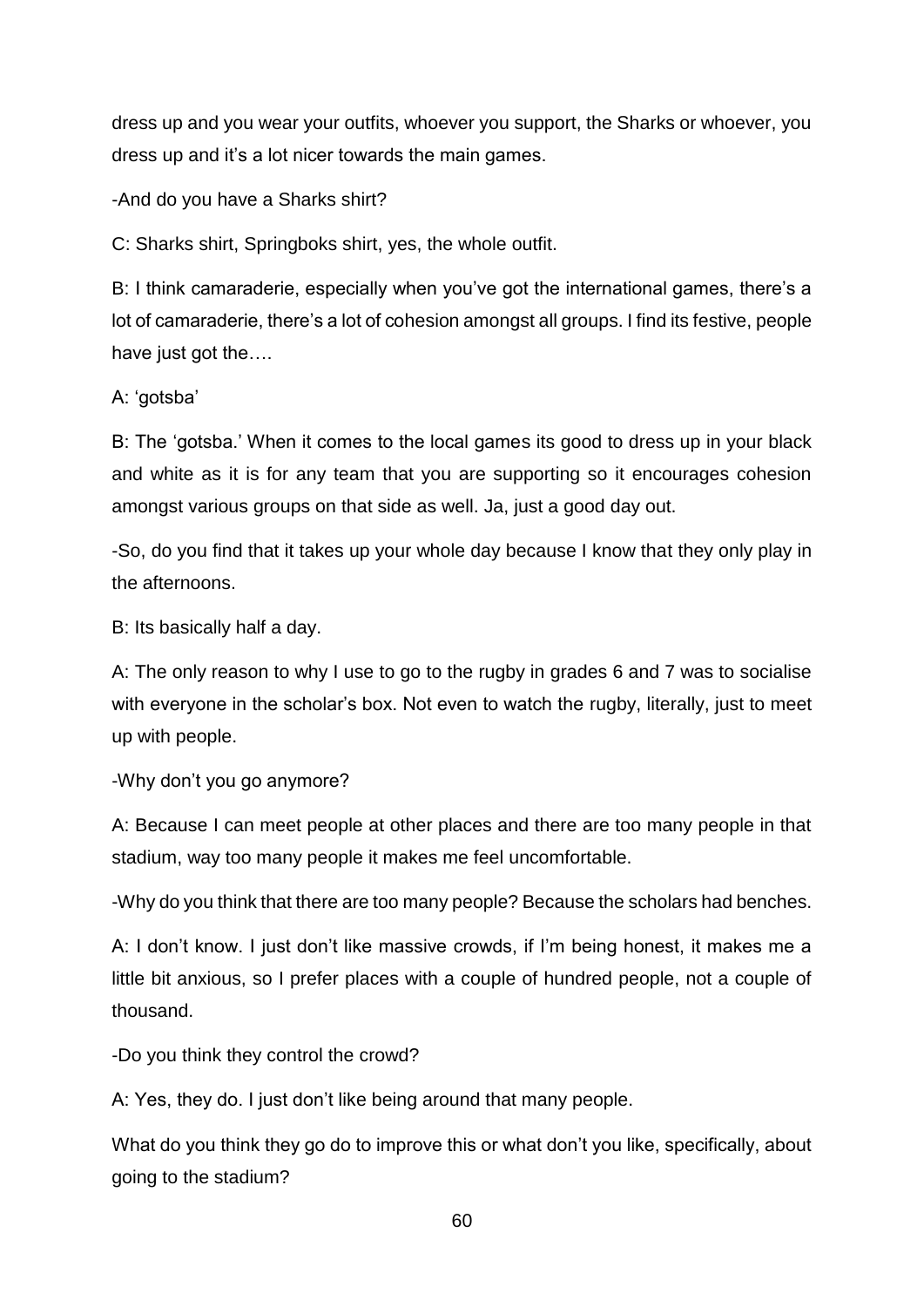A: Because I'm a Hillcrest hillbilly. I really don't drive to Durban often and because I don't watch rugby at all. It would take, literally, dragging me by tooth and nail to get me there. Not a big rugby fan.

B: I do think the crowd control is pretty good. I also don't like to be amongst masses and masses but every now and again I'm prepared to cope with it, especially, if I go to an international or local game. I can deal with it because it doesn't happen all the time.

-Do you think you expect it, that's why you can handle it?

B: Ja, you've just got to handle it. Either you do or you don't. I choose to and I enjoy the day.

-What way do you think they could improve on anything?

B: The parking is quite far, if I'm not mistaken, it's a bit of a walk. You can meet sociable people along the way at times. So, for me, parking is a bit of an issue. I think that there should be more accommodating parking areas there for security purposes but other than that I'm fine.

C: Personally, I would go to the stadium, the crowd does not bother me, nothing bothers me. I would just Rent A Crowd and we all just hire a taxi and get there in terms of the drinking department and safety, but the crowd does not bother me and if its an important game I would go there. Changing the structure of the stadium or crowd control, you can't, it's too huge, there's too many people but if you're a passionate rugby watcher and you love your games, 90% of people stay at home to watch the games because it is safe.

-Why do you take 'Rent A Crowd'?

C: Because we always hire mini buses and we watch rugby and 15 of us would hire a taxi and we'll go together, and we'll split the taxi bill and watch the rugby. We don't have 1 or 2 in the car, it'll always be 'Rent A Crowd', there will always be a bunch of us. So that we can drink and be happy, socialise and know that we've got a taxi to go back home.

A: I do have a suggestion, I don't know if they do it as I haven't been in so long, but I know that there is a big field that people park their cars on and they also braai.

C: Ja, that's the KP Side.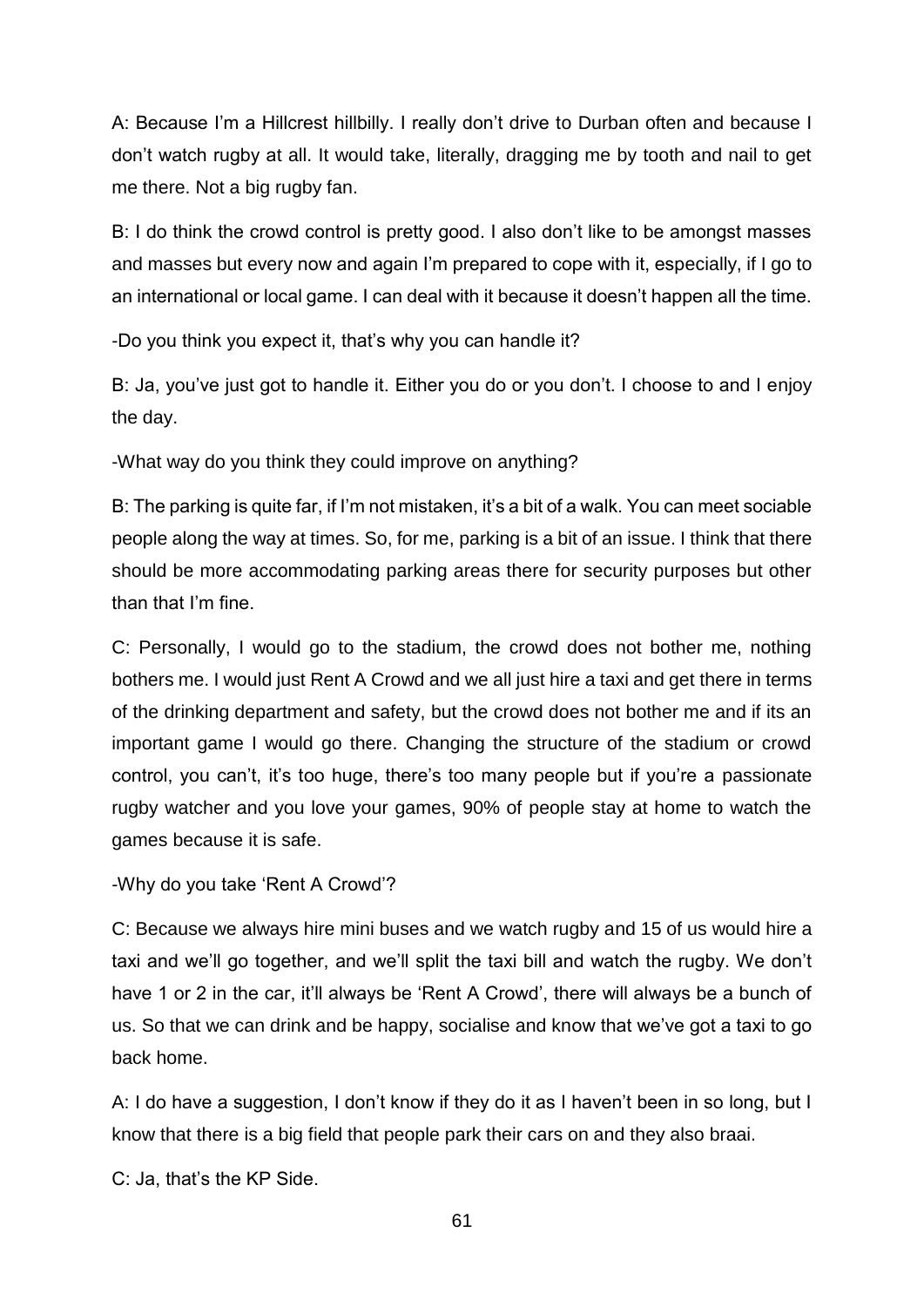A: Do they have a massive screen there? So that you can watch the rugby?

- No

A: So you see, if you're a less of a crowd person, you would just be able to do your 'Rent A crowd' and have the braai facilities already there and you can just bring your meat and have a braai there and just bring your drinks. Then instead of being around crowded people, all up on you, you've got all your space and you've just got your crew. And everybody has just got their little crews over there but you're still all watching the rugby on a massive screen. Then children can then run around and kick a ball and do what they have to do with their glow sticks.

C: There's also a negative side to that

B: Because then you're trying to get bums on seats.

C: Ja, so otherwise the stadium becomes a white elephant and then the up keeping of the stadium. So, if you're going to give out free screen to people…

A: No, they could enclose the area and still have an entry fee so that you will still be paying for your entry ticket.

C: Ja, then that would work.

-But then 1 of you just said that you would watch it at home.

C: On a normal average game then yes. On a normal average game, I would rather watch at home but something very important like a semi-final or final.

-Would you then do what A suggested then?

C: No, I would go straight to the main game.

-What's the difference from watching it at home then?

A: So, like socialising. So, I would just be socialising with the people on the field because they're not avid fans that are like, "OOOOO LETS GO OUR BOYS!" I'm more like, "OOOOO lets just have a good time and meet new people."

C: So, I would punch out a Blue Bulls and you would be braaiing saying "hello what's your name" instead of punching out a Blue Bulls or something.

A: Basically ja. "Sorry can I get you an ice pack"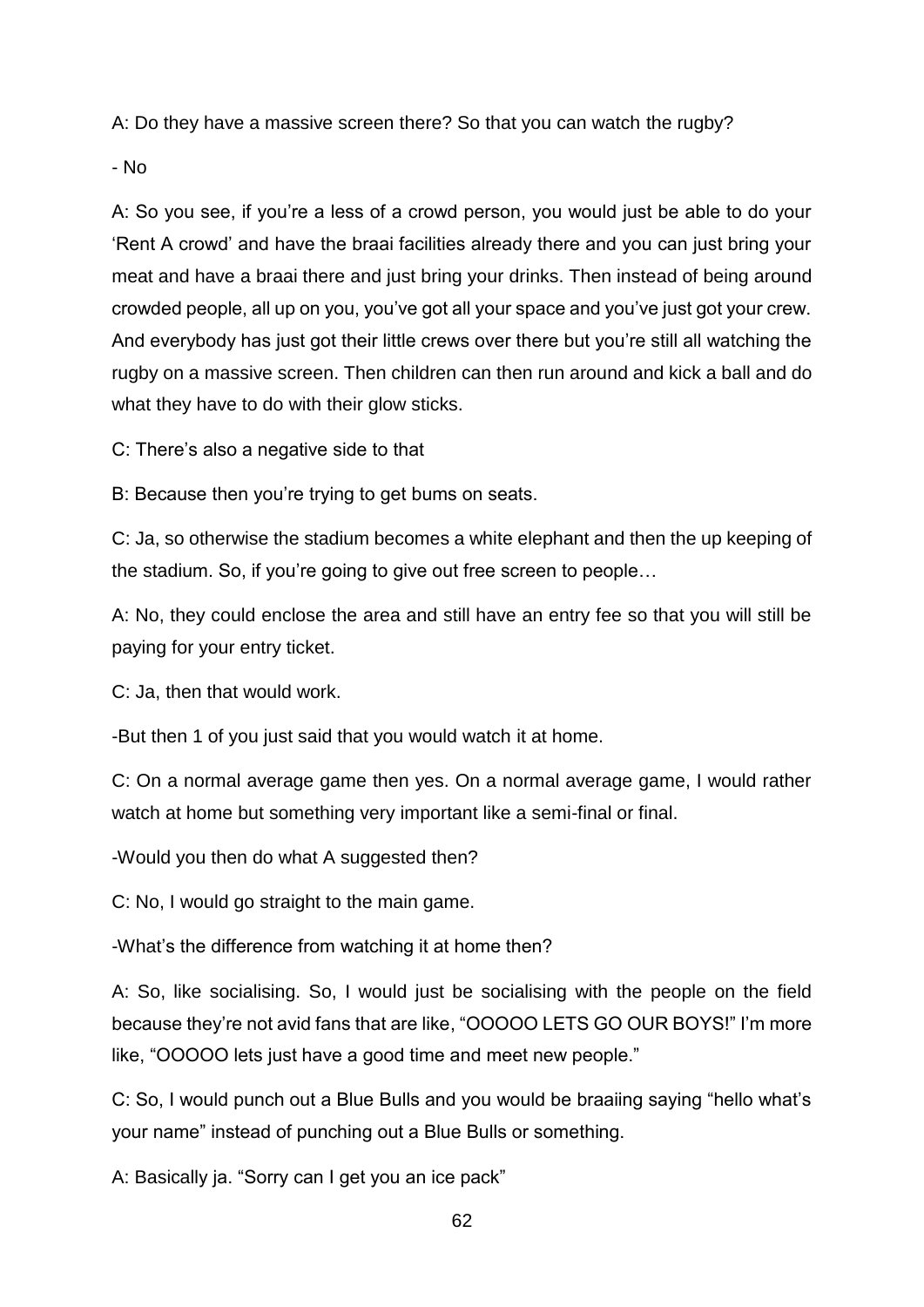How would you describe your experience before you actually attend the match?

C: The hype towards the game?

-Ja and you said you like to dress up and that you use a taxi.

C: So basically, we all meet at one place, the taxi fetches us, we all dress up in our gear, go down. We have a cooler box in the mini bus already because we want to get all happy before we get there. And then watch the game, scream for all the boys. Its more the hype before the game starts.

-If you all meet at 1 place where do you all meet?

C: At someone's house

-What do you do afterwards when you come back?

C: We stay the persons house afterwards. We all pick whose tern it is to the 'rugby person.' Like for the World Cup now, we're each picking a person's house so that we stay over, so that person hosts the rugby.

A: That's cool! And then they have to make breakfast the next morning.

C: Ja, that's the same for even the local games too. We choose a person then we stay and party and its safe.

Everyone: That's so cool.

B: Get dressed up, feel that 'goetspa' if its in there and then get in the car and off you go.

-Do you drive in your car?

B: Ja we normally do. The lift is safe. We normally get together at my place and then go down together from there.

-Why do you carpool?

B: It makes sense petrol wise, costing wise. We'll all go in 1 car.

A: So, there was no real hype for me, if I'm being honest. My friends would just be like, "Hey we've got rugby tickets, do you want to come?" and I was like, "Ok" because its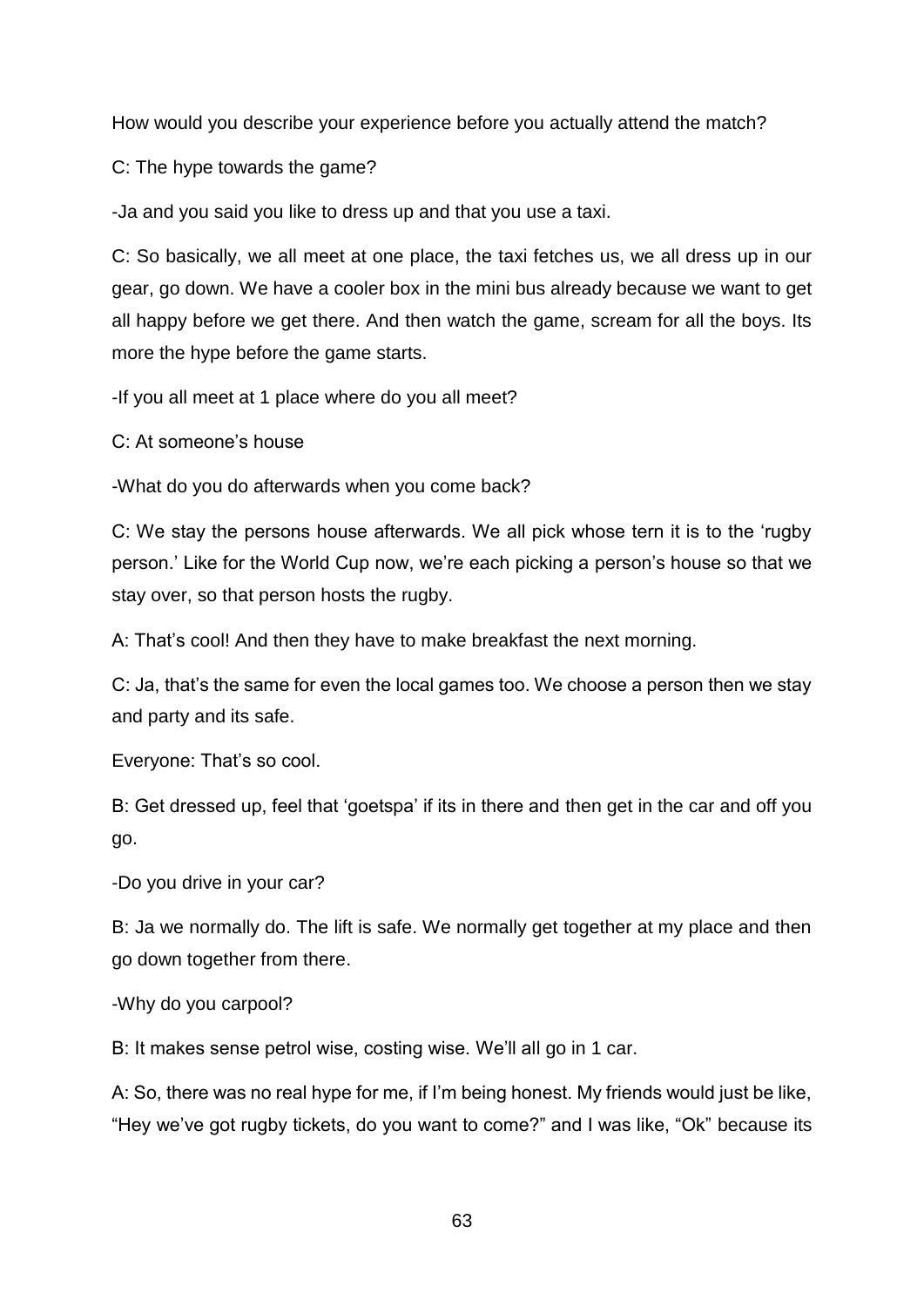something to do. It was either stay at home or go out and see new people. So, I was like, "Ok cool I'll come to the rugby with you." There was no rugby shirt that I wore.

-Did you meet the people there?

A: No, we definitely all went in 1 car and because I was in grade 7 our parents dropped us off.

-And then your experience after you attended the game?

B: Misery if we lost and find a spot to commiserate. If we win a game, then its great euphoria and it brings that cohesion together and look forward to the next game.

-What do you do afterwards?

B: Ja we celebrate at the pub at my house called Grumpy's.

C: We go back to the persons who's hosting and we braai and carry on from there.

-Why wouldn't you braai at the stadium?

C: It's pointless carting all your stuff down and everything.

A: Ja

B: It's also drinking and driving as well.

C: So, we'll just go there, watch the game, get excited and then go back.

A: I would even go and sleep over at 1 of my girlfriend's houses or I would get dropped off at home.

-After the game had finished did you leave straight away?

A: There's a music stand, and I would just decide to go and talk to the DJ's even though I was in grade 7. I used to try and get backstage everywhere, it was just 1 of my things. I did that once or twice; otherwise, I would just be on the outside field because there would be music there and there would be people braaing and I liked the sound of that.

-And there where did the person pick you up from?

A: A road and then we would just get into the car.

-Did you wait until the person was there?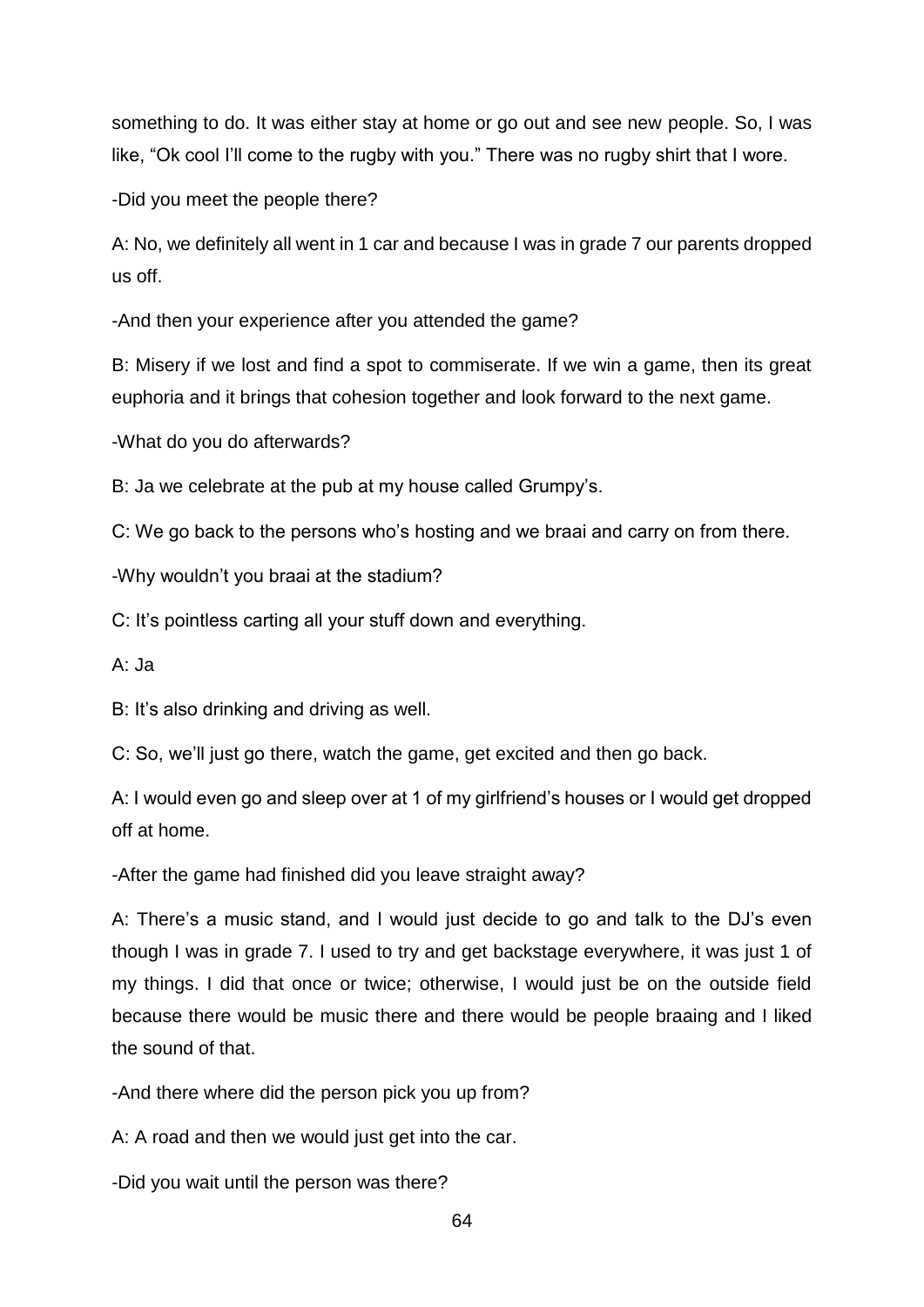A: We would get a phone call and they would be like, "Hey, we're like 5 minutes away can you come and wait for us" "ok" "we'll meet you at Jaco Jackson road."

-Why there?

A: I think maybe because there wasn't a lot of traffic congestion from people leaving the stadium and the road was on the other side. But I would always get the Chip Twisters before I left. They're the bomb!

-Do you ladies eat whilst you're at the game?

A: Just the Chip Twisters.

B: At times, not always.

C: Not really, no

B: Too many ques. You miss half the game.

A: That would be a good thing, more toilet facilities.

-Why?

A: Because of the masses.

-Do you find that there is always a que?

A: If you are an avid rugby supporter and you don't want to miss a second of the game and you're going to wait until half time, you are in massive ques. So, unless you're willing to, "o its fine I don't mind if they score a try and I don't see it" and run, then there's no ques. So maybe more toilet facilities.

What do you like about the experience before and after the game? From both experiences, what do you like from it?

C: The before, I would say, the gearing up and dressing up in your outfit. Then the after I would say, if we win.

B: Ja

C: If we win then its knowing that you're going to carry on partying when you're at home. If you lose then you still carry on partying, but you discuss how these guys stuffed up.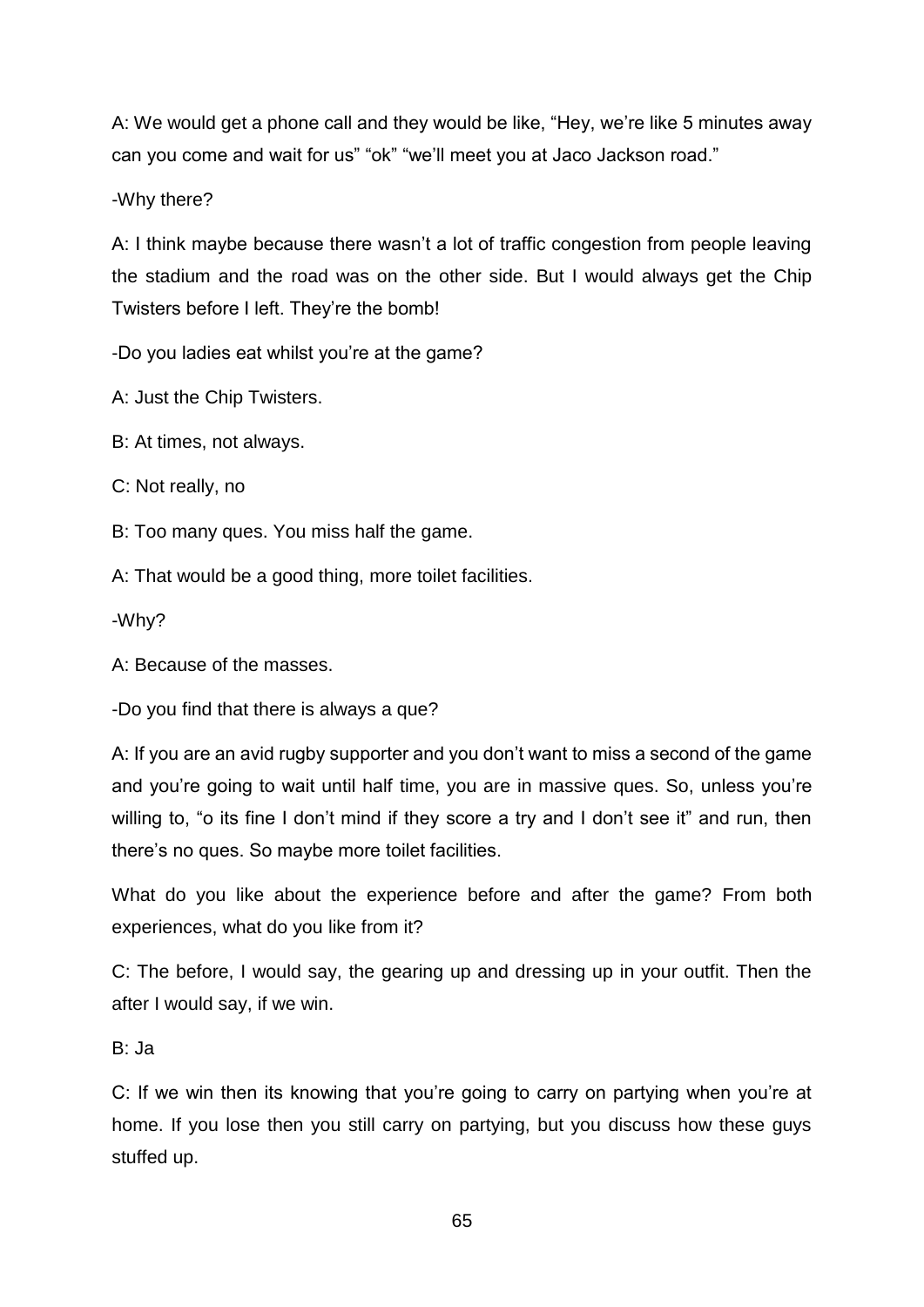B: Ditto, simple.

A: As I said I didn't actually go to the rugby to watch rugby, so my favourite part was driving to the rugby with my friends in the car, listening to music, chatting, laughing, getting to the rugby, doing the same thing, listening to music, chatting and laughing. Don't even understand how the game works, if I'm being honest. Then chilling outside in the braai area, laughing, listening to the music, talking and meeting new people. And then going home in the car listening to music, chilling, laughing, talking. So, it's pretty standard A in general.

What do you dislike about the before and after the game? Or what do you think that they could improve on?

B: Parking

-Why?

B: Because its faaaaar to go.

C: Ja, it's a bit of a walk.

B: Not only that, its after, especially, when it gets quite dark.

A: And its Durban.

B: So, security for me.

C: Ja, definitely security and getting back from the stadium to your transport.

A: Because of Durban, you've always got to worry about the crime, that could potentially happen. It varies quiet a bit, it could be just someone who steals your cell phone or otherwise it could be trying to hijack a car or trying to steal your handbag. Otherwise it's just the unpleasantness of a hobo coming up to you and begging for your money, like that's not cool either.

-So, would you suggest to improve security?

A: I think it would work on paper, but it wouldn't work in practice. Because you would just have to close off so much. You would have to make a dome around the parking area. Unless the parking had bomb gates with guards because it brings up a barrier and when there is a barrier you don't find hobos begging for money in shopping centre parking lots. So if there was parking with a bomb gate and a security guard then, "cool,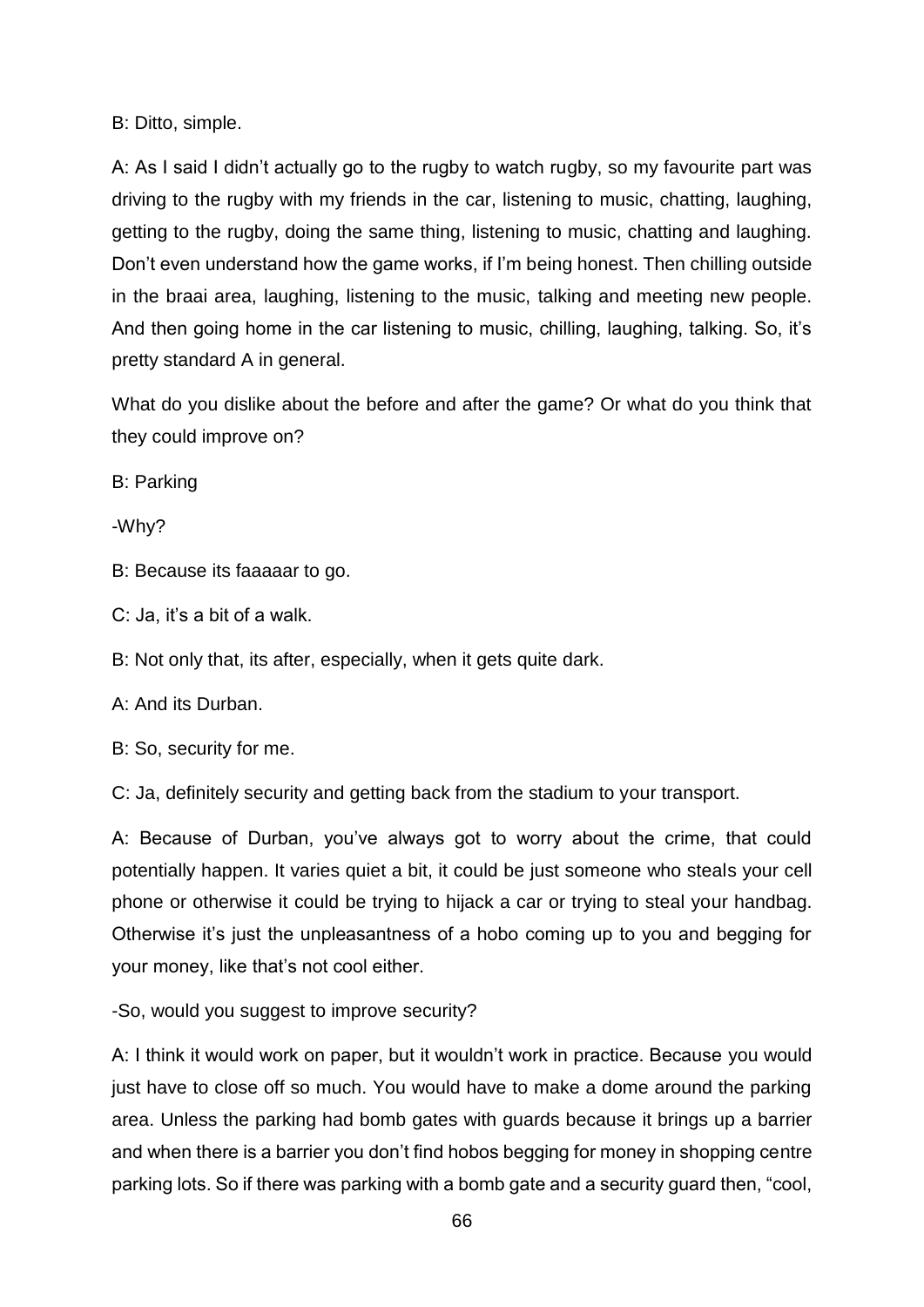you could pass some hobos in order to get there, maybe" but then you just walk in a crowd.

-Do you feel safer when you walk in a crowd?

A: Ja, or if you have pepper spray or a taser.

C: Or a 9mil

A: Ja, that too. I don't have a license for 1 unfortunately.

Overall do you think the tickets are value for money?

B: For a R100 I think so. It's a fairly cheap afternoon out for R100. What you choose to drink and eat afterwards is your endeavour. But rugby wise, a R100 a ticket, on average, I don't think is a bad price.

-You said that "the food and drink is your endeavour" is the food and drink expensive?

B: It obviously makes it a bit more expensive because the food there is horribly expensive and I don't think that it is actually worth what you pay, personally.

A: (agrees)

B: Alcohol is always expensive, that's across the board. You are choosing to drink there. You're talking about the costing really of going to rugby is only R100 or R120 a ticket, that is not bad, and I think that is of value. But you are choosing now to have a beer, you are now choosing to have a hamburger. You can go to the rugby and not have that. It makes it a bit cheaper for the day but if you add all those things together then it is an expensive day.

-Do you think is value for money A because I know you said that you only went if 1 of your friends invited you?

A: Now, I would still not pay for a ticket to go to the rugby, but I would pay for a ticket to go to the cricket tee 20. I would pay to go to that because you can sit on the grass with a bunch of your friends with a blanket and take a picnic. And I just think that is more of my festiveness than rugby.

-Have you been to the cricket?

A: Yes, I like the cricket, I don't like the rugby.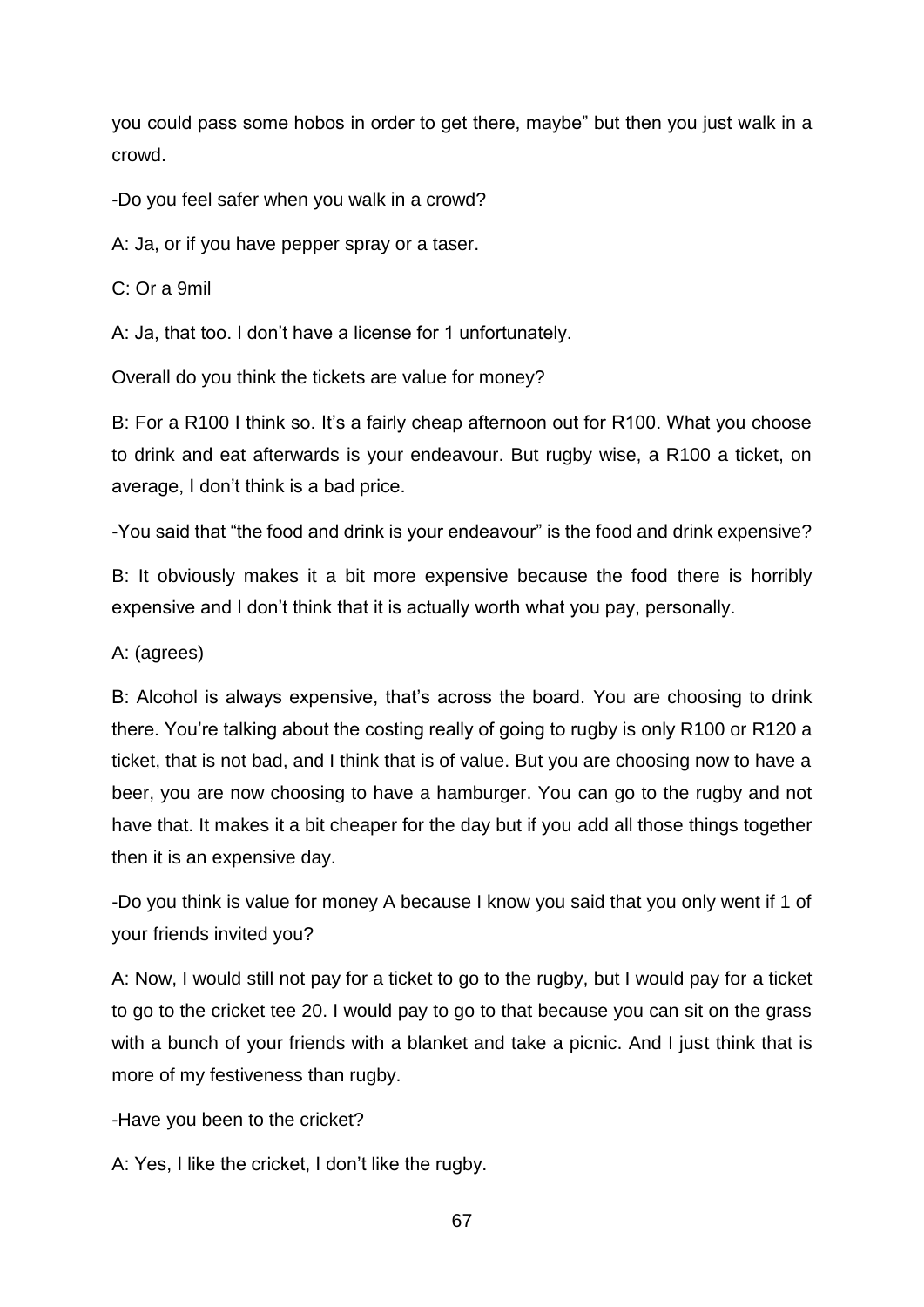-Do you find that there are less people there?

A: I think the cricket is more chilled out. I think people get a lot more hyped up about rugby. Because cricket is a slower game, there's less action.

-Have you ever owned a Shark shirt?

A: My mum bought me 1 but I never wore it. And a springbok 1 too. They just don't look nice.

C: I liked the superhero outfits, it was very nice, and the good cause.

B: Ja, the good cause, the charity work because all the proceeds went to CHOC and other various charities. You can't go wrong with charities.

-Have you ever seen the Sharks do anything similar to that before?

B: O ja, fairly often, they support CHOC, they're big supporters of CHOC. Also some the guys individually support animal rescues, wildlife rescues, rehabilitation centres, I think it's a good thing.

## **Appendices C: Survey Results**

Question 1: How old are you?

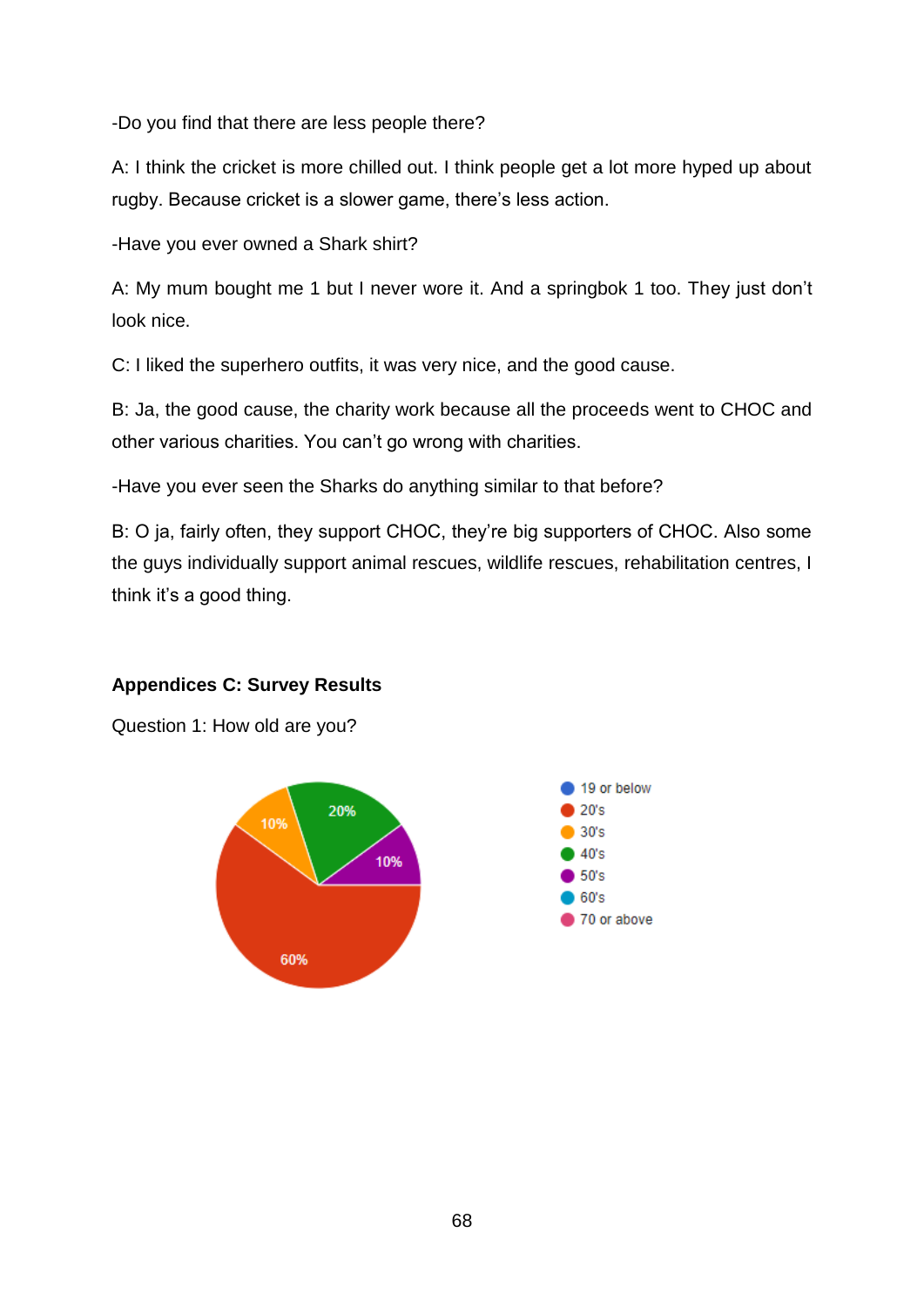Question 2: Are you male or female?



Question 3: How often do you attend the Jonsson Kings Park Stadium?

- Not often, last time was beginning of this year, because we got give free tickets.
- Occasionally
- About 6 times a year
- Once a year
- not within the past year
- Once a year
- Once a year
- Not very often
- Very seldomly
- Frequently

Question 4: What encourages you to attend matches at the Jonsson Kings Park Stadium?

- If the Sharks are playing, otherwise I wouldn't go
- Going out as a large group socially
- Ability to entertain corporate clients in the box
- Its a social get together
- Friends
- I support the Sharks and that's their home ground
- The beer and after parties
- Free tickets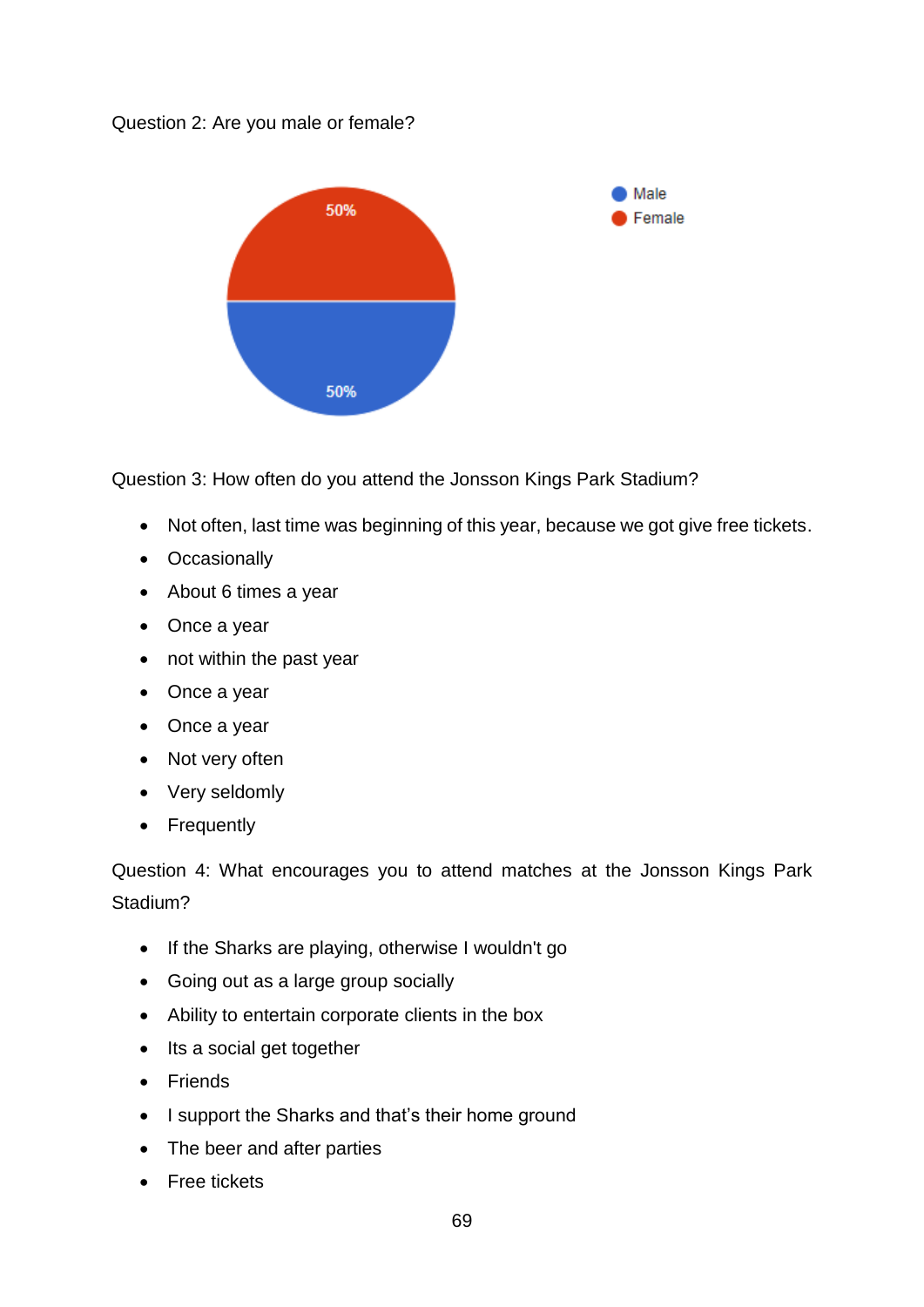- Large crowds, high profile games and good rugby
- I'm a sharks supporter

Question 5: Describe your experiences whilst you are inside the stadium.

- Excitement, the rugby supporters reactions throughout the game, those who dress up (paint their bodies or wear funny outfits) just contribute to the overall atmosphere.
- The fireworks
- The atmosphere is electric; especially when the match is well-attended and the result important!
- Festive and supporters come together as 1
- Fun atmosphere, DIRTY especially bathrooms, long queues
- Great atmosphere
- Atmosphere is alright and often leads to disapoint afterwards due to lack of attendance
- Great atmosphere but toilets are not in the nicest state
- Disheartening due to low supporter numbers
- Amazing and homely

Question 6: What do you like/enjoy about the experience inside the stadium & Why?

- The supporters uniting with one another, and just having a great time together whilst they support their team.
- The music and comradeship
- The passion of fans enjoying live sport is incredible. It's not something you can duplicate at home.
- I enjoy that you feel a part of the action and that you get to share your victory with other supporters. It makes me feel a part of something as we're all supporting the same team.
- Loud music, everyone in a funky mood
- Lots of entrances so it's not so bad finding your seat
- The food
- Atmosphere as we are all there to support or watch teams we love
- When there is good rugby being played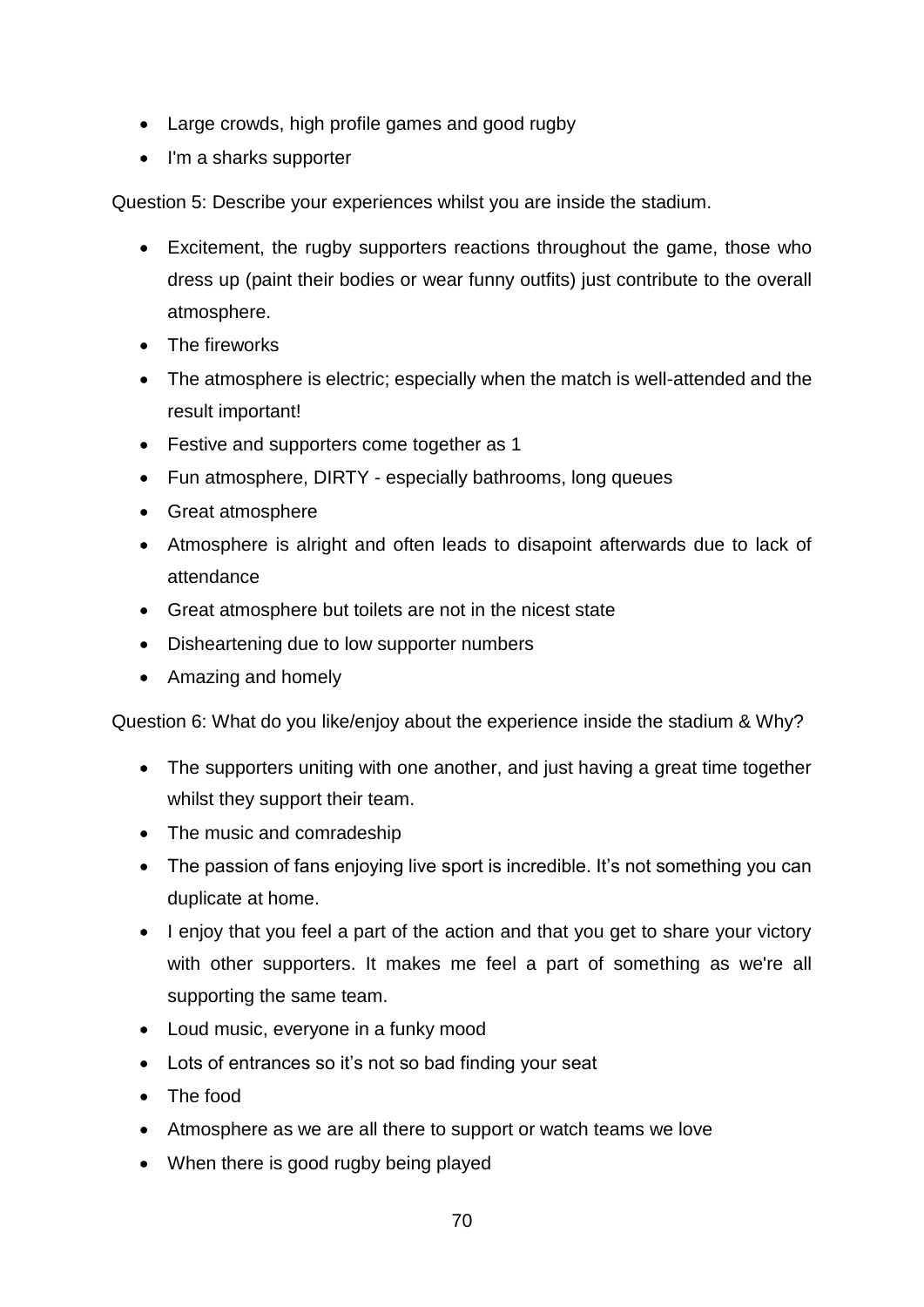• The games and Kingston beach lately

Question 7: What do you dislike about this experience inside the stadium OR what could be improved? Why?

- The bathrooms, as well as the overall stadium having a bit of an upgrade (You watch a great game, but then the facilities are not great). I think Kingston beach club has done this well, I feel it makes a big difference!
- You can no longer braai
- Our box is on the South stand. The removed the speaker stack on the north eastern corner of the stadium and now we can no longer hear the announcements. I think if the Sharks started to win a bit more, the desire of fans to come watch them would improve!
- Drinks could be more affordable for local supporters.
- The bathrooms are terrible, the queues are long
- The bathrooms are gross
- Bringing in more people
- The toilets need clearer signage to find, upgrades to stalls and better smell
- Poor quality performances from the team means less support and atmosphere
- Parking and toilets
- Outside the stadium

Question 8: Describe your expectations before you attend a match at the stadium.

- Everyone getting along,
- Comradeship
- Safe parking, easy access, friendly officials.
- I expect the stadium to be full.
- I expect to have better access to food/drinks, cleaner bathrooms
- That the stadium will be clean
- Quality all round
- Long walk from parking to stadium, the weather and waiting in queues that take too long and the long walk up steep ramps to seating
- None
- Fun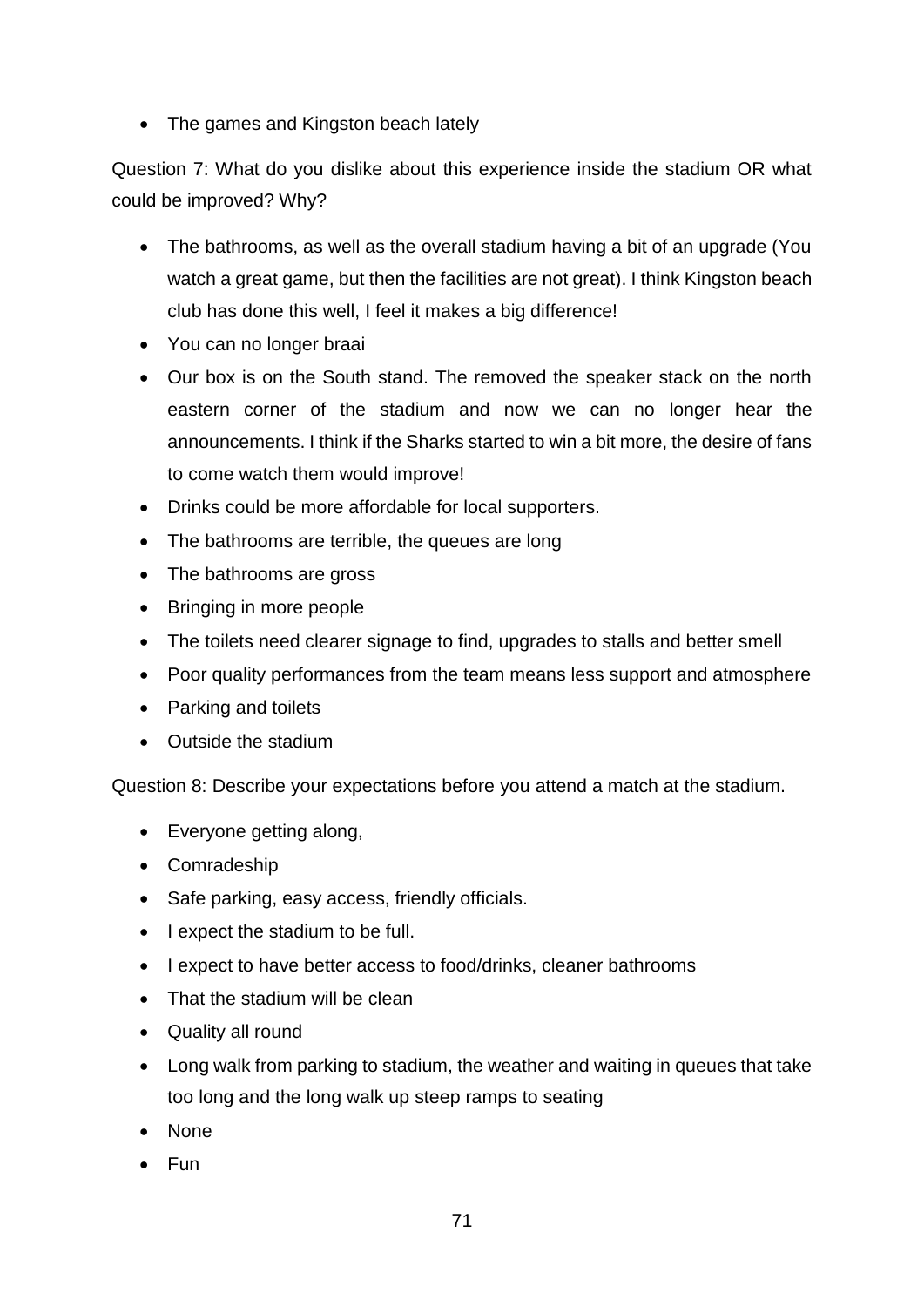Question 9: Describe your experiences BEFORE you attend a match at the stadium.

- Having a few drinks (pre-drinks, depending on the time of the game), meeting up early before the game to socialize with your friends & family.
- Grab a beer and head for the seats
- Parking is difficult if you don't have parking tickets. You don't feel safe. Officials are not always friendly and helpful.
- Excited. I put my supporter shirt on
- Busy, often over crowded gates, sometimes clueless staff
- Not sure?
- Not impressed
- Finding parking is always an issue, and dread the steep ramps up to find the seating
- As above
- Amped

Question 10: Describe your experiences AFTER you attend a match at the stadium.

- If your team has won, a great experience afterwards at the stadium!
- Go for something to eat and then go home
- Ditto 9. Although we have braaied with friends on the eastern fields after the games - with live entertainment; that is REALLY special for the whole family. Especially those with young kids!
- Depending on how the game ends if we win drinks are flowing and festivities are rife.
- busy, crowded, traffic, no entertainment or activities anymore
- Great
- Unimpressed
- The crowd sometimes get out of hand, and then trying to exit parking is always a long wait
- Lacklustre. There is not much atmosphere afterwards
- If my team wins I'm trilled

Question 11: What do you like about these BEFORE & AFTER experiences and Why?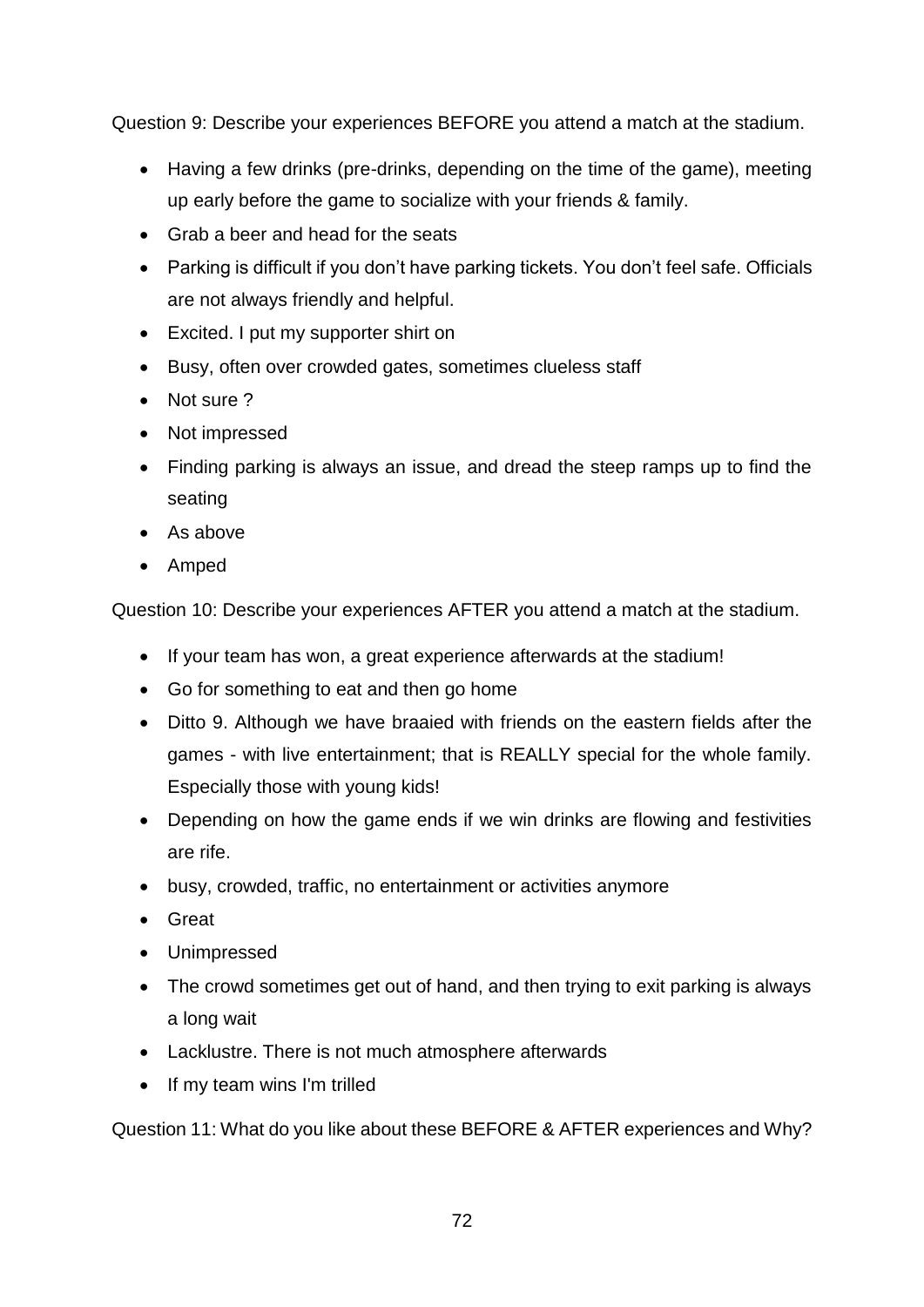- The family element, families having Braais afterwards, the social element. Chilling and being able to have a few drinks (However transport is expensive and always a problem then)
- Relaxed
- See 10.
- You're not the only person doing it, you get to meet new people.
- Not much, it is very average. The dancers before the match are entertaining
- Parking is difficult to find so bad experiences before?
- Neither. The stadium disappoints all the time
- The excitement because it's what makes the event enjoyable
- Nothibg
- People coming together

Question 12: What do you dislike about these BEFORE & AFTER experiences OR what could be improved? Why?

- The drunk people leaving broken bottles all over the place, there are often kids running around etc.
- See 9.
- They can naje the tickets cheaper so that it makes it affordable for locals.
- Used to be able to braai which was one of the best parts of the rugby experience. This will drive more traffic to the games and increase ticket sales. I dont go because it is a waste of money for a game i can watch at home with friends and a braai for free.
- Parking can be improved
- More people..more effort in the stadium .
- Better signage and road marking to parking & better supervision to exit parking; better toilet facilities
- There is limited encouragement to stay after the game and enjoy the outer fields. The sense of social engagement seems no longer prevalent.
- Driving out the parking

Question 13: Do you think the standard tickets (NOT season tickets) are value for money? Why?